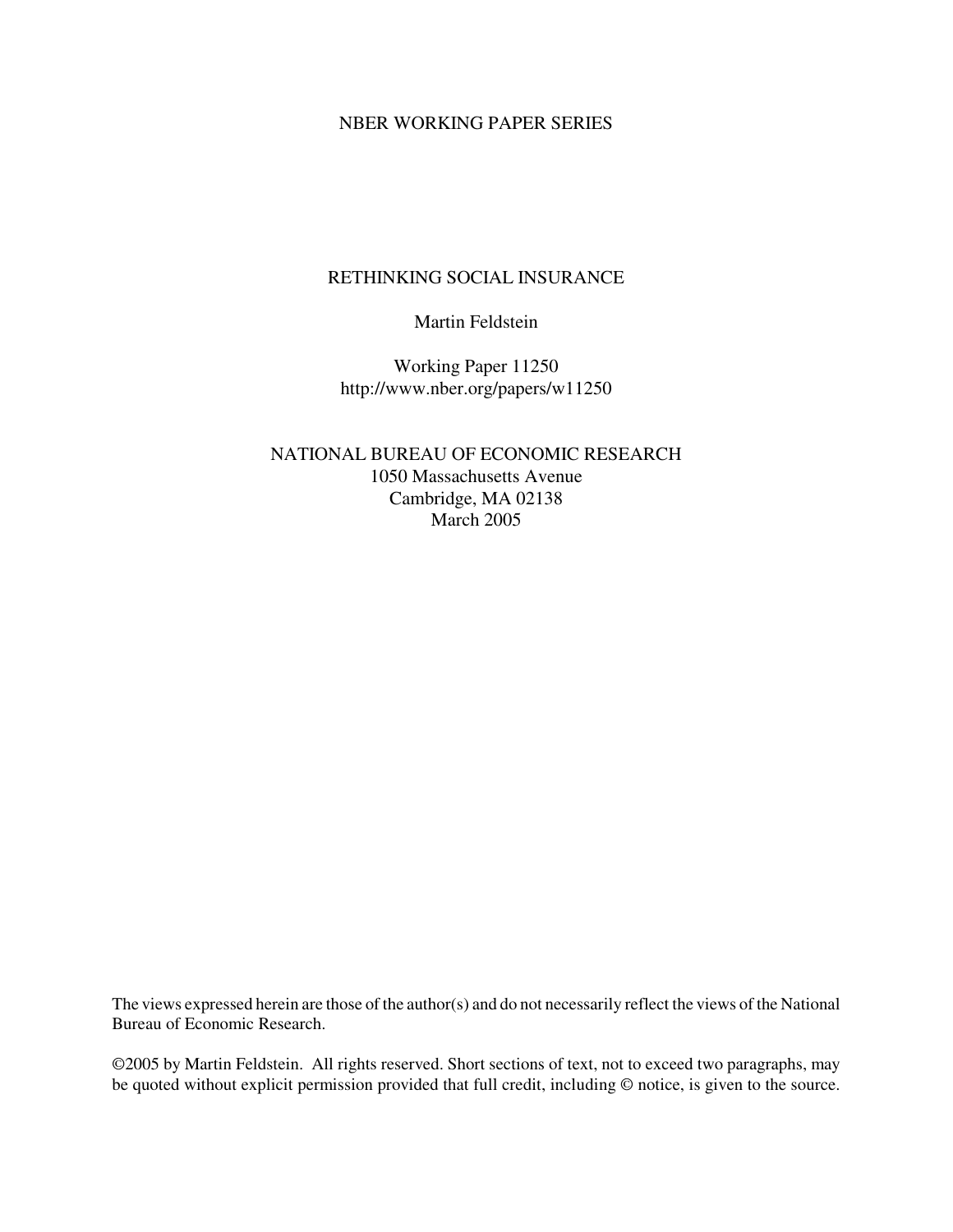Rethinking Social Insurance Martin Feldstein NBER Working Paper No. 11250 March 2005 JEL No. H5

# **ABSTRACT**

This paper begins by discussing the nature of and rationale for social insurance programs. I then consider three political principles and four economic principles that could guide the design and reform of social insurance programs. These ideas are then applied to unemployment insurance, Social Security pensions, health insurance and Medicare. A common theme is the advantage of incorporating investment based personal accounts in each of these programs.

Martin Feldstein National Bureau of Economic Research 1050 Massachusetts Avenue Cambridge, MA 02138-5398 mfeldstein@nber.org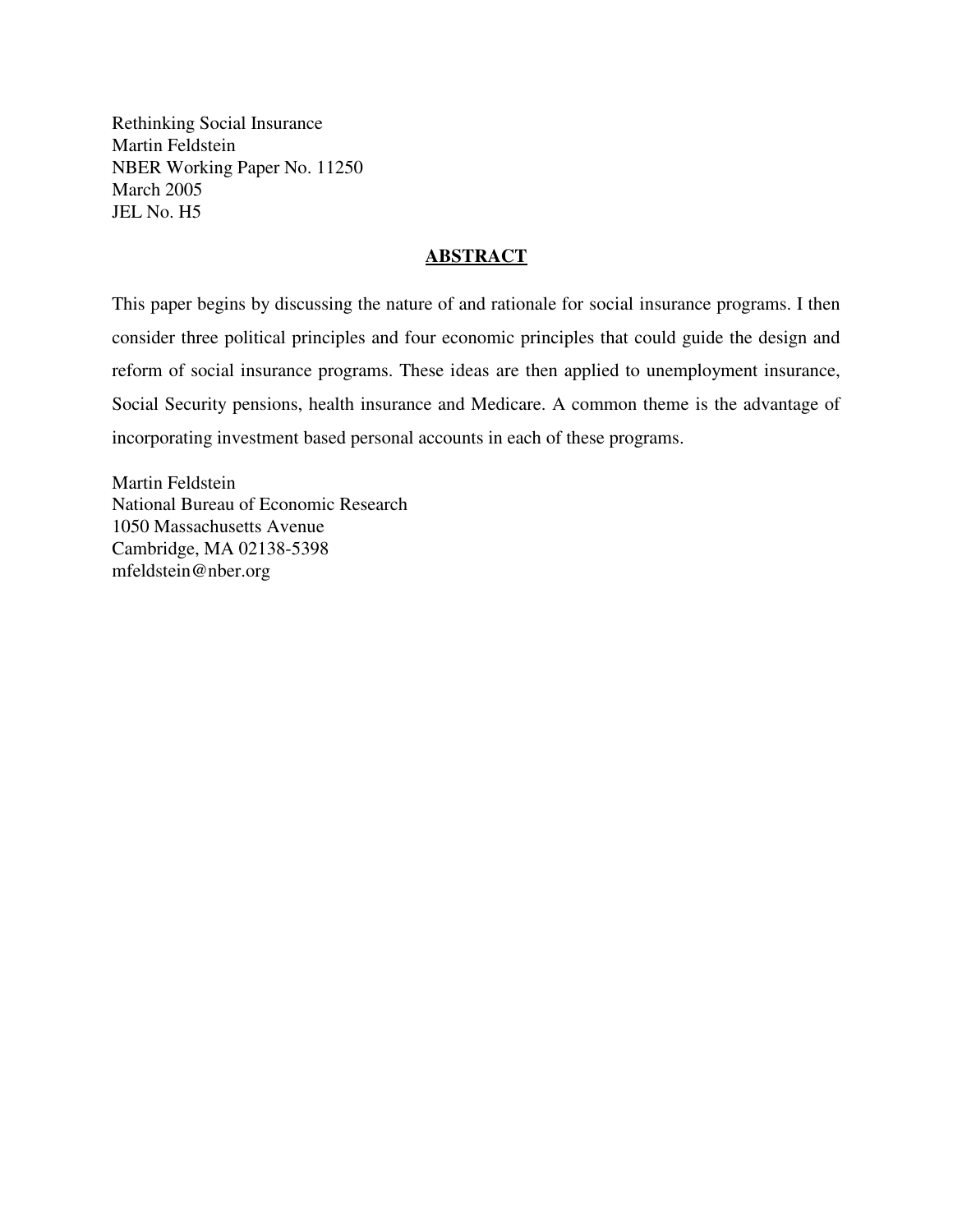#### **Rethinking Social Insurance**

# Martin Feldstein<sup>\*</sup>

I will speak today about Social Insurance, a subject I have been studying for nearly 40 years. The intellectual and policy revolution in social insurance that is occurring around the world is among the most significant and positive developments of current economics. I am pleased to share my thoughts on this subject with my fellow economists and honored by this opportunity to deliver the Presidential address of our association. 1

Social insurance programs have become the most important, the most expensive, and often the most controversial aspect of government domestic policy, not only in the United States but also in many other countries, including developing as well as industrial nations. In the United States, these programs include Social Security retirement, disability and survivor insurance, unemployment insurance, and the Medicare health insurance for those age 65 and older. Together they accounted in 2003 for 37 percent of federal government spending and more than 7 percent of GDP. These ratios have increased rapidly in the past and are projected to increase even faster in the future because of the more rapid aging of the population.

Today I will discuss how the major forms of social insurance could be improved by shifting to a system that combines government insurance with individual investment-based accounts: Unemployment Insurance Savings Accounts backed up by a government line of credit, Personal Retirement Accounts that supplement ordinary pay-as-you-go Social Security benefits, and Personal Retirement Health Accounts that finance a range of Medicare choices. I think that such reforms would raise economic well-being and are also appealing on broader philosophical grounds.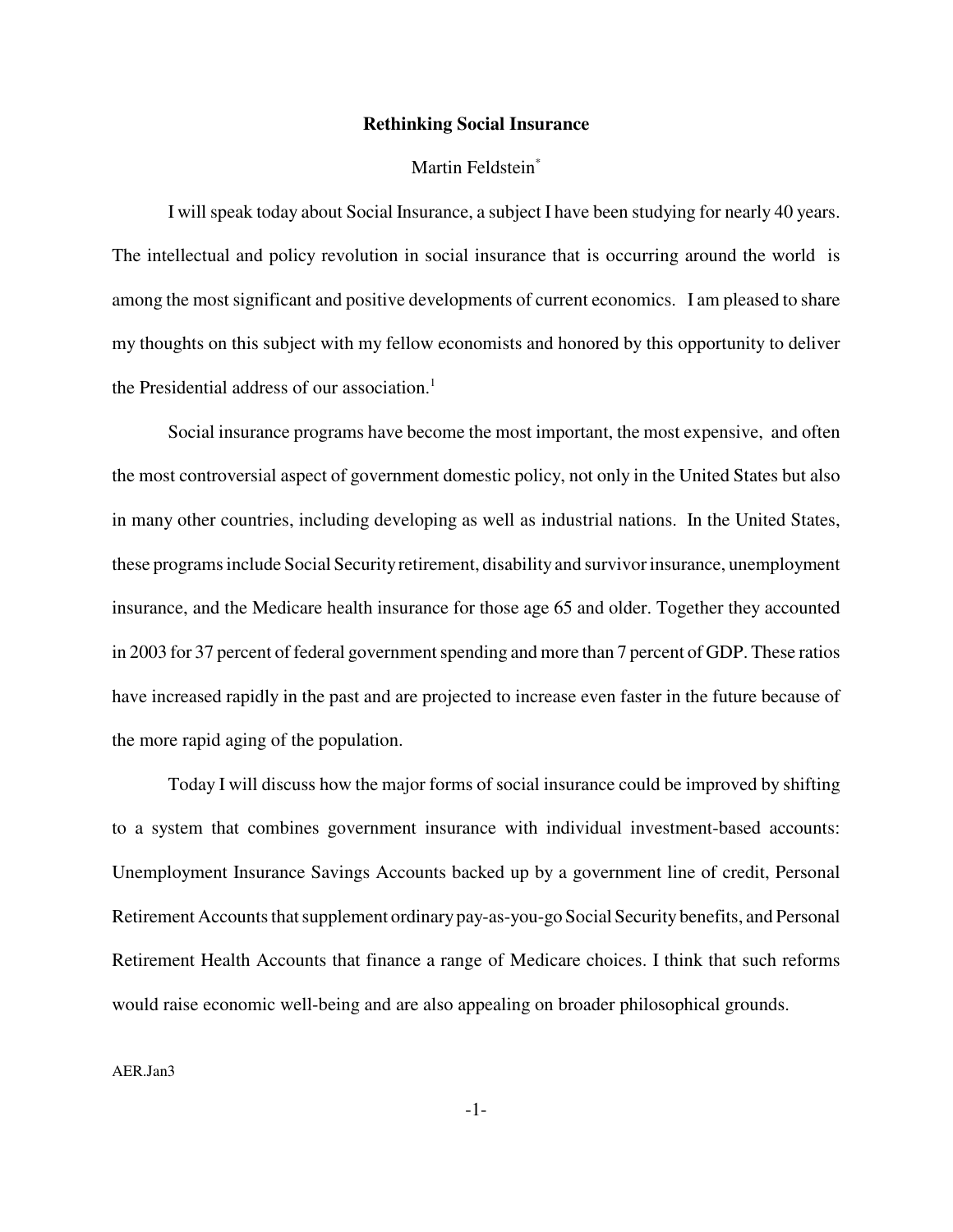Several nations are now doing this for their retirement programs, including such diverse countries as Australia and Mexico, England and China, Chile and Sweden (See Feldstein, 1998, Feldstein and Siebert, 2002). The focus by governments around the world on social insurance pension reform is driven in part by the realization that the aging of their populationsimpliesthat the tax rates required to fund social insurance pension benefits will rise rapidly if the programs are not changed.

The impetus for broader social insurance reform comes from the recognition that existing programs have substantial undesirable effects on incentives and therefore on economic performance. Unemployment insurance programs raise unemployment. Retirement pensions induce earlier retirement and depress saving. And health insurance programs increase medical costs. Governments are driven by a desire to reduce the economic waste and poor macroeconomic performance that these disincentives create and to avoid the resulting tax consequences as well as the increased tax cost of the aging population.

Economic research has helped policy officials to recognize these undesirable effects and to redesign social insurance programs. The pace of reform and the nature of the program changes differ from country to country, reflecting initial conditions and local political realities. Reforms are inevitably only partial and part of an ongoing process. But the reforms generallymake the programs more economically efficient, providing more protection relative to the financial costs and the economic distortions. I will examine some of the favorable changes that have already occurred in the U.S. unemployment, retirement, and health care programs.

AER.Jan3 Before looking at these specific types of social insurance, I want to discuss three general questions. Just what is social insurance? Why do or should we have such programs? And what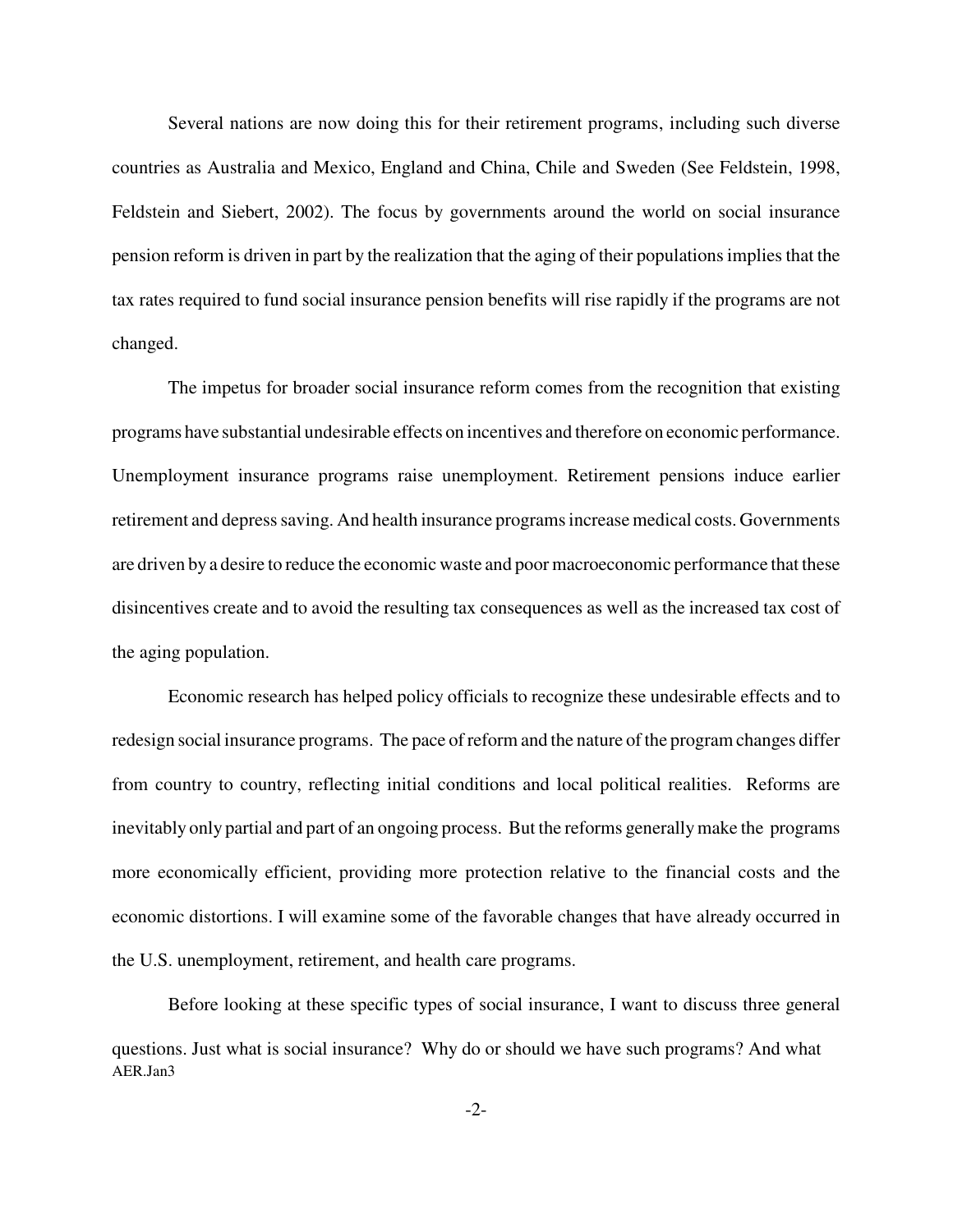are the principles by which such programs should be evaluated and redesigned?

#### I. Social Insurance and Welfare Programs

The word "insurance" is used to describe these transfer programs because they deal with risks: the risk of job loss, of health care expenses, and of inadequate assets during retirement. But social insurance is very different from private insurance. The key distinction is that participation in social insurance programs is mandatory or is induced by substantial fiscal subsidies.

Social insurance programs are also very different from welfare programs. Welfare benefits are meanstested, i.e., they are paid only to those with incomes(and assets) below some level. In the United States, these means tested programs include Medicaid, food stamps, subsidized housing, school lunches, and others.<sup>2</sup> In contrast, social insurance programs are "event conditioned." Benefits are paid when some event occurs in an individual's life regardless of the individual's income or assets. Unemployment benefits are paid to those who lose their jobs, Medicare benefits to those who are ill and over 65, Social Security benefits are available to those over age 62, disability benefits to those unable to work, and survivor benefits to the widows and children of deceased workers.

Unlike welfare programs, social insurance programs are not designed to be vehicles for income redistribution. Although some fraction of social insurance outlays are paid to those with low incomes, most of the benefits go to middle and higher income households. This is particularly true in the United States where cash benefits to retirees and the unemployed are positively related to previous earnings and where health care islargely provided by private hospitals and physicians even when financed by social insurance.

AER.Jan3 Social insurance may appear to be redistributing income to the poor because benefits are paid to those who are temporarily poor because of the event that triggered the payment of benefits. This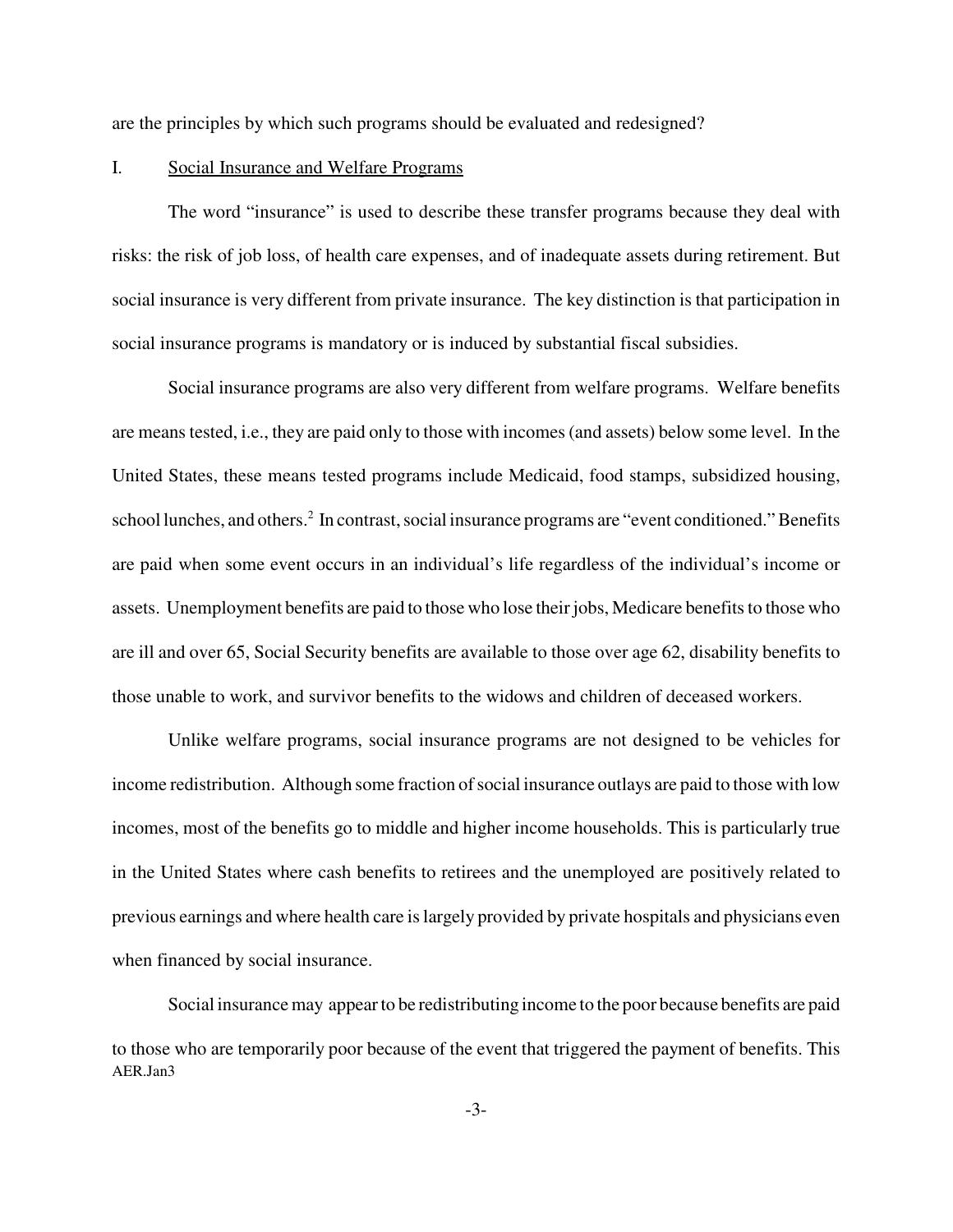ignores the permanent or lifetime income of these recipients. It also ignores the effect of the social insurance on the incentive to accumulate funds for these rainy days. Social Security benefits that replace 50 percent or more of after-tax pre-retirement income reduce significantly the incentive to save for old age and therefore depress income in retirement. Unemployment benefits with high replacement rates have a similar effect on saving to finance spells of unemployment.

The lack of redistribution is well illustrated by the Social Security retirement program. A new retiree last year who had annual earnings at or above the Social Security program's maximum taxable amount (\$87,900 in 2004) for at least 35 years received a benefit of \$21,900. In contrast, someone with lifetime earnings in the middle of the earnings distribution received only about twothirds as much in retirement benefits. And someone with low earnings (i.e., 45 percent the average wage) received benefits of less than \$9,000 a year. This lack of redistribution is compounded by the rules governing benefits to spouses and widows. A retiree who previously had maximum taxable income and who retired with a dependent spouse received more than \$32,000 a year from Social Security while the widow of a low earner would receive less than \$9,000.

AER.Jan3 The Social Security program appears to be redistributive because everyone pays the same tax rate while the ratio of benefits to lifetime earnings is designed to fall as those earnings rise. In practice, however, this apparent redistribution is offset by the longer expected life of higher income individuals, their increased use of spouse benefits, and the later age at which they begin to work and to pay taxes . Research by Jeffrey Liebman (2002), based on a large sample of actual individual earnings histories, showed that less than 10 percent of Social Security benefits represented net redistribution across income groups within the same birth cohort. Coronado, Fullerton and Glass (2000) showed that the combination of taxes and benefits for the Social Security program leaves the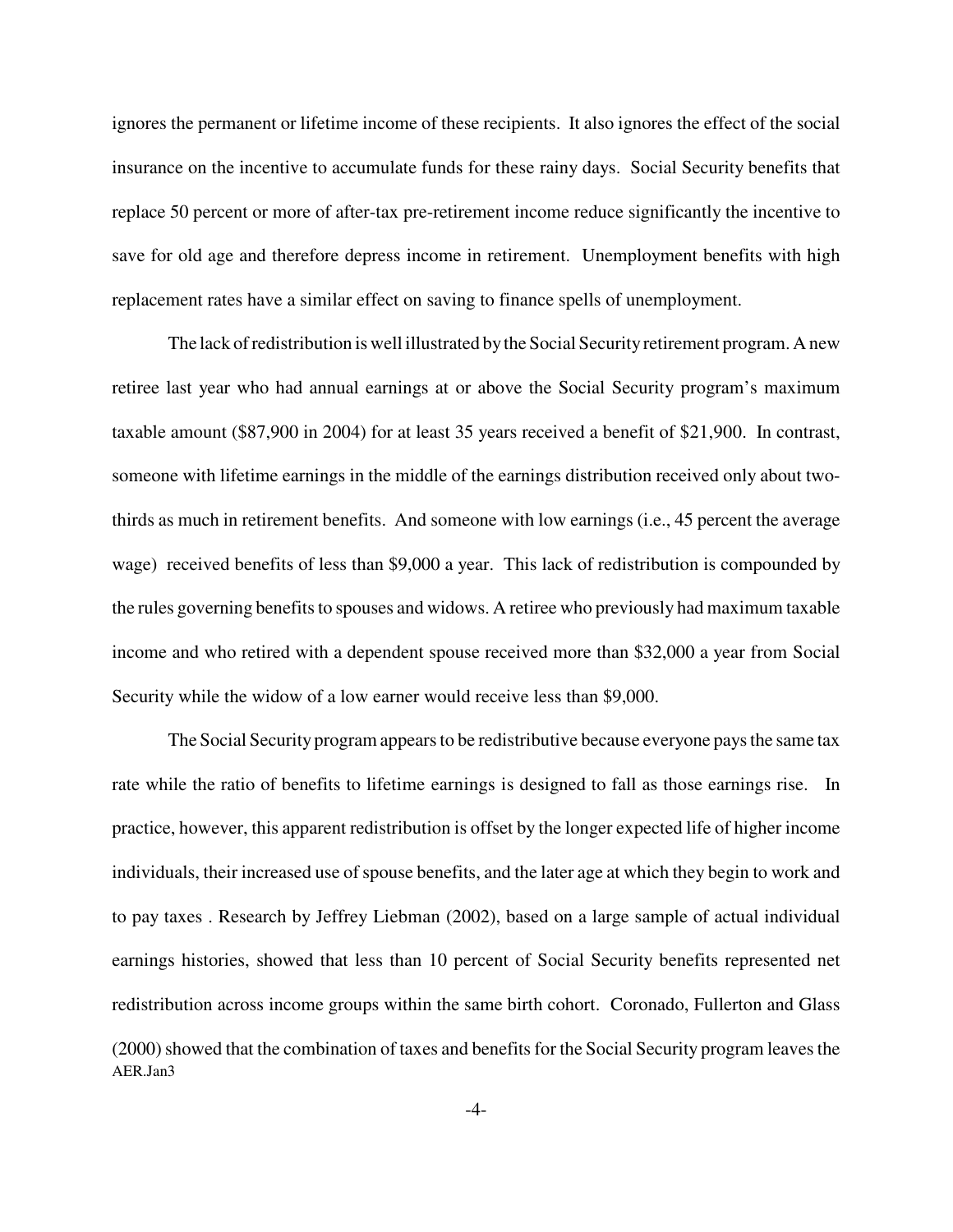lifetime Gini coefficient of the population's income essentially unchanged. In addition, the general equilibrium effects of Social Security tilt the pretax distribution of income toward higher income individuals by reducing capital accumulation which in turn lowers real wages and raises the return to capital.

Unemployment Insurance (UI) also does not redistribute to the poor. In Massachusetts, a state considered to have a very generous UI program, the UI benefits were financed in 2003 by a payroll tax on only the first \$10,800 of earnings(with a zero marginal tax rate above that level) while basic benefits were 50 percent of previous wages up to more than \$50,000 of wages per year. An individual who earns \$50,000 a year pays the same tax as someone who earns \$11,000 a year but would receive benefits that are nearly five times as high. $3$  Taken by itself this would mean a substantial redistribution from low wage earners to higher wage earners. Moreover, since benefits are paid only to individuals who have earned some minimum amount during the past year, those with long spells of unemployment may not be eligible for any benefits at all.

Although the same Medicare rules apply to everyone over age 65, higher income seniors often get substantially more benefits than those with lower incomes. McClellan and Skinner (1997) concluded that Medicare produced net transfers from the poor to the wealthy as a result of the higher annual expenditures and longer survival times of wealthier Medicare beneficiaries. In the same spirit, Skinner and Zhou (2004) found greater use of mammography screening, diabetic eye exams, and other indicators of good care among high income Medicare groups than among those with lower incomes.

AER.Jan3 The very high level of spending on the middle class social insurance programs hurts the low income population in another way: they put a drain on the government budget in a way that reduces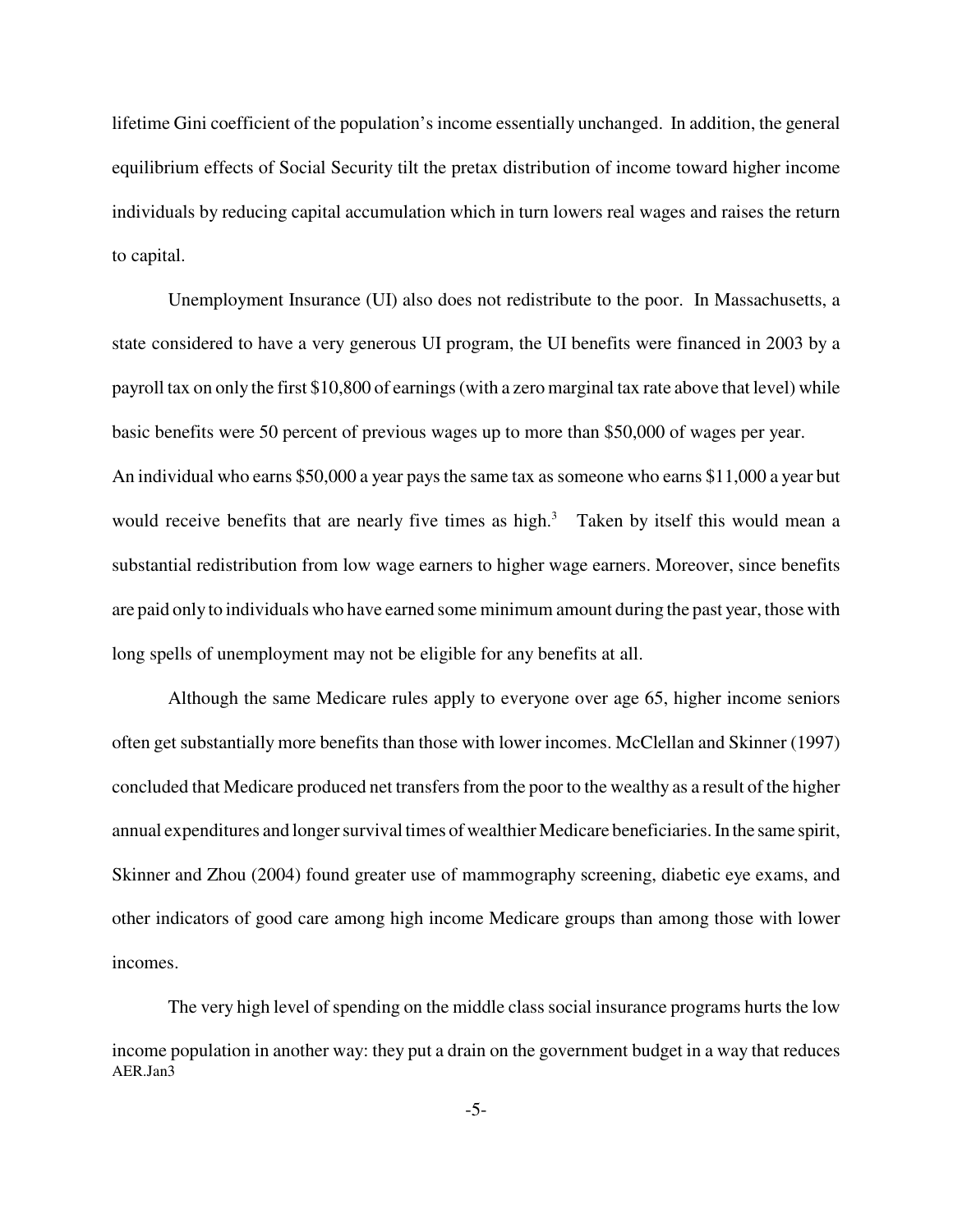the funds available for helping the poor. Social insurance programs cost \$800 billion in 2003, while federal spending on all means tested programs except Medicaid was less than \$150 billion. <sup>4</sup> Over the past four decades, the spending on means tested programs (except Medicaid) has remained relatively constant (rising from 1.0 percent of GDP to 1.3 percent of GDP) while the social insurance programs that are not means tested rose from 2.7 percent of GDP to 7.4 percent of GDP.

The negative effect of social insurance spending on means tested programs is not only an observed fact but is also what optimal tax theory implies. The deadweight burden of an extra dollar of taxes increases with the share of income taken in taxes. The high level of taxes that is needed to finance middle class social insurance programs therefore increases the deadweight burden of any incremental taxes that would be used to finance means tested poverty programs. The large social insurance programs thus reduce the optimal size of means tested poverty programs.

#### II. Why Social Insurance?

Some writers see social insurance in broad philosophical terms, reflecting their specific views of the appropriate role of government in society. One such view, more common in Europe than in the United States, is that social insurance should be judged by its contribution to social solidarity, i.e., to the sense that all of the individuals in the nation are in effect viewed as a single family and treated equally. This leads to the principle of uniform health care for all, although this is more often an asserted political goal than a practical reality. Similarly, they may reject any role for company-based private pensions in order that all workers participate only in a common pay-asyou-go state plan.

AER.Jan3 Th opposite philosophical view that the provision of health care or retirement income is not a legitimate role for government because it forces individuals to participate in a common program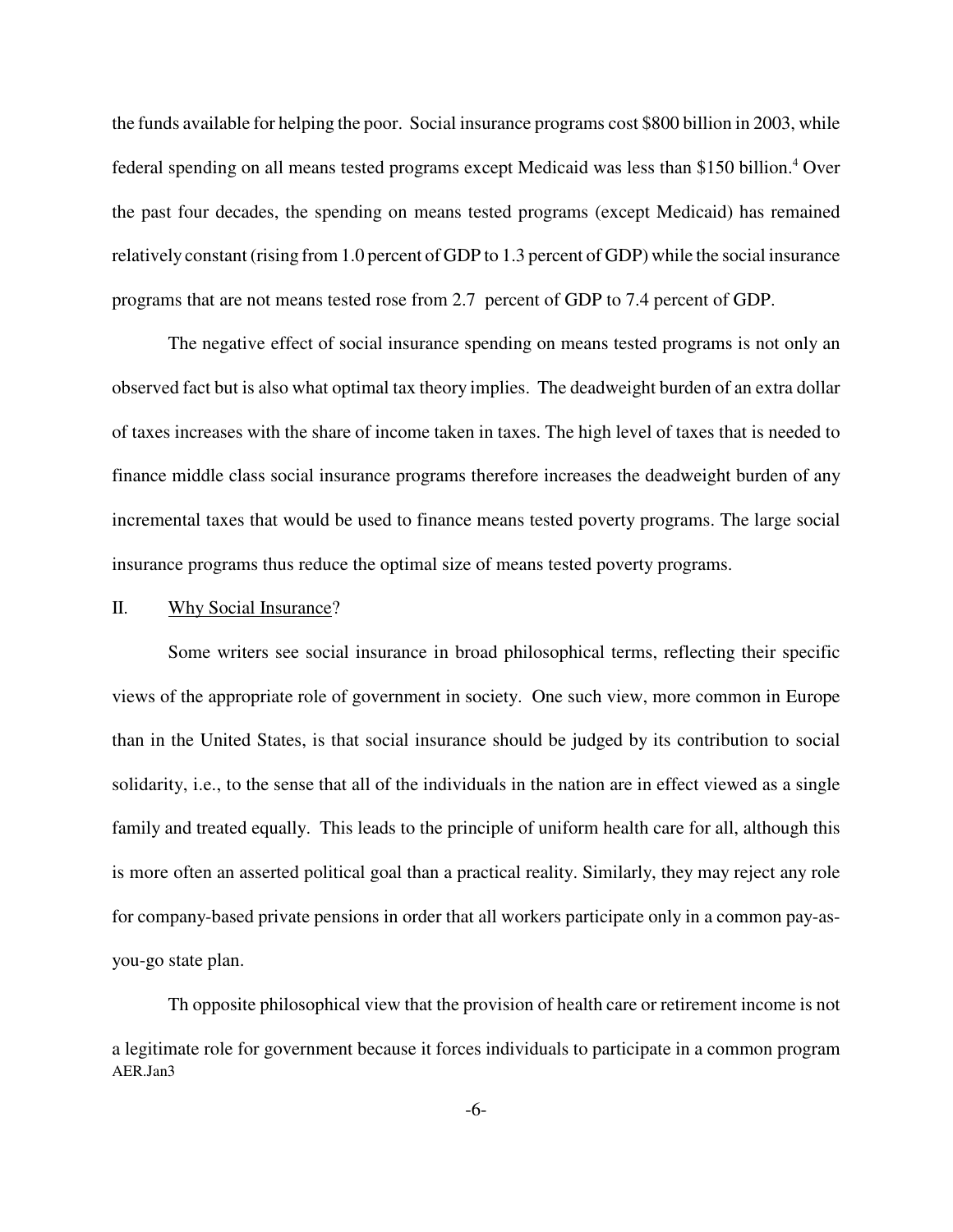rather than taking personal responsibility and making decisions that reflect their own preferences. Milton Friedman's Capitalism and Freedom (1962) is the classic statement of this view that social insurance programs are inappropriate because they infringe individual liberty.

The social solidarity view is often combined with the statement that individuals are incapable of making the complex decisions required to plan for retirement income or to choose health insurance or health care. The opposite view emphasizesthat individuals differ in their tastes and are better able than governments to judge what is in their own best interest.

I believe in the diversity of individual preferences and the ability of most individuals to act in their own self interest. But I also believe that there is a role for government that justifies the provision of social insurance benefits. I come to this conclusion on utilitarian grounds rather than from any philosophical commitment to social solidarity.

There are two distinct reasons for providing social insurance. Both reflect the asymmetry of information. The first is that asymmetric information weakens the functioning of private insurance markets. The second is the inability of the government to distinguish between those who are poor in old age or when unemployed because of bad luck or an irrational lack of foresight from those who are intentionally "gaming" the system by not saving in order to receive transfer payments. Both problems show that the case for social insurance cannot be rejected simply by arguing that such programs force people to act against their own best interests.

AER.Jan3 But these problems of asymmetric information or any other market failures do not necessarily justify government action. While a perfect and benevolent government would be better than a private market burdened by market imperfections, actual governments are neither perfect nor necessarily benevolent. Political actors do not maximize a social welfare function but reflect political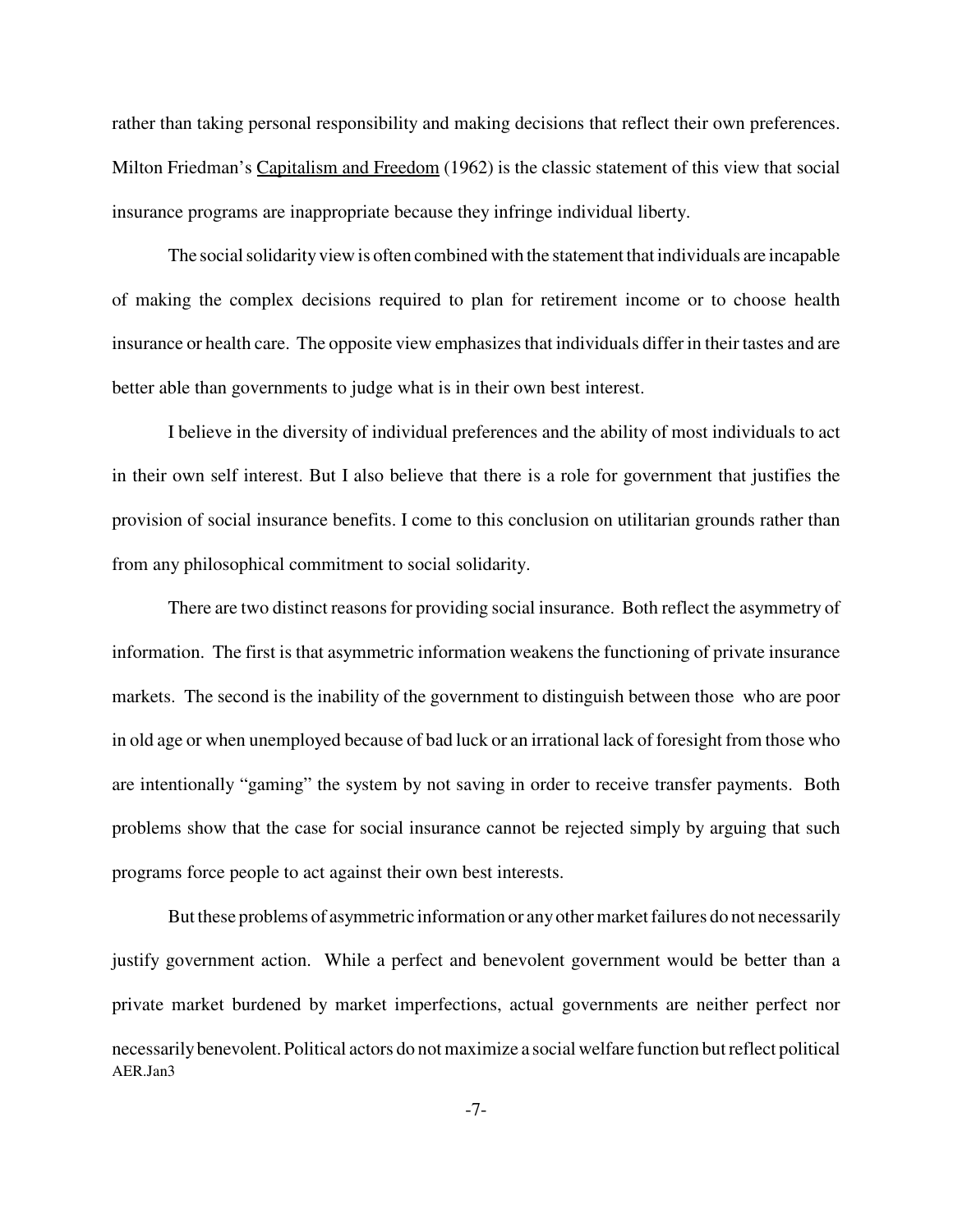pressures and bureaucratic preferences. Moreover,social insurance programsimpose coststhatmust be weighed against the benefits of overcoming market imperfections. Both require empirical evaluation.

Consider first the asymmetry of information in insurance markets. To be specific, consider the case of private annuities. If individuals can buy annuities on actuarially fair terms they may increase their expected utility by annuitizing their assets at retirement. But if individuals differ in their life expectancy and know more about their mortality prospects than the insurance company can learn, those with shorter life expectancy will want to annuitize a smaller portion of their wealth. Insurance companies will recognize the resulting self selection and offer annuities with premiums that reflect the mortality rates of the long-lived individuals who are their most likely customers. This produces a downward spiral in the demand for annuities that is limited only when at some point the risk-reducing value of annuitizing outweighs the less than actuarially fair pricing of individual annuities.

A mandatory social insurance program like traditional Social Security circumvents this asymmetry of information by providing everyone with a retirement annuity rather than a lump sum at retirement age. But whether this is better than an imperfect private annuity market in which some annuitize little and others not at all depends on the implicit rates of return available on the social insurance annuity, on the private annuity, and on non-annuitized saving. It also depends on the degree of diversity in preferred spending patterns in retirement and in attitudes about bequests, since complete annuitization at retirement would not permit the purchase of retirement homes or other major consumer outlays or the making of bequests or inter vivos gifts.

AER.Jan3

-8-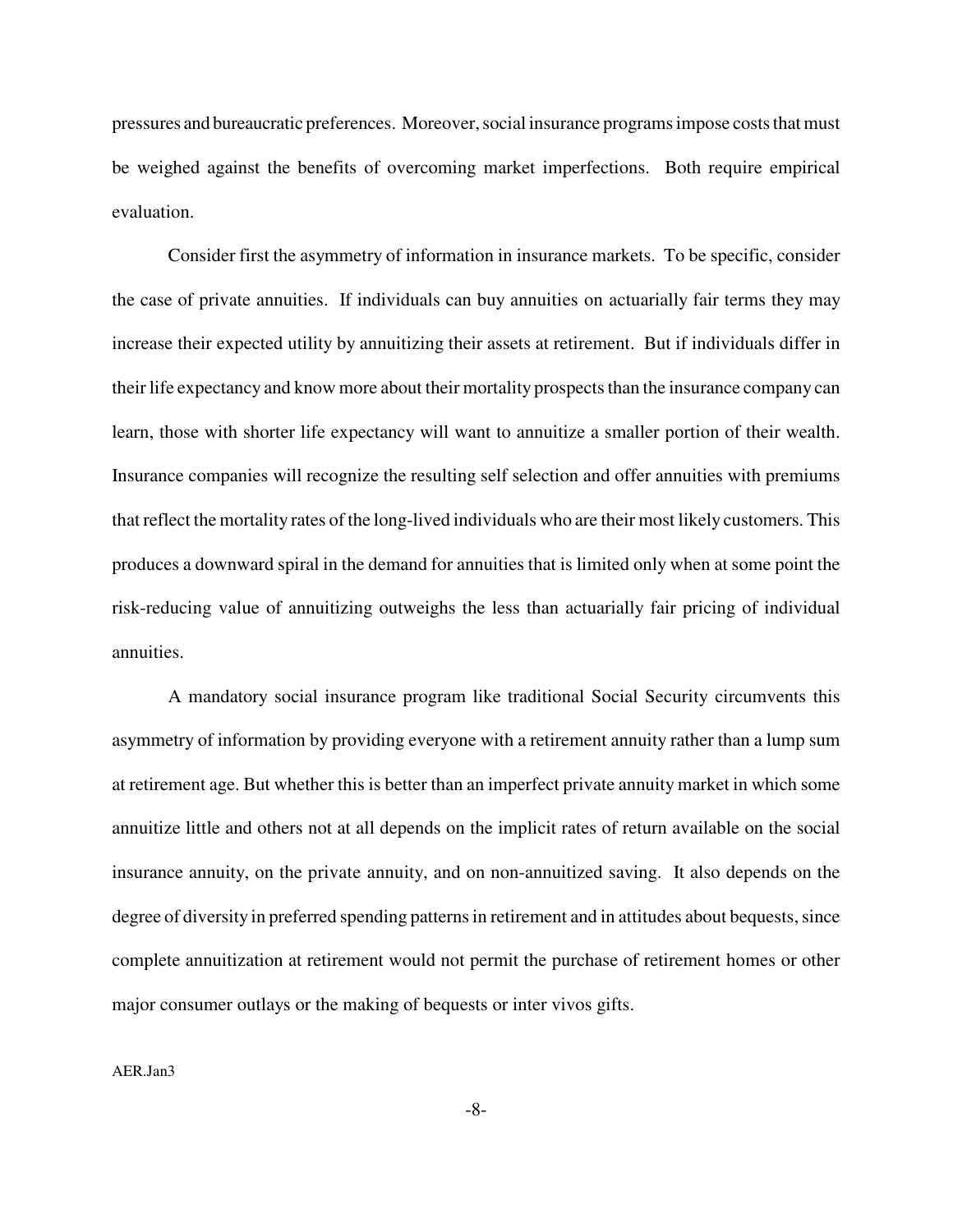The problem of information asymmetry in private annuities could be reduced if individuals purchased annuities at relatively young ages before they could accumulate much information about their own likely mortality risks in old age. Alternatively, a mandatory annuity could be more attractive if it were based on the higher return available in an investment-based program rather than in a mature pure tax-financed pay-as-you-go program.

Two conclusionsfollow fromthis. First, the existence of asymmetric information *may* justify a social insurance program (a government annuity in this case) but does not necessarily do so. The case for a mandatory annuity program depends on calculations that could be done but that have not yet been done. Second, the appropriateness of a social insurance program and its optimal size can be increased if the cost of the social insurance option is reduced, something that depends on how it is financed.

Consider now the second form of asymmetric information that might provide a rationale for a social insurance program: the government'sinability to distinguish those who are poorthrough bad luck or inadvertence from those who deliberately chose to act in a way that leads to eligibility for free benefits. A primary reason for social insurance programs is that some individuals would not act in their own interest, saving far too little for their retirement, for health care after they are no longer working, or to finance consumption when they are unemployed. Although some economists may reject the likelihood of such irrational behavior as a basis for policy analysis, as individuals we all recognize that such irrationality exists in practice. Recent work on behavioral economics has helped to make the possibility of such irrationality or myopic behavior a part of mainstream economics.

AER.Jan3 But such departures from rational saving by a fraction of the population need not justify the general provision of social insurance benefits. Why not simply provide means tested benefits instead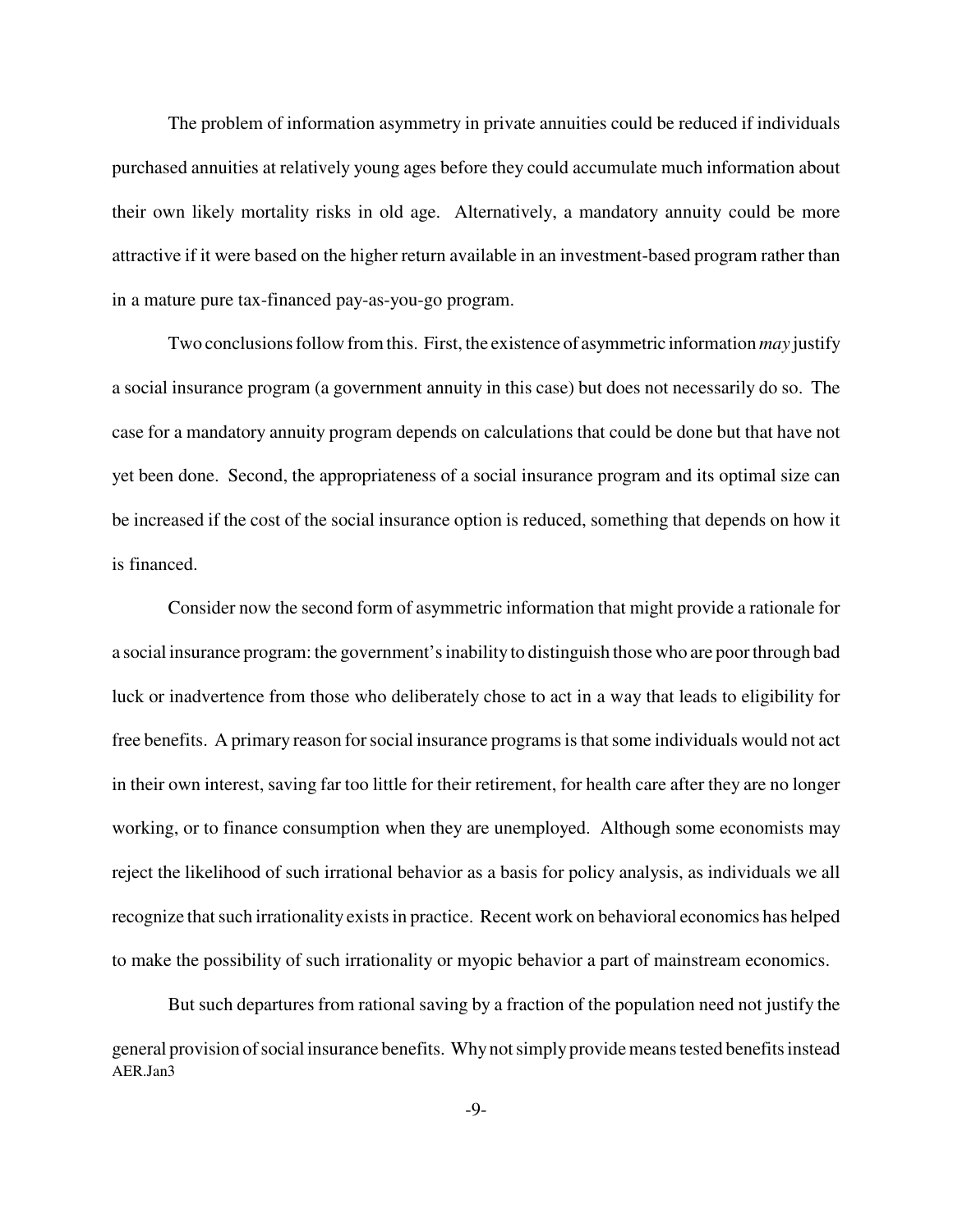of the universal provision of social insurance benefits? The primary reason for not doing that is that some rational and farsighted individuals would be induced by a means tested system to act in a way that allows them to qualify for benefits. Doing so would impose tax costs on the rest of the population that could make overall well-being lower than in a universal (i.e., not means tested) program.

Consider a simple example of a meanstested retirement program (Feldstein, 1987). Assume that some fraction of the population is myopic and would not save anything for retirement. A means tested program would provide a benefit for all such myopic retirees. How would rational workingage individuals respond to such a system? They would have the choice of either saving for their own retirement or consuming all of their income before they retire and receiving the meanstested benefit. The potential means tested benefit acts as a kind of tax on their saving, reducing the incremental retirement consumption that saving would produce. A rational individual would decide whether to act as if he or she is myopic by comparing the lifetime utilities with optimal positive saving and with no saving. Those with relatively high incomes would not be tempted by the means tested benefit. But others with lower incomes would have higher lifetime utility by increasing their consumption during working years even if the means tested benefits would only provide lower consumption during retirement than optimal saving would allow. Although they would achieve higher lifetime utility through their action, their benefits would be financed by tax-financed transfers that would make others worse off.

AER.Jan3 There is no way for the government to distinguish between the genuinely myopic and those who are rational utility maximizers gaming the system. The government could in principle set the means tested benefit so low that very few rational individuals would be tempted. My judgement is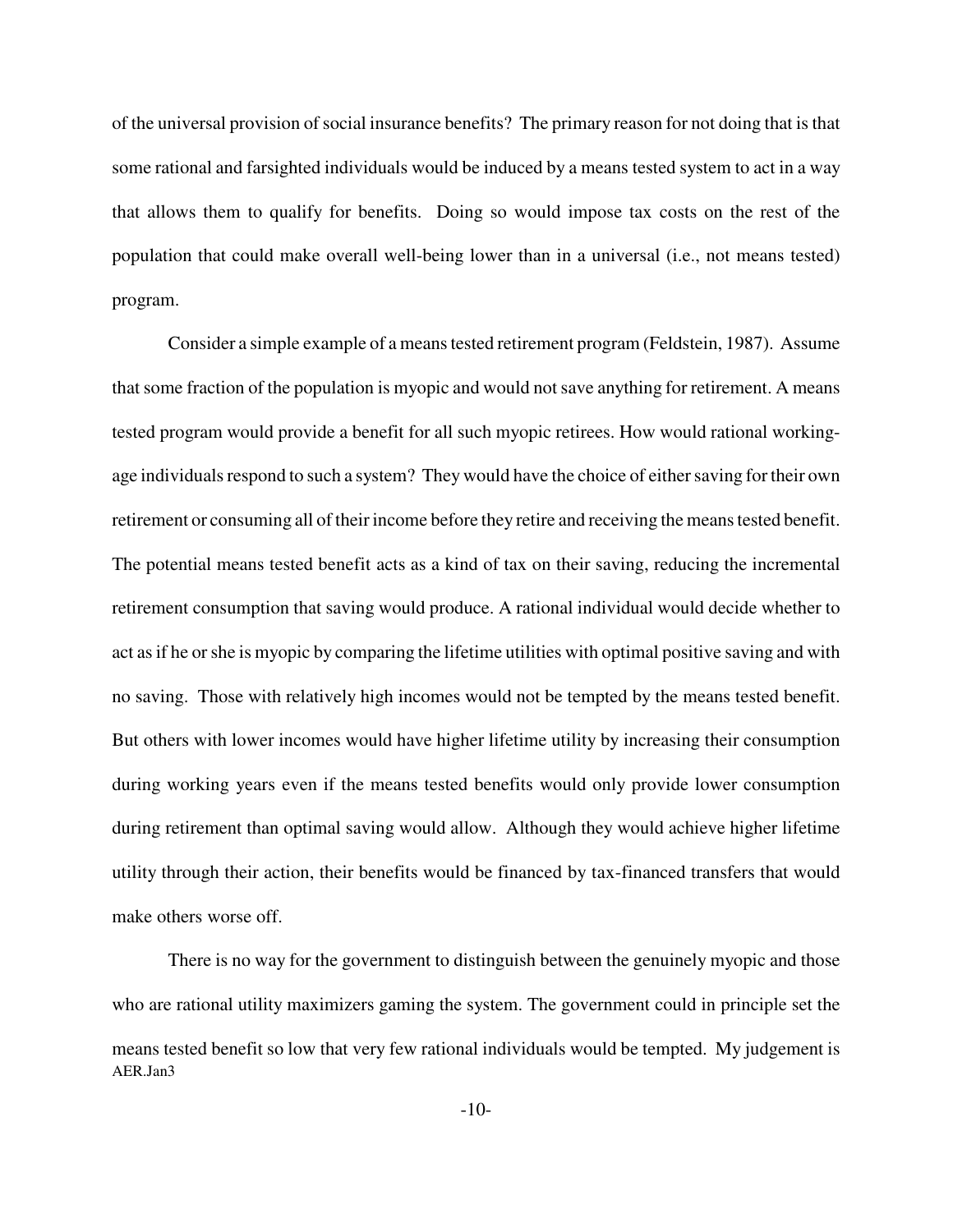that our relatively affluent society would not accept that policy. The means tested benefits would be set at a higher level that would tempt many rational individuals to save nothing.

A policy of forcing everyone to save for his or her own retirement would eliminate the problem of those who game the system. The only adverse effect of such a policy is that some individuals might be required to shift more of their lifetime consumption to their retirement years than they would prefer. For them, part of the mandatory saving would be a tax to the extent that they valued the saving less than current consumption.

The choice between such a mandatory saving plan – essentially a kind of investment-based social security pension – and a means tested benefit should depend on numbers. How many people would receive means tested benefits? How much deadweight loss would be involved in financing those benefits? How many people in a mandatory saving plan would have to provide more for their retirement than they want?

In the absence of such a mandatory investment-based option, the policy choice is between ameanstested programand a universal pay-as-you-go retirement benefit. Such a pay-as-you-go plan forces all individuals (after the initial generation) to receive a lower rate of return than they could obtain on private saving. As such, it also imposes a tax on labor income since each extra dollar of earnings would induce an additional pay-as-you-go tax liability. And the reduction in saving that is induced by the pay-as-you-go system also causes a fall in capital income and therefore in corporate and personal tax revenue that requires higher marginal tax rates to recover the lost revenue.

AER.Jan3 Both of these examples of asymmetric information show that a social insurance programmay be an appropriate response to a market failure but that it need not be. Even when there is a market failure, it may be better to do nothing or to have a means tested welfare program. The choice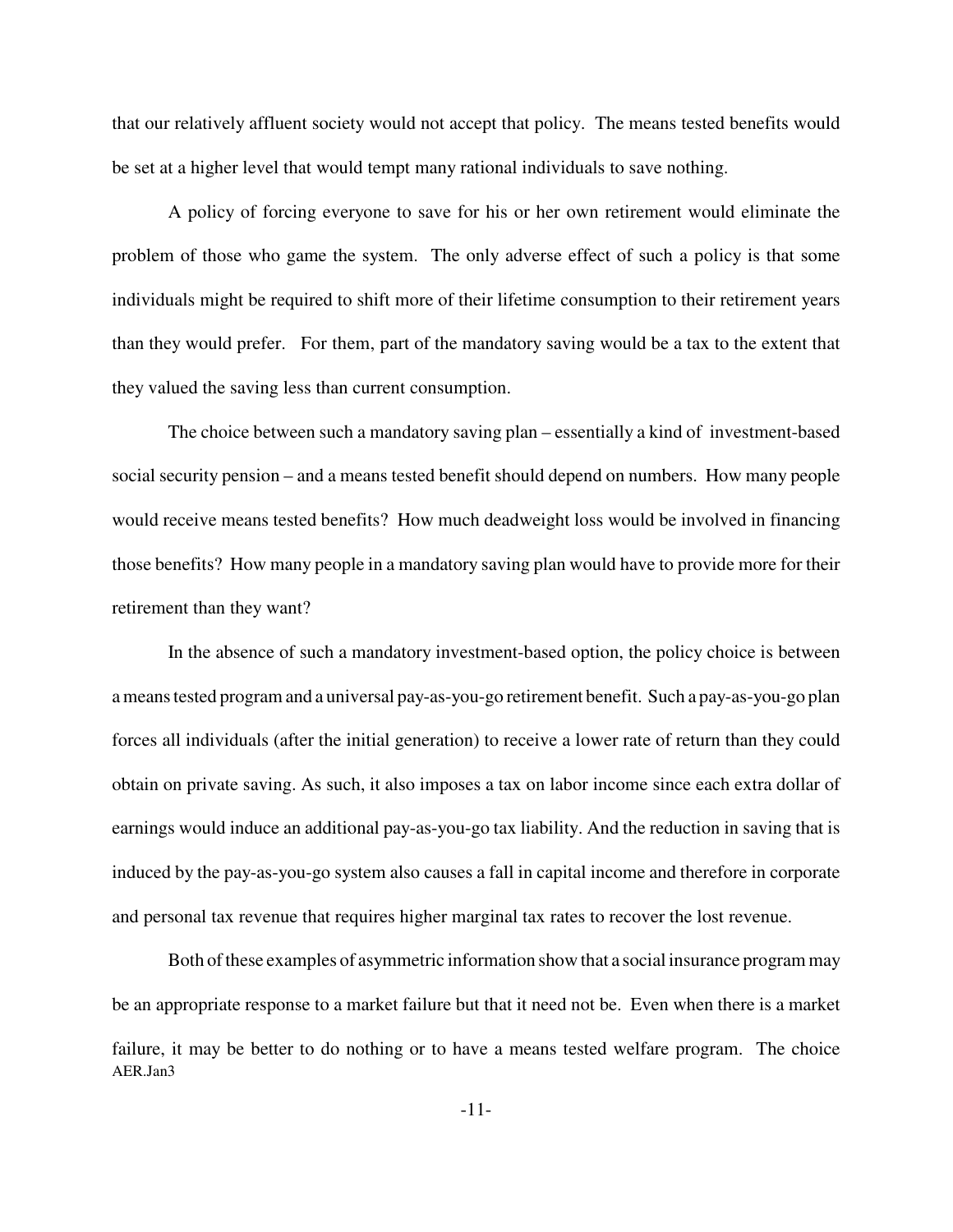depends in part on the relative costs of the different options and those in turn depend on the design of the potential social insurance program. Whether such a program is investment-based or purely tax financed on a pay-as-you-go basis is an important feature of that cost.

Economists can help to evaluate these choices by estimating the relevant costs and benefits of the different options. My own conclusion isthat investment-based social insurance programsfor retirement, unemployment, and health care of the retired population are more appropriate than either pay-as-you-go programs, means-tested programs, or a policy of doing nothing.

There is an important political economy reason for economists to work on improving the design of social insurance programs rather than advocating means tested programs for unemployment and old age. Elected governments will inevitably seek to create universal benefits to capture political support from the largest possible majority of voters. Bismark introduced social insurance in Prussia in 1881 in an attempt to win support for his conservative government and to fend off the appeal of the nascent social democrats. Even if it were economically desirable to do so, economists could not prevent the spread of social insurance by arguing that means tested programs would be more efficient. If economists don't analyze the effects of social insurance programs and recommend rules that reflect good economics, the political process will inevitably produce inferior programs.

## III. Principles of Social Insurance

Accepting that there is a reason for mandatory social insurance programs does not imply the appropriateness of the programs that we have inherited from the past. Today's Social Security and unemployment insurance were enacted nearly 70 years ago. Economic conditions, administrative technologies, and assumptions about economic behavior have all changed dramatically since then.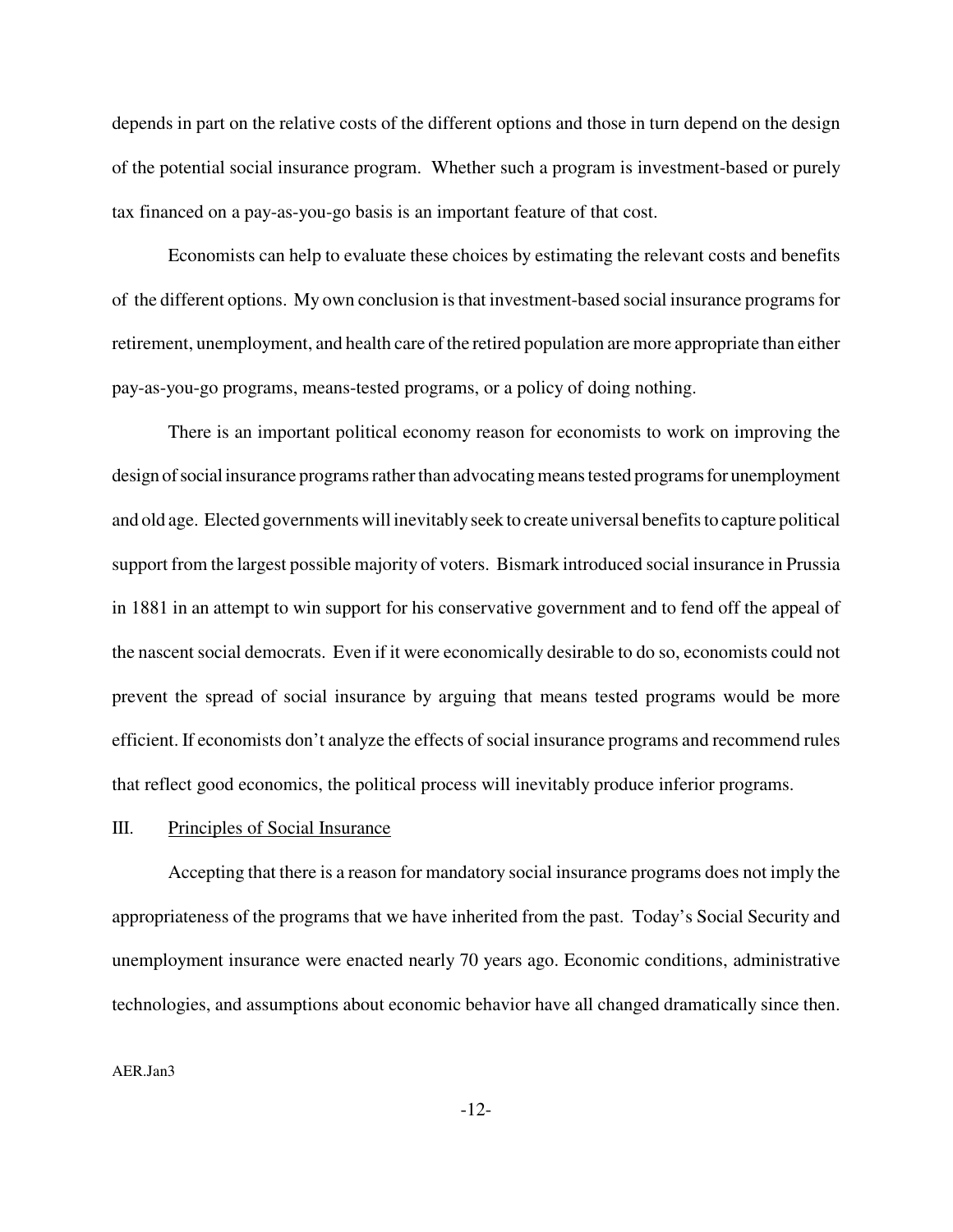And yet during these past 70 years, the key social insurance programs have expanded without fundamental change.

Before I consider some of the specific ways in which our basic social insurance programs can be reformed and strengthened, I want to discuss broader principles that can help us to think about each of the specific programs. I'll begin with three fundamental political principles and then turn to four economic principles.

#### A. Three Political Principles

Political principles involve value judgements to a greater extent than the economic principles to which I will turn later. I can explain the political principles that shape my view about appropriate reforms but I cannot prove that they should determine policy. You may or may not agree with them. Of course, you might agree with me about specific reforms even if you reject some or all of these principles.

#### 1. Permitting individual choice

Individuals differ in their preferences. We do not all have the same risk aversion, the same time preference, the same relative taste for goods and leisure. Letting individuals choose among options in a way that reflects their individual preferences should be an important aspect of social insurance design. For Milton Friedman, such freedom to choose is paramount. For me it is important but not decisive. In cases where asymmetric information creates serious efficiency problems, I might restrict that choice. But I prefer to allow as much choice as possible. I think that allowing individuals to make their own choices is morally correct and generally improves individual and therefore social well-being.

AER.Jan3 But allowing choice means that programs should be designed so that choice enhances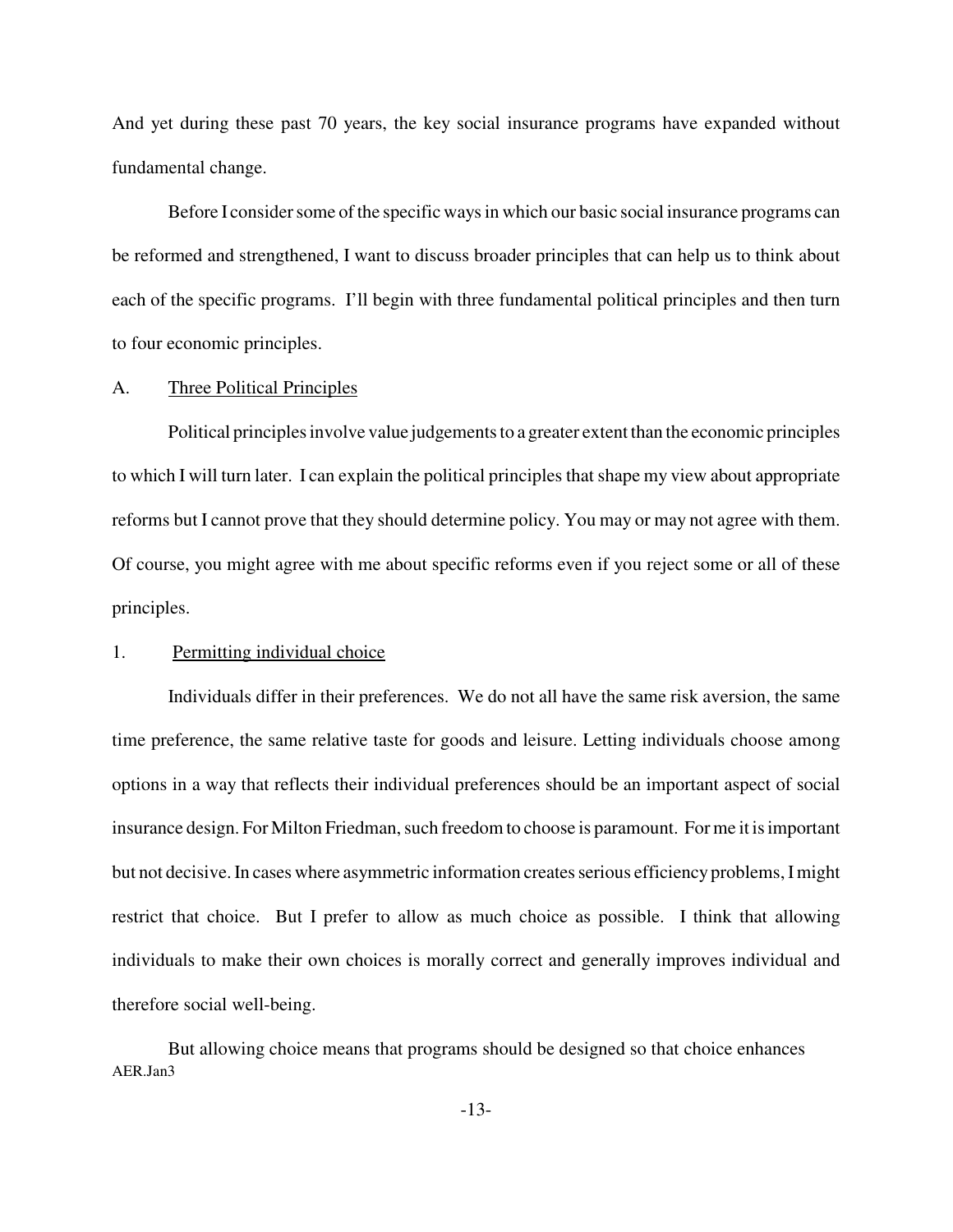economic efficiency rather than creating deadweight losses. A good example of such a program redesign was the Social Security reform that introduced the actuarial adjustment for early and delayed retirement in a way that, in principle, will allow individuals to decide when they will start collecting benefits without changing the actuarial present value of their benefits<sup>5</sup>.

#### 2. Creating Program Transparency

Social insurance programs involve complex rules about the benefits to be received, the taxes to be paid, and the link if any between them. Who among you is confident about even the most basic Social Security rules that determine benefits at retirement? If you are a man, what benefit would your wife receive if she collects on her own rather than as your spouse? How would that change if she earned more or worked another year? If she retires at age 62 rather than 65? I'm told that there are more than 2500 separate rules in the Social Security handbook.

The complexity of the rules weakens the perceived link between the payroll taxes paid and subsequent benefits. Many employees may simply regard their Social Security payroll tax as similar to the income tax, thereby increasing the perceived marginal tax rate and raising the deadweight loss of the tax.

AER.Jan3 Lack of transparency also permits programs to have effects that might not be politically acceptable if they were more explicit. For example, some defenders of the current Social Security system believe it permits a substantial amount of redistribution that Congress would not be willing to build into an investment-based system of individual accounts. Although the Social Security rules do not actually achieve that redistribution, the important political principle isthat it isinappropriate in a democracy to use a deliberately opaque system to achieve a redistribution of income that would be rejected if proposed in a more transparent way.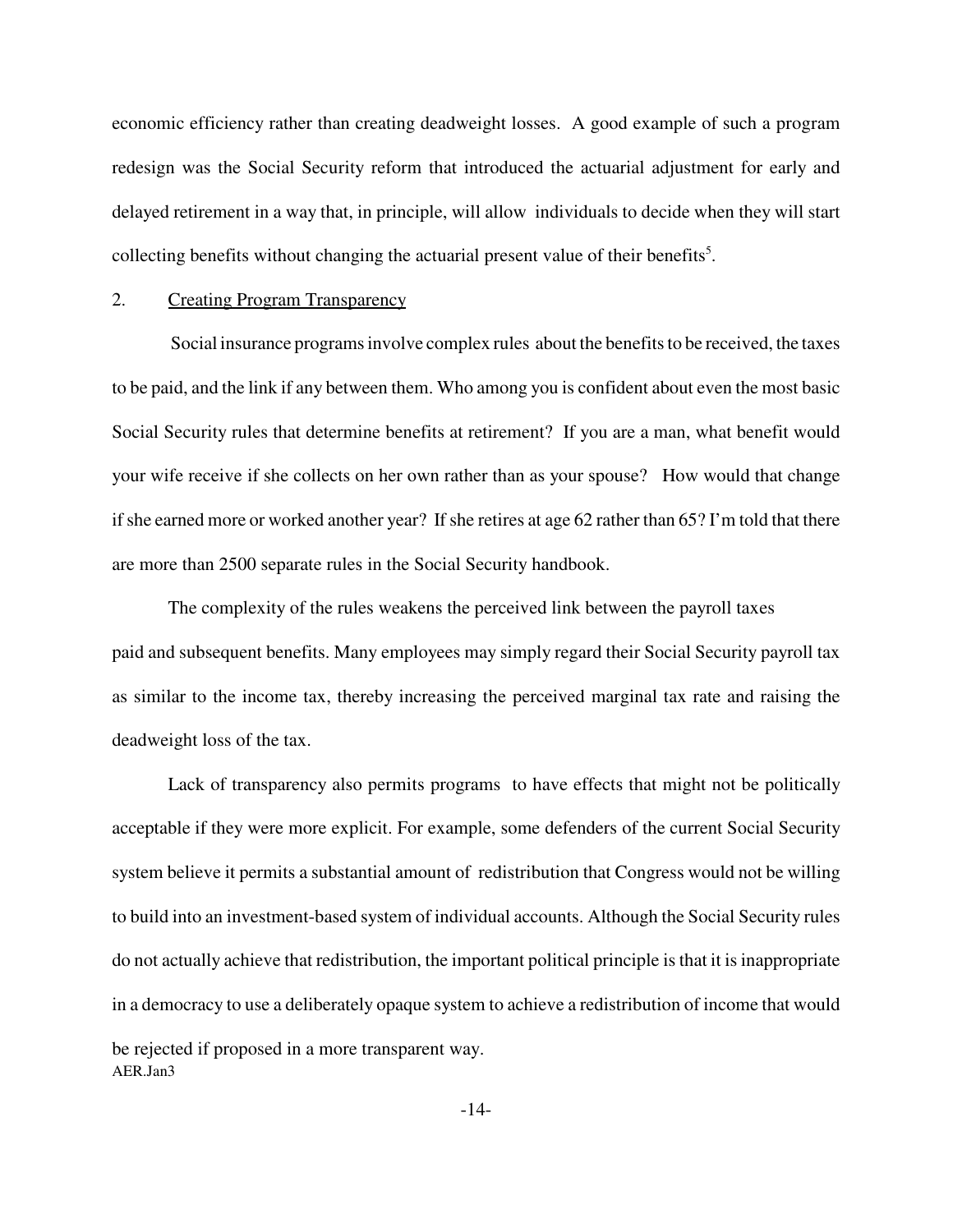The Social Security program lacks transparency because it is a defined benefit

system rather than a defined contribution plan of the sort that now characterizes most private pensions. Converting Social Security to a defined contribution plan – even an unfunded "notional" system such as Sweden and Italy now have – would allow individuals to see the link between their taxes and the resulting benefits. An explicit decision bytheCongressto supplement the contributions of low income earners in such a defined contribution plan would achieve income redistribution without a loss of transparency.

#### 3. Recognizing Political Dynamics

When we economists talk about policy design, we generally think about enacting permanent reforms. But experience shows that legislated rules do change and that the initial conditions influence the path of that change. When designing a particular program or advocating a particular design, economists should recognize that some designs are more stable than others and should anticipate how a program might evolve.

The Medicare drug legislation enacted in 2003 is a good example. Medicare beneficiaries will pay the first \$250 a year in drug expenses, followed by a 25 percent coinsurance rate to a maximum benefit limit. Patients must then pay 100 percent of the drug cost up to \$3600 in out-of-pocket payments (in 2006). Above that, Medicare will pay 95 percent of any additional drug costs.

This rather strange design was accepted to limit the total cost of the plan while delivering benefits to a very large number of senior citizen voters. An economically more rational plan with the same budget cost would have insured at least part of the range that is currently uninsured and kept total costs down by a larger deductible. But that would have had the political disadvantage of giving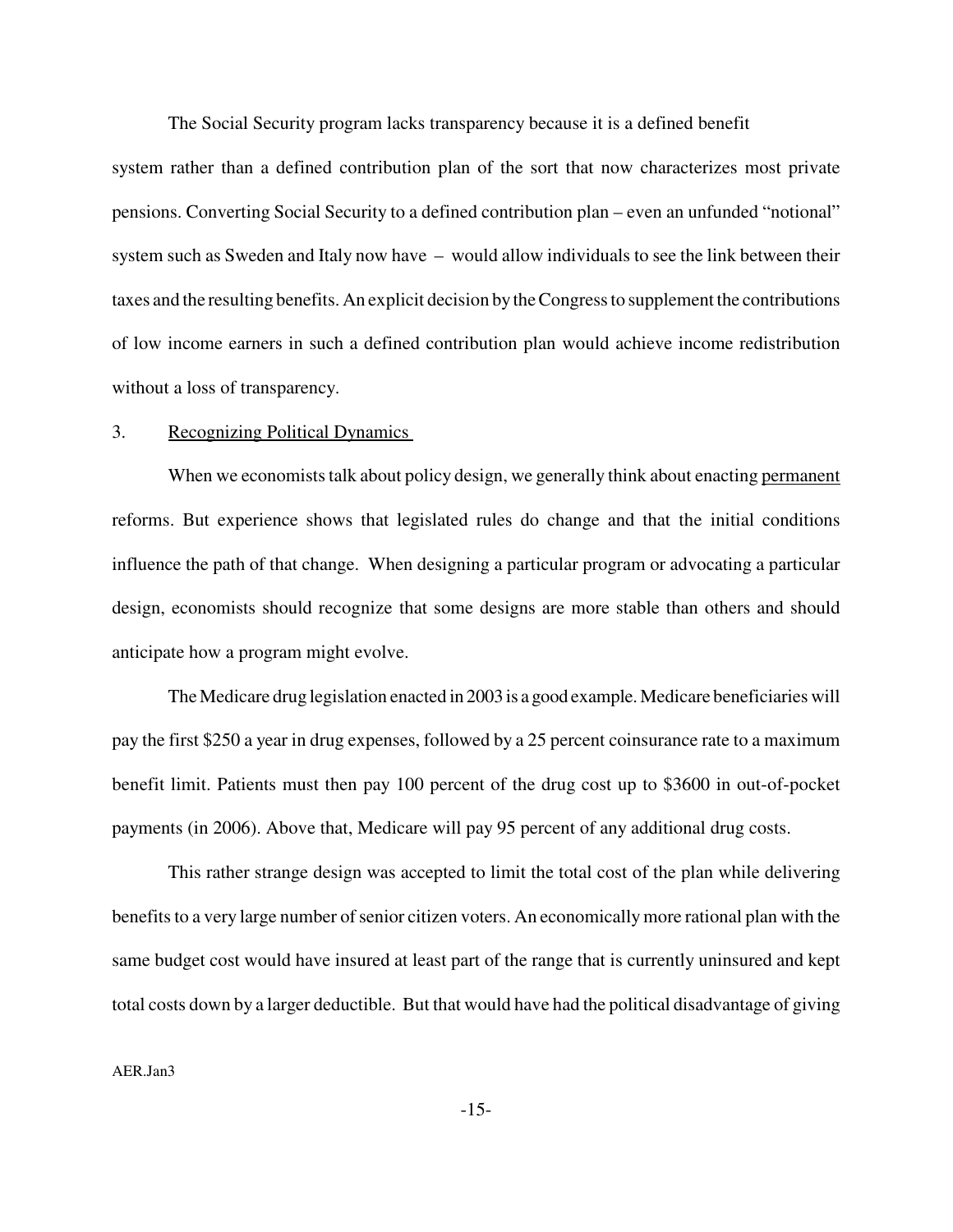benefits to fewer individuals. It seems likely that future legislation will address the residual insurance gap in a way that will raise the total cost of the program.

There is another and potentially more significant aspect of the future evolution of this Medicare drug program. If all of the drugs consumed by seniors come to be covered by government insurance, there will be strong pressure to regulate the price of those drugs. Such price regulation isin turn likely to discourage the development of drugs for those diseasesthat particularly affect the elderly. It would be sadly ironic if an insurance plan initiated to improve drug access for seniors led ultimately to a reduced availability of new drugs for this group.

#### B. Four Economic Principles

Let me turn now from these three political principles – permitting individual choice, creating program transparency, and recognizing political dynamics – to four economic principles.

## 1. Recognizing the economic effects of social insurance programs and their taxes

Noneconomists who write about social insurance programs often implicitly assume that social insurance programs do not affect the behavior of beneficiaries or the overall performance of the economy. Evidence shows that the opposite is true. Social insurance programs have important and sometimes harmful effects on the economy that are not fully recognized by the public, the Congress, or the politically responsible officials.

A substantial volume of work during the past quarter century has shown the various ways in which social insurance programs do affect individual behavior and the overall economy. These effects include reducing national saving, inducing early retirement, raising the unemployment rate, pushing up the cost of health care, and crowding out private health insurance. Any serious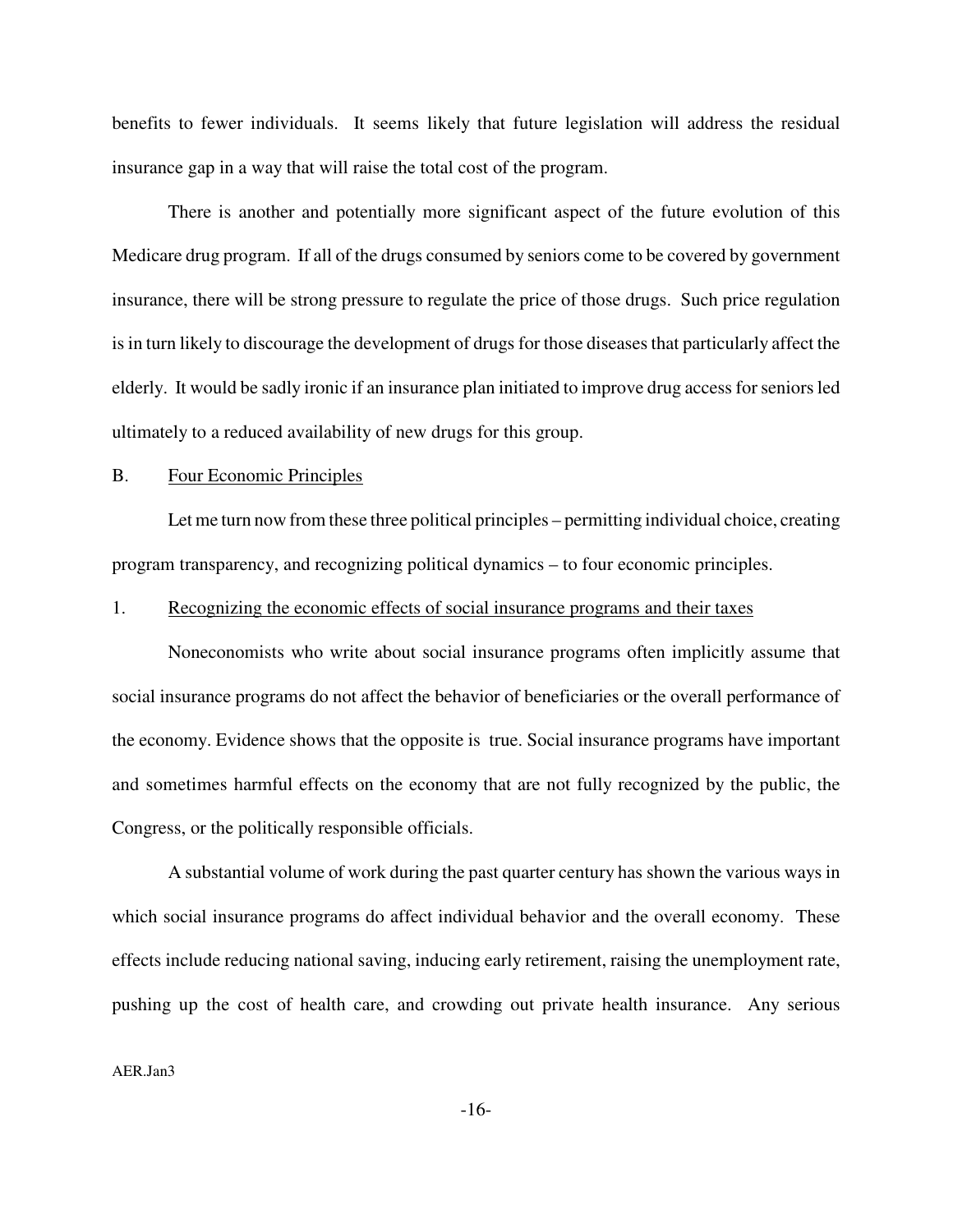evaluation of social insurance programs and any attempt to improve their design should take these effects into account.

There is, of course, controversy about the magnitude of these effects, just as there is about most other economic parameters. Decisions about program design have to use the evidence that is available, even if parameter estimates come with substantial uncertainty. But there is clearly room for economists to use new data, new statistical methods, and new natural policy experiments to improve our knowledge and therefore to improve policy design.

Adverse effects result from specific program designs and are not inherent in the goals of the programs. For example, John Gruber and David Wise (1999) showed that the rules governing retirement benefits induce early retirement in several European countries but that different rules at different times and in other countries did not induce early retirement. The U.S. benefit rules that now specify an almost actuarially fair relation between benefits and retirement age reduces substantially the perceived bias in favor of early retirement.

More generally, social insurance programs not only distorts economic behavior directly, thereby creating deadweight losses, but also creates further deadweight losses because of the taxes that are levied to finance those programs. I believe that the deadweight losses of those taxes are much larger than is generally recognized.

AER.Jan3 I will illustrate this with the effect of the 50 percent increase in the payroll tax rate that could occur if there is no change in benefit rules. Deadweight losses depend on marginal tax rates. Consider an individual who now faces a combined federal and state marginal rate of income tax of 30 percent without social insurance. The current 15.3 percent employer-employee payroll tax rate<sup>6</sup>, when adjusted for the interaction with the income tax<sup>7</sup> and for the present actuarial value of the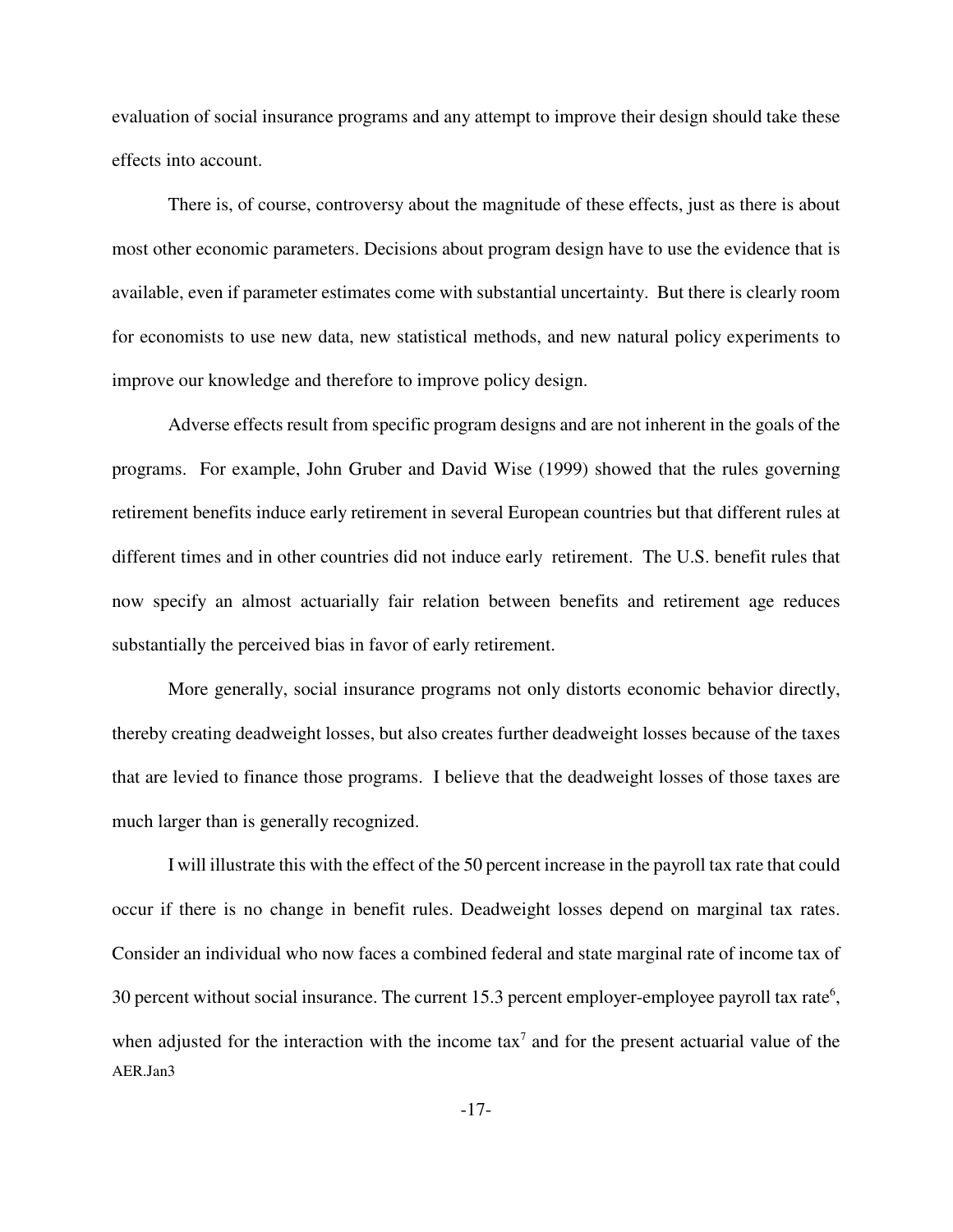additional retiree and survivor benefits that result from increased taxable earnings, now increases the overall marginal tax rate from 30 percent to about 37.7 percent.<sup>8</sup> A 50 percent rise in the 15.3 percent marginal tax rate, adjusted for the income tax interaction, would increase this effective marginal tax rate from 37.7 percent to 44.2 percent.<sup>9</sup>

The increase in the deadweight loss that would result from this tax increase reflects both the reduction in labor supply – broadly defined to include not just working hours but also the accumulation of human capital, the choice of occupation, effort, etc. and the change in the form of compensation – away from taxable cash and to less valuable fringe benefits. Although neither behavioral change can be measured explicitly, the resulting deadweight loss can be calculated empirically by estimating the extent to which the higher payroll tax would reduce taxable labor income. It is appropriate to focus on the decline in taxable labor income without evaluating the two separate effects because the relative price of the two components – the marginal rate of tax on the reward for increased labor supply and the marginal tax rate that determines the net cost to the taxpayer of fringe benefits – remains the same when the tax rate changes. Taxable labor income is therefore a Hicksian composite good that can be used to assess the deadweight loss (Feldstein, 1999a). 10

The elasticity of taxable labor income with respect to the net-of-tax share, i.e., to one minus the marginal tax rate on labor income, is much greater than the traditional elasticity of labor supply as measured by labor force participation and average hours worked. Estimating this elasticity is now a subject of very active research among public finance economists. Although a wide range of estimates has been produced, some studies are more reliable than others. I believe that a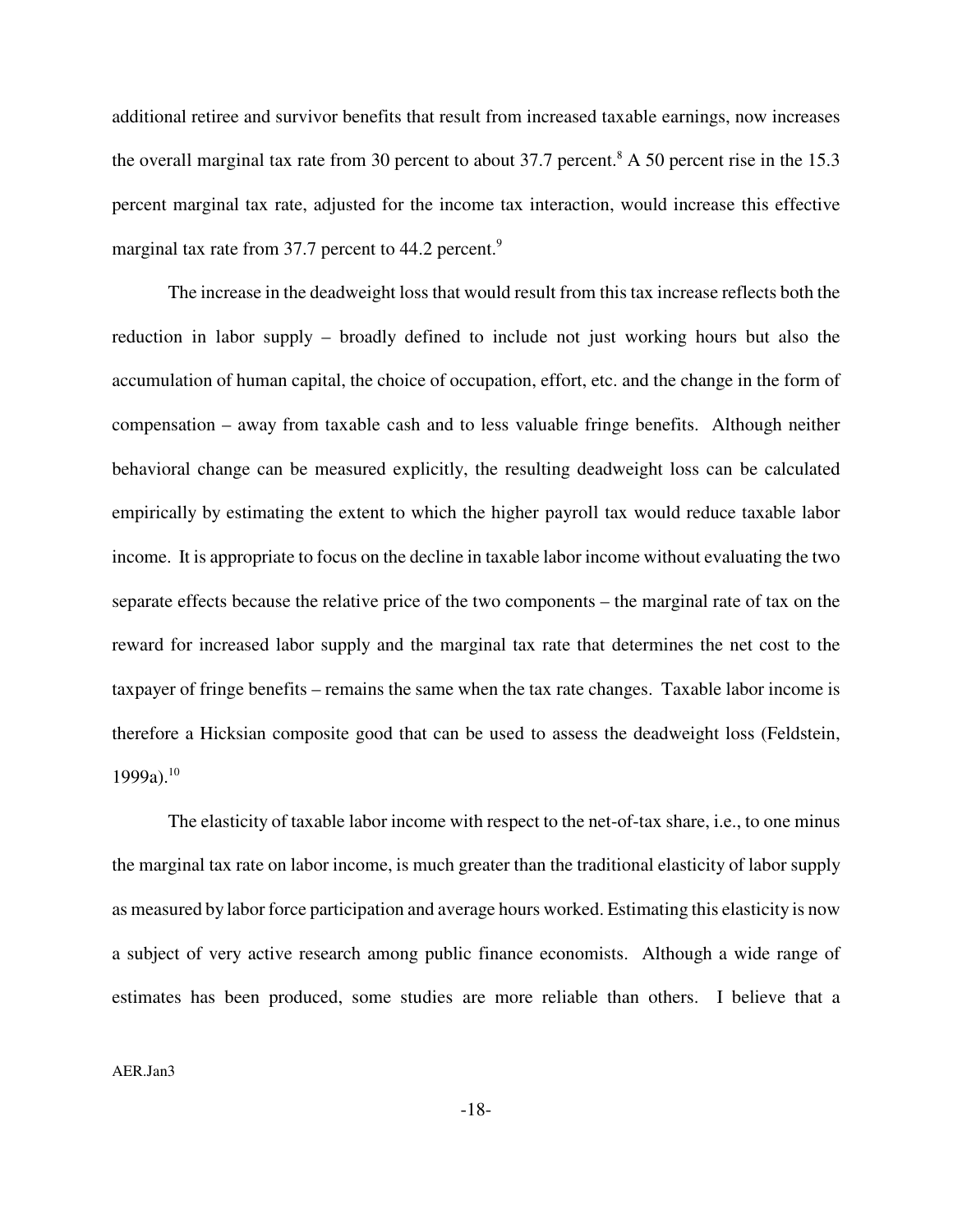conservative estimate is that the compensated elasticity of taxable income with respect to the net of tax rate is one-half.

Using this elasticity and the 2004 size of the taxable payroll impliesthat a rise in the effective marginal tax rate from 37.7 percent to 44.2 percent increases the annual deadweight loss by \$96 billion or nearly one percent of GDP.<sup>11</sup> Since the 6.5 percent increase in the marginal tax rate applies only to taxable labor income (about 40 percent of GDP), the deadweight loss is equal to about onethird of the incremental tax revenue. Even this understates the relative size of the deadweight loss because it ignores the reduction in the tax base and therefore in the tax revenue that results from the higher marginal tax . When that reduction in taxable income is taken into account, the incremental deadweight loss is nearly 50 percent of the incremental revenue.<sup>12</sup> The true cost per additional dollar of payroll tax revenue is there \$1.50.

Note that this is just the deadweight loss or excess burden  $-$  i.e. the pure waste – associated with the incremental tax. It does not include the deadweight loss of the existing tax or the direct burden of the taxes themselves. And it does not include the deadweight loss caused by the program distortions.

Although scaling back the rise in future benefits would reduce the increase in the deadweight loss, it would also reduce the protection that Social Security provides to future retirees. An alternative approach istherefore to redesign the program so that the increased financing required for the aging population has less of the character of a tax.

AER.Jan3 One way to do that is to strengthen the taxpayers perception of the link between taxes paid and future benefits. That is one of the advantages of shifting from the existing complicated defined benefit rules to a defined contribution system, even to a notional defined contribution system.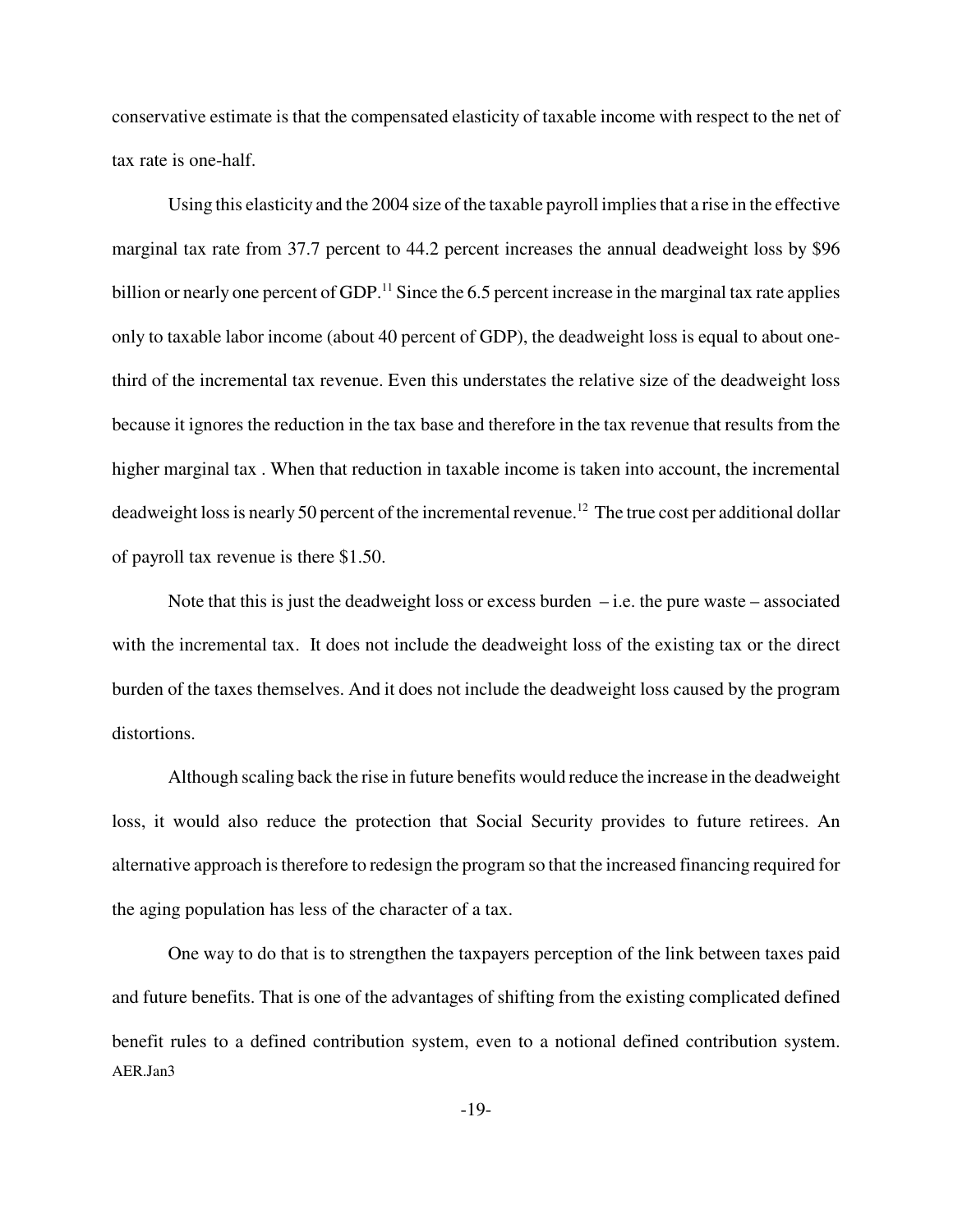Although a notional defined contribution plan would remain a pay-as-you-go system, itwould clearly link each worker's social insurance tax payment to his or her resulting future benefits.

A defined contribution system would provide a tax-benefit link for those groups in the population that now receive no extra benefits at all in exchange for their additional taxes. For them the Social Security payroll tax is a pure tax just like the income tax. These include both young and older workers who are not in the top 35 wage-indexed earning years of their life, the basis on which Social Securitybenefits are calculated, as well as workingwomen who will eventuallyclaimbenefits based on their husbands' earnings.

Although an unfunded notional defined contribution system would provide some remedy, the very low implicit rate of return in an unfunded system implies that the payroll tax would retain much of its distorting character. A pay-as-you-go plan that substitutes a two percent real return for private saving that would otherwise earn a five percent real return is equivalent over a lifetime of saving and dissaving to a tax rate of about 75 percent.<sup>13</sup>

A much more substantial reduction in the effective tax rate would be achieved by financing the increased cost of Social Security and Medicare by a funded system that would permit future benefits to be financed without a large increase in the tax rate. Moreover, to the extent that the additional saving that individuals do earns a favorable rate of return, they might not consider it a tax at all. I will return to this issue later when I discuss Social Security reform more fully.

# 2. Designing programs by balancing protection and distortion while seeking reforms that improve the available tradeoff.

AER.Jan3 Social insurance programs generally involve a tradeoff of protection and distortion. Social insurance programs protect individuals against undesirably low levels of consumption during old age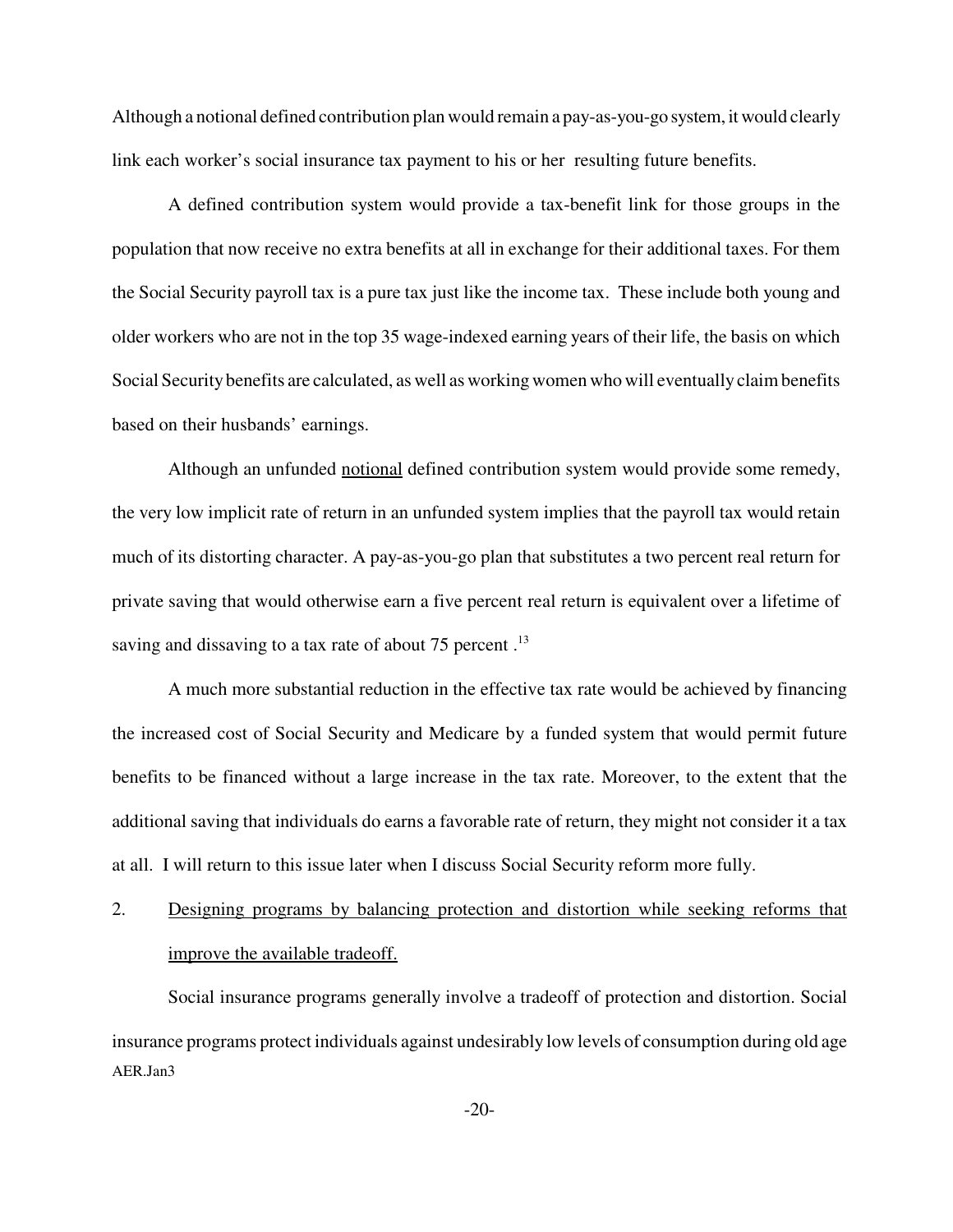or spells of unemployment or when hit by large medical bills. They also protect individuals from the need to work longer than health warrants, or to accept a job when further search would be adequately productive, or to forego appropriate medical care because of an inability to pay. But the same social insurance programs also distort incentives in ways that cause inefficient use of resources: early retirement, low saving, unproductively long job searches, and excessive consumption of medical care.

Social insurance program parameters should be chosen to balance protection and distortion. The level of Social Security benefits should reflect the fact that high benefits relative to previous income improve the protection against reduced consumption in old age but also depress saving and may induce early retirement. A high level of unemployment insurance benefits helps the unemployed to maintain consumption but also encourages longer spells of unemployment and the choice of jobs that have a greater likelihood of leading to a layoff. Low copayments in health insurance reduce the risk of forgoing needed care or suffering a major drop in other consumption but they also lead to an increased demand for care that is worth less than its cost of production. More complete protection in each program also raises the program cost and therefore creates greater distortions through the tax system.

As protection becomes more complete, the marginal value of protection declines and the incremental distortion rises. The primary goal of social insurance should therefore generally be to prevent catastrophic losses: poverty in old age, long-term loss of income when unemployed, very expensive out-of-pocket medical costs, and the consequences of permanent disability. More generally, at the optimum, the marginal value of additional protection should just equal the marginal cost of the distortion. Economists can help the policy process by evaluating the protection and distortion created by different changes in program design.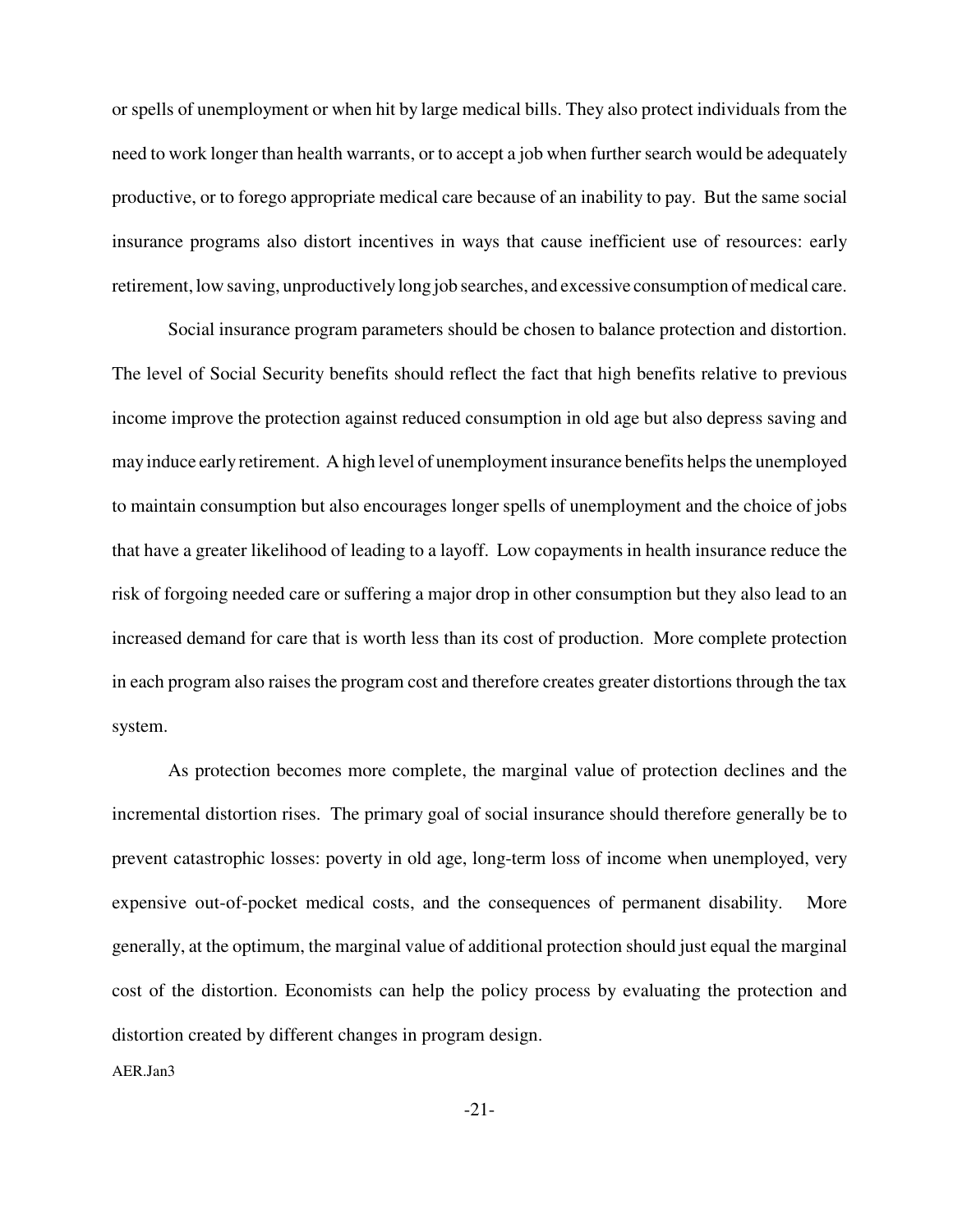Useful economic analysis can go beyond selecting an optimal point on a protection-distortion frontier. It is important to seek ways to shift the frontier, permitting less distortion at each level of protection. Reforms based on individual accounts that I describe later in the paper would achieve that improvement.

## 3. Redesigning Programs to Keep Pace with Changing Conditions

Three important changes that should influence the design of our social insurance programs have occurred since those programs began: a changed economy, new technology, and a different understanding of the effect of government programs on individual behavior.

The Social Security and unemployment insurance programs were created during the depression of the 1930s when individual savings had been destroyed by widespread bank failures and when many individuals had been unemployed for a year or more because of a lack of aggregate demand. Keynesian economists in the 1940s like Harvard's Seymour Harris praised the unfunded character of the new Social Security program for its ability to depress national saving and stimulate aggregate demand. (Harris, 1941). In contrast to those depression years, conditions in the past half century have been verydifferent, with relativelylow unemploymentrates and a system of government deposit insurance that protects individual savings. The unemployment insurance and Social Security that may have been appropriate in the 1930s is no longer appropriate for the economy of the 21<sup>st</sup> century.

AER.Jan3 Asecond relevant change has been in the technologyoffinancial administrationmade possible by the introduction of computers. When Social Security was created, President Roosevelt wanted it to be a funded system rather than a pay-as-you-go system<sup>14</sup>. There was of course no way to have individually controlled personal retirement accounts and the Republicans in Congress did not want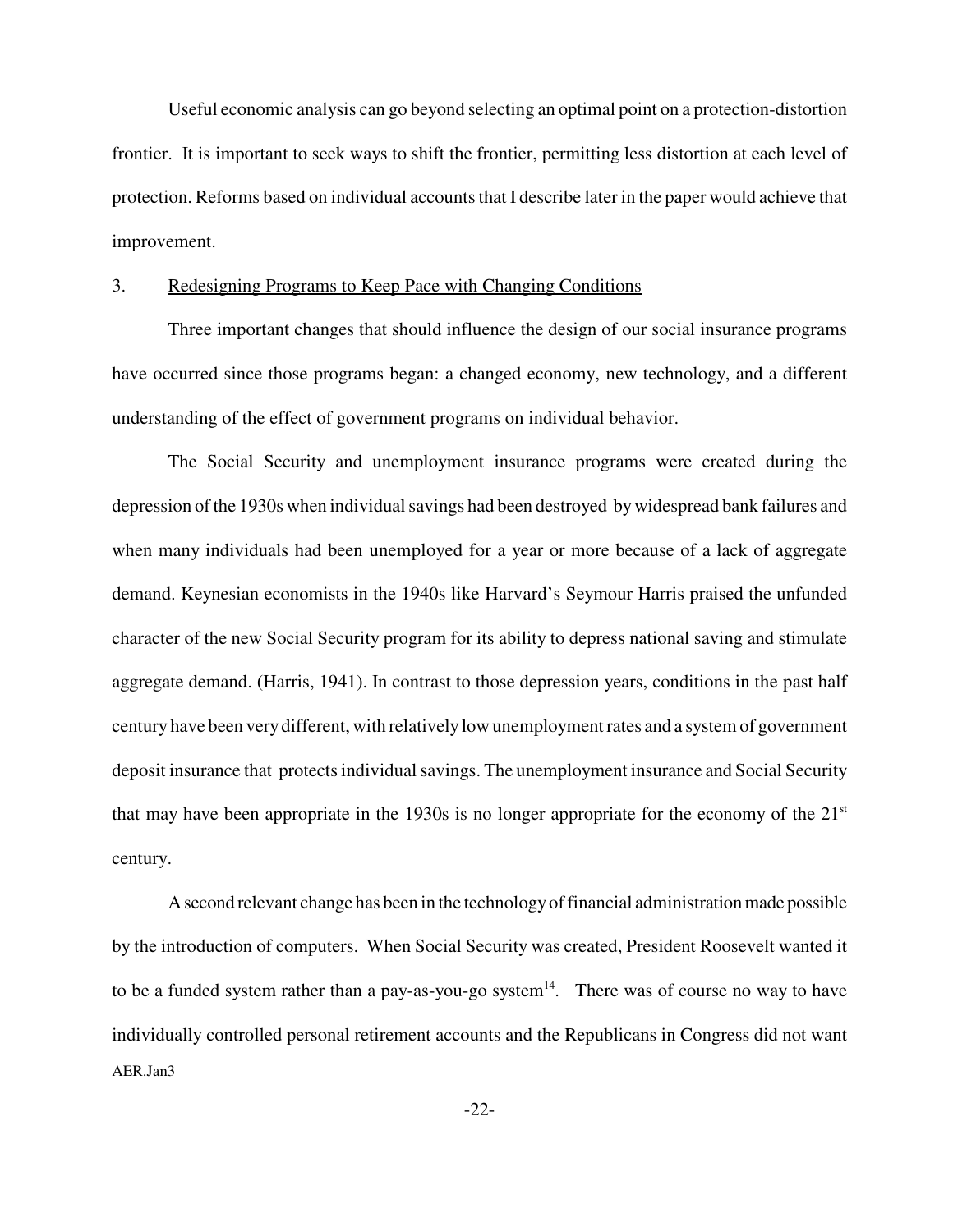to trust the government to manage a large pool of funds. And since the Congressional Democrats were eager to start paying benefits, the result was a de facto shift to a pay-as-you-go structure. The creation of individual investment accounts for every adult would have been technically impossible in the 1930s is no longer even difficult. Today more than 90 million Americans own mutual funds, including IRAs and 401k plan accounts. In contrast to the formidable task in the 1930s of keeping track of everyone's Social Security account without the help of computers, the creation of a system of individual investment-based accounts would now be relatively easy.

The third important change has been in the economic profession's understanding of how fiscal incentives affect individual behavior. In the 1930s, economists assumed that individuals were so unresponsive to taxes and benefits that any behavioral response could simply be ignored. Most economists continued to ignore the adverse incentive effects even when the top marginal tax rate was over 90 percent, as it was from 1944 to 1963. The adverse effects of high unemployment insurance benefits on job search and on the choice of jobs were also ignored. Today economists recognize that high marginal rates of income tax and the marginal tax rates implicit in various benefit rules reduce taxable income and create substantial deadweight losses.

These three changes imply that if Social Security and unemployment insurance were being created now the programs would likely be significantly different from those in current law. Economists today would regard the adverse effect of Social Security on saving and capital accumulation as a deterrent to growth rather than as a favorable source of Keynesian demand. The widespread ownership of mutual funds, IRAs, and 401ks would be a natural starting point for any new social insurance program. And every aspect of behavior would be assumed to be more responsive to tax rates and program design.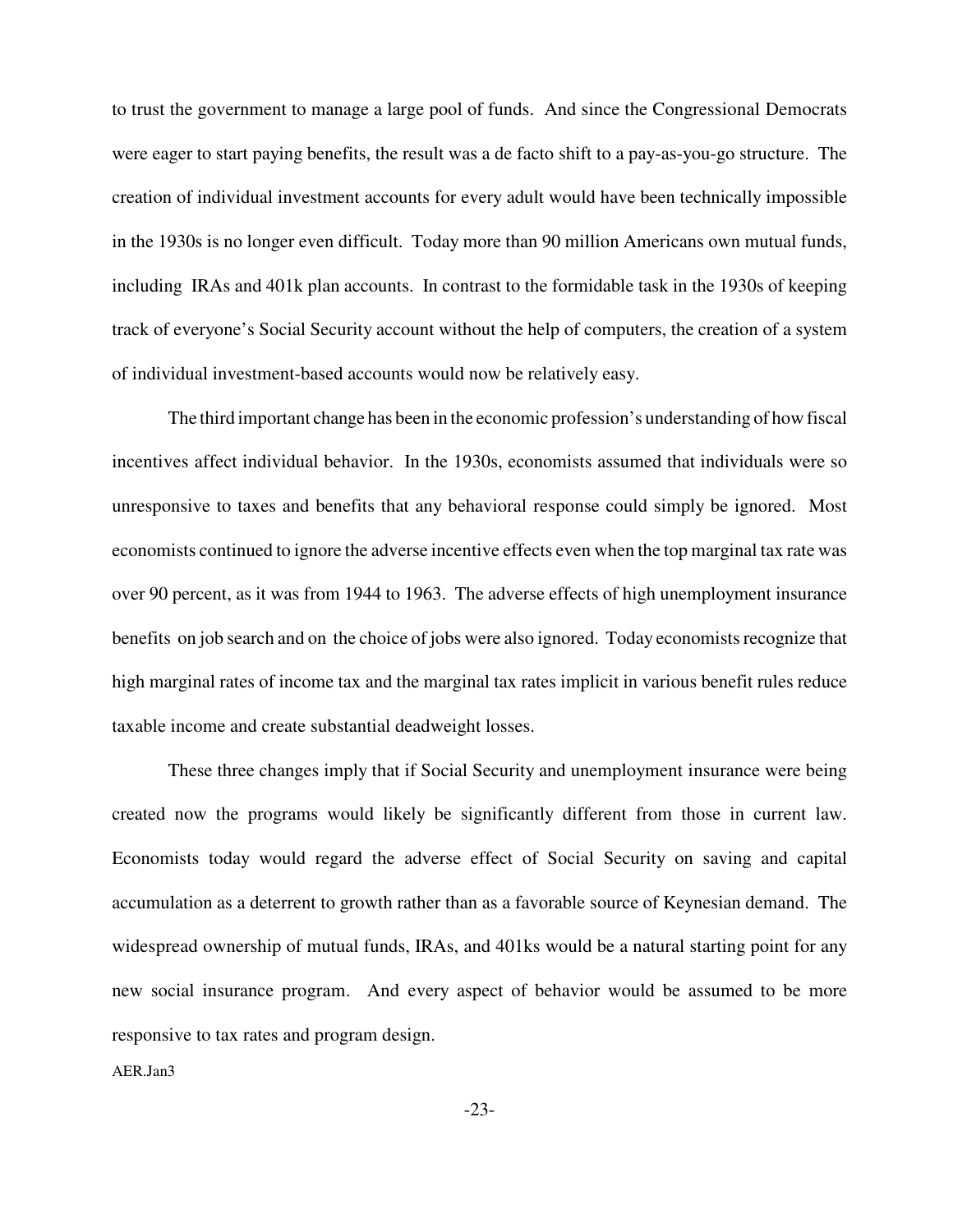More generally, the reforms that will be enacted in the future will inevitably evolve as economists learn more and as the set of feasible options changes. An interesting example of this changing perception of what is feasible is the possible transition to personal retirement accounts in an investment-based Social Security program. About twenty years ago, when I served as chairman of the Council of Economic Advisers in the Reagan administration, the Social Security retirement program was on the verge of a crisis. The trust fund was about to reach zero and the projected taxes over the next few years were not large enough to pay the benefits specified in law. President Reagan appointed a bipartisan commission to find a solution. The resulting plan called for an acceleration of scheduled future tax increases, the taxation of Social Security benefits, and a variety of other smaller measures.

President Reagan was unhappy with these proposals and asked a small group of us in the administration whether there wasn't something better to be done, perhaps along the lines of the Chilean reform that used investment-based personal retirement accounts instead of a pay-as-you-go system. None of us could design a feasible transition to such a plan. It looked to me and to the others that accumulating funds to finance such personal retirement account annuities would involve a double burden on the transition generation that was both unfair and politically infeasible.

AER.Jan3 I now know that that was wrong. Research that Andrew Samwick and I have done in recent years (Feldstein and Samwick, 1998a,1998b,2002) shows that it would be possible to transition gradually to a completely investment-based plan without ever increasing the combination of pay-asyou-go taxes and personal retirement account (PRA) saving by more than 2 percent of payroll earnings or about 1 percent of GDP and without reducing the benefit that retirees receive from the combination of the traditional tax-financed program and the new investment-based annuities. <sup>15</sup> The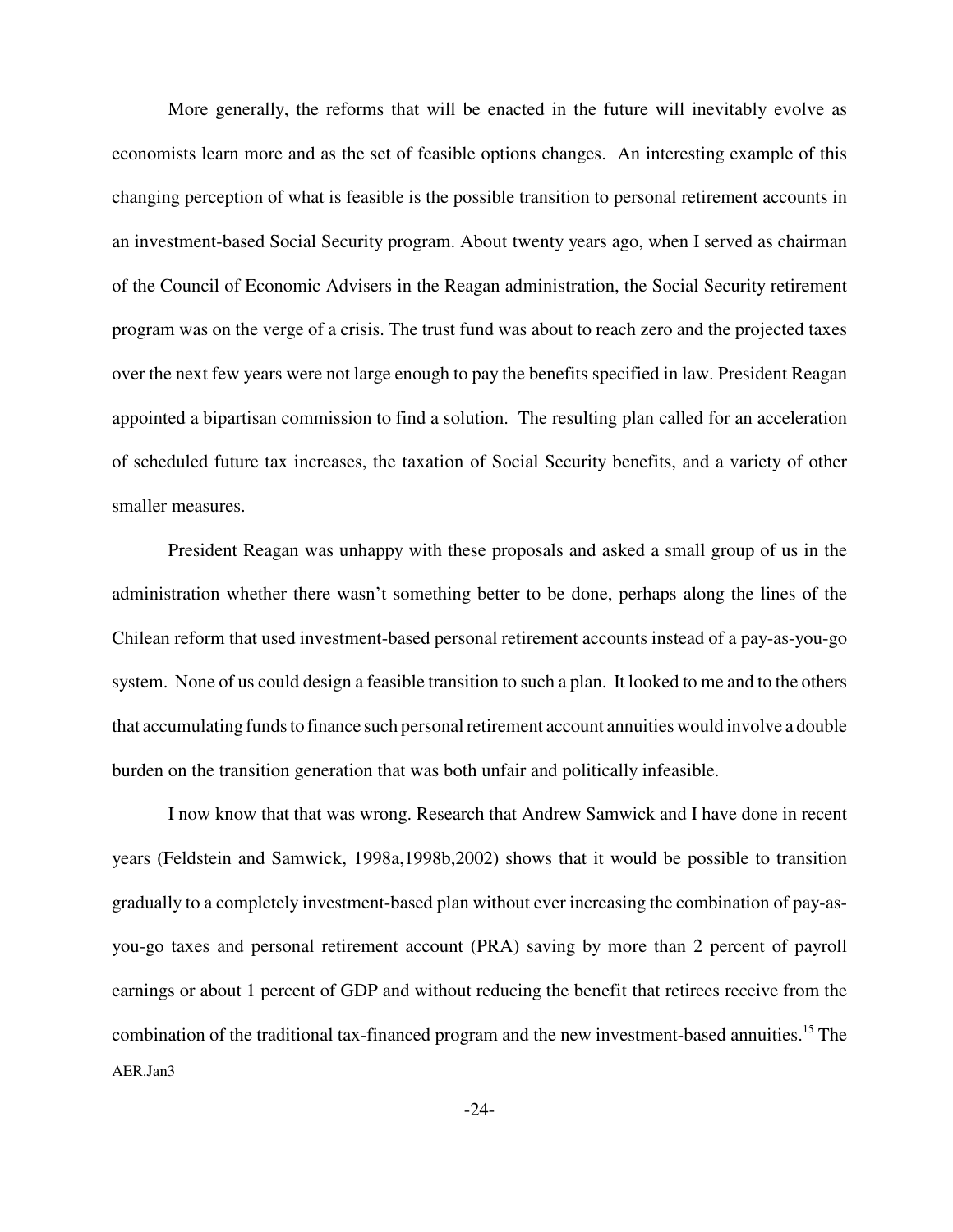key, we learned, is to have a transition in which the personal retirement account annuities gradually substitute for pay-as-you-go benefits, allowing the pay-as-you-go tax rate to decline and the PRA contribution rate to increase until the transition is complete

Of course, the demonstration that such a transition is feasible doesn't mean that it is desirable. A pure investment-based PRA plan would involve more risk than many individuals might want, a subject to which I will return later in this lecture. But a shift to a mixed system that avoids an increase in the payroll tax rate or in private saving might be an economic improvement. I'm sorry that I couldn't offer that solution when President Reagan asked for it.

My point in recalling this is that economic research has changed what we regard as feasible. Similarly, future research can and will develop new ways to provide social insurance protection with greater economic efficiency and more responsiveness to individual tastes. A basic principle of designing social insurance policies should be a willingness to accept such ideas when they become available.

#### 4. Separating Social Insurance from Income Redistribution

As I indicated at the start of these remarks, social insurance programs are not means tested. Eligibility for benefits does not depend on the income or wealth of the recipient but on an event like reaching age 65, beginning a spell of unemployment, or incurring a medical problem. Not surprisingly, the evidence that I cited makes it clear that today's social insurance programs do not redistribute income to the poor. Indeed, the positive correlation of income and longevity tilts the net benefit of Social Security and Medicare to households with higher lifetime incomes. The structure of unemployment insurance rules causes a similar shift in that program.

-25-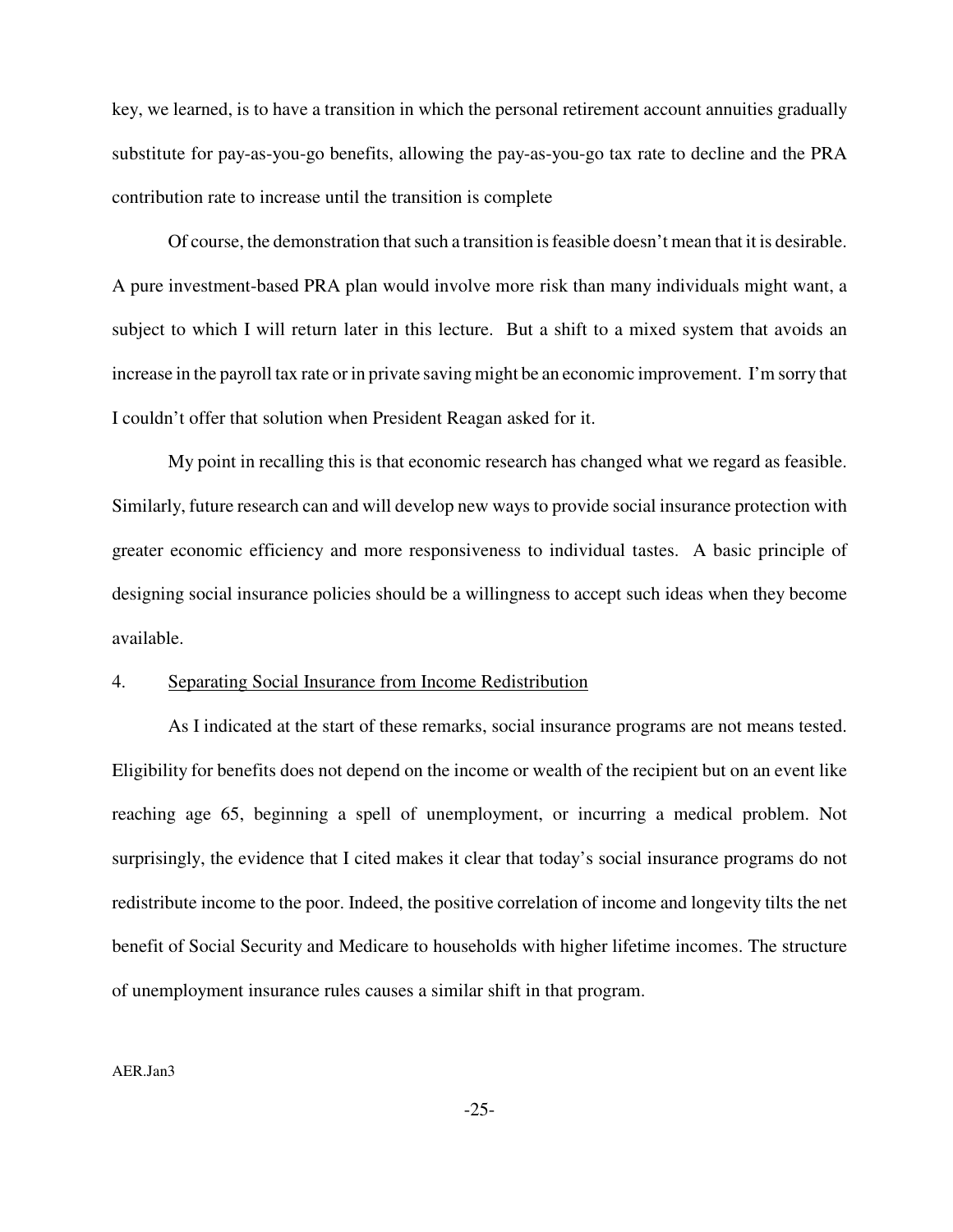There is of course a role for means tested programs that are more narrowly focused on individuals who demonstrate that they have low income or assets. Although I doubt the desirability of the myriad of existing in-kind programs like food stamps and housing subsidies (see Moffitt, 2003), I have no doubt about the appropriateness of transferring income to the very poor.

There is moreover a clear case for being more generous to some demographic groups than to others. The existing Supplemental Security Income program provides means tested benefits to those over age 65 whose Social Security benefits plus private resources do not togetherreach some minimal level. A more generous means tested program, targeted at individuals over age 75, would not distort labor supply to the same extent that it would for younger ones. It is possible therefore to have more protection with less distortion in such a means tested program. It is a shameful feature of our Social Security system that, even with the Supplemental Security Income program, ten percent of those over age 65 are in poverty while Social Security provides nearly \$500 billion a year in benefits to individuals who are financially more comfortable.

To the extent that distributional concerns motivate the design of social insurance, the emphasis should be on eliminating poverty and not on the overall distribution of income or the general extent of inequality. Like most economists, I accept the Pareto principle that an economy is better off if someone gains and no one loses. This is true even if the gainer has above average income, causing a Gini coefficient measure of income distribution to shift to greater inequality. Although there may be spiteful egalitarians who reject this Pareto principle, I believe that most economists agree with me.

To see if you do, ask yourself whether you would think it would be a good thing if everyone at this lecture received \$50 by some magical process that did not decrease the income or wealth of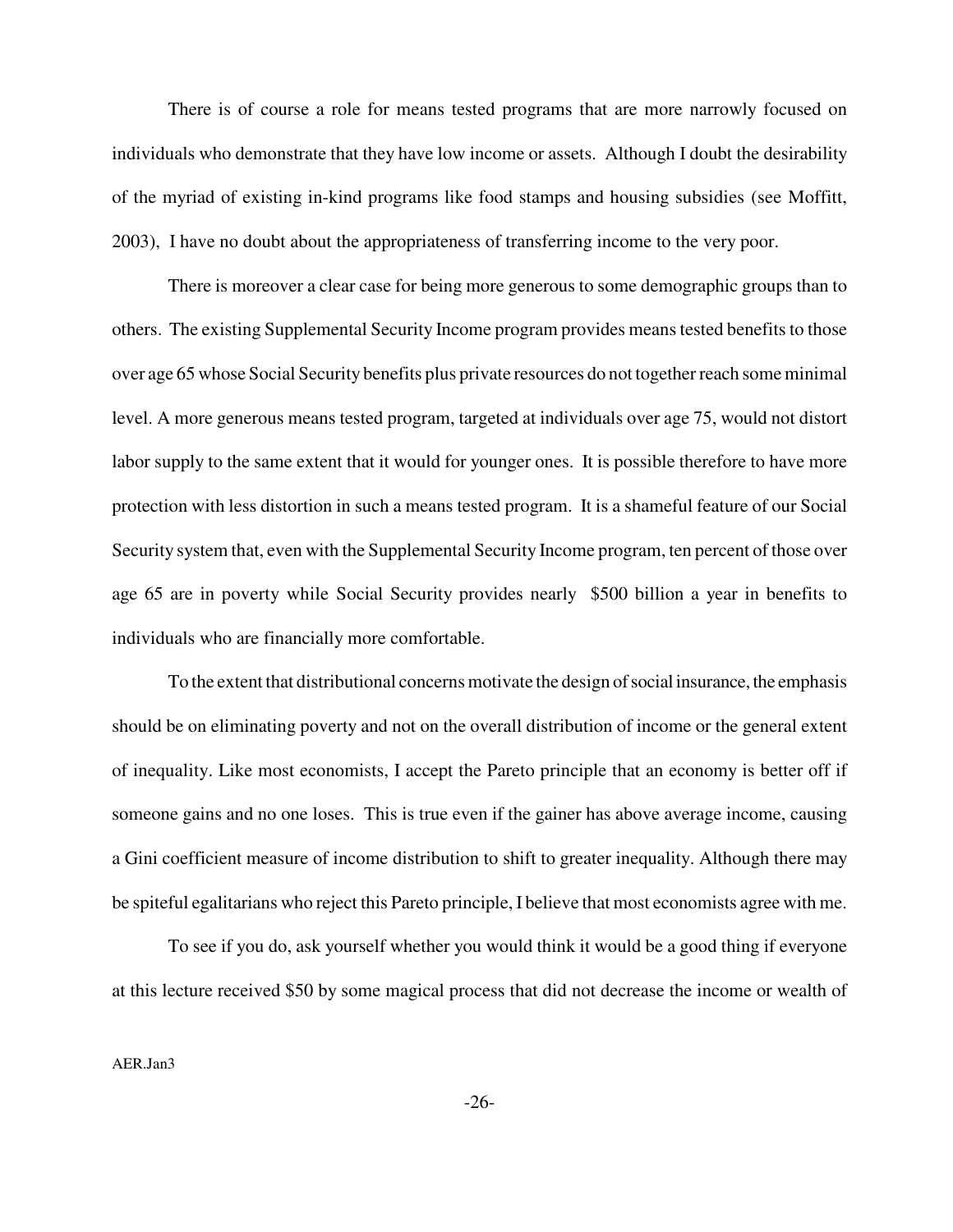anyone not here today. Since we are an above income group, national inequality would rise. Nevertheless I think there are few here who would reject bestowing this extra wealth on us all.

This brings me to the end of my four economic principles of social insurance. I turn now to discuss how the three major forms of social insurance could be improved by shifting to a system that combines government insurance with individual investment-based accounts: Unemployment Insurance Savings Accounts backed up by a government line of credit, PersonalRetirement Accounts that supplement ordinary pay-as-you-go Social Security benefits, and Personal Retirement Health Accounts that finance a range of Medicare choices.

# IV. Unemployment Insurance

Although unemployment insurance is a relatively small program with total federal and state outlays in 2003 of \$39 billion, it is particularly important because of its impact on macroeconomic performance. It is also significant as an illustration of how reforms have been able to reduce distortion while retaining protection for those who need it. Moreover, it is a form of social insurance where further reforms through investment-based accounts could achieve substantial economic gains.

The unemployment insurance program in the United States was created in 1935 in the depth of the depression. The program is administered by the individual states but under federal rules that substantially restrict the scope of state governments' actions. Benefits of a typical recipient are 50 percent of previous earnings and can be collected for up to six months. The European unemployment benefit programs are substantiallymore generousin both the relative level and the duration of benefits with clearly adverse effects on European unemployment rates.

AER.Jan3 Thirty years ago, when I began doing research on unemployment insurance (Feldstein, 1973a, 1973b), there was a general perception that unemployment benefits were relatively low and that they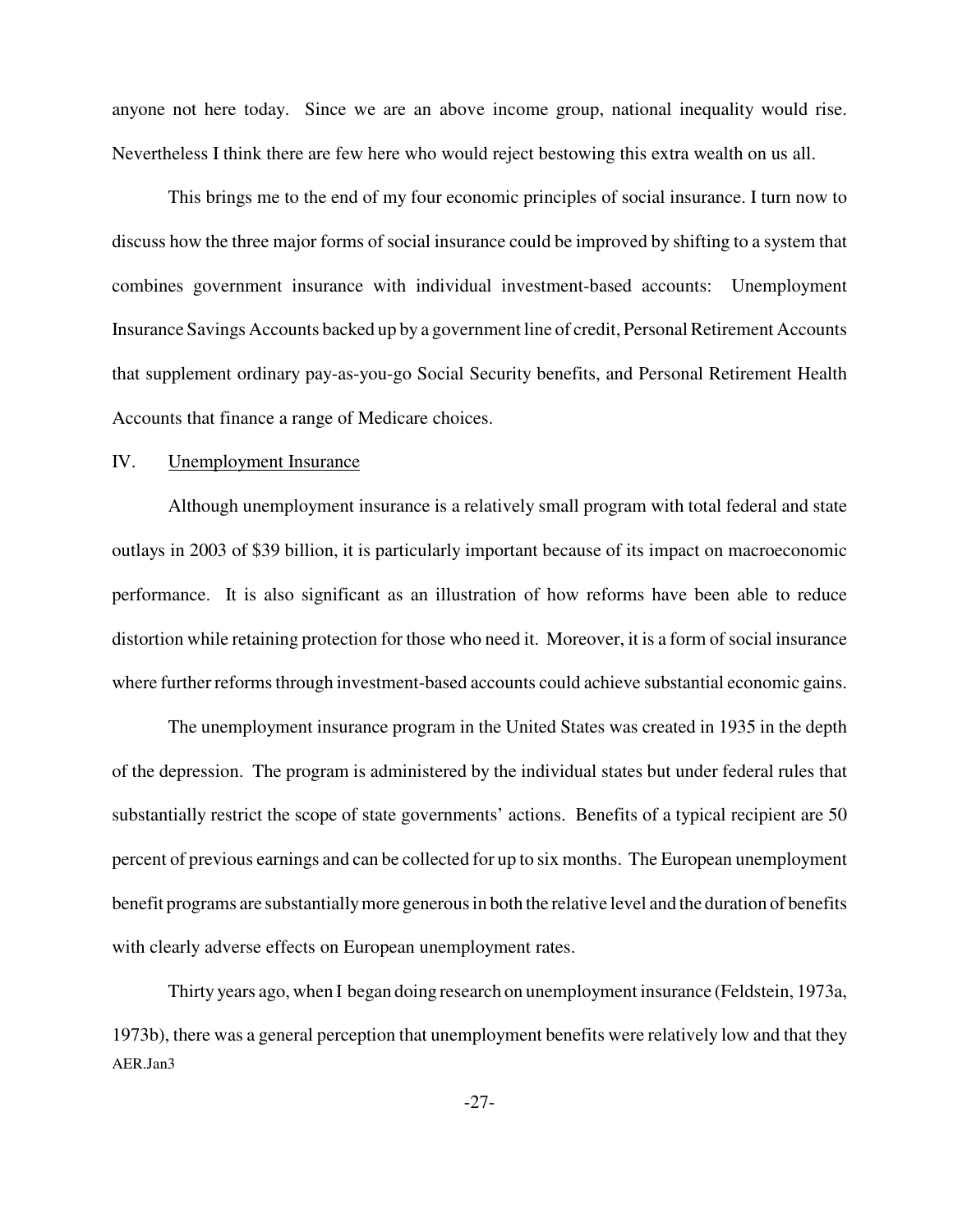had little or no effect on economic behavior. People were assumed to be unemployed solely because there was inadequate aggregate demand. Reformers focused on seeking increases in the level and duration of benefits to help those who were unemployed for what were assumed to be reasons beyond their own control.

We now know that perception was wrong. Unemployment insurance benefits raise the unemployment rate in a variety of ways that economists have now analyzed and measured. But back in the 1960s and 1970s, the higher unemployment rates that were actually induced by unemployment insurance were instead incorrectly perceived as due to inadequate demand. When the government tried to reduce this high structural unemployment with expansionarymonetary and fiscal policies, the result was rising inflation. Fortunately, this is now better understood. Monetary policy no longer tries to reduce structural unemployment. But although unemployment insurance is therefore no longer a source of increased inflation, it continues to raise the rate of unemployment. This is a particularly serious problem in Europe where unemployment rates remain close to 10 percent.

AER.Jan3 The old notion that unemployment benefits were too low to affect the economy wasthe result of a misleading comparison of the average weekly unemployment benefit and the average weekly wage. Although the average benefit was only about 30 percent of the average wage of all workers, the unemployed had substantially lower pre-unemployment wages than the labor force as a whole. Unemployment insurance benefits actually averaged about 50 percent of the pre-unemployment income of those who received benefits, with even higher replacement rates in states that supplemented the basic benefit with payments for spouses and children. But even this substantially understated the relevant replacement rate because benefits were notsubject to the income and payroll taxesthat were levied on wages. Since the combined marginal rate of income and payroll tax for the spouse of a high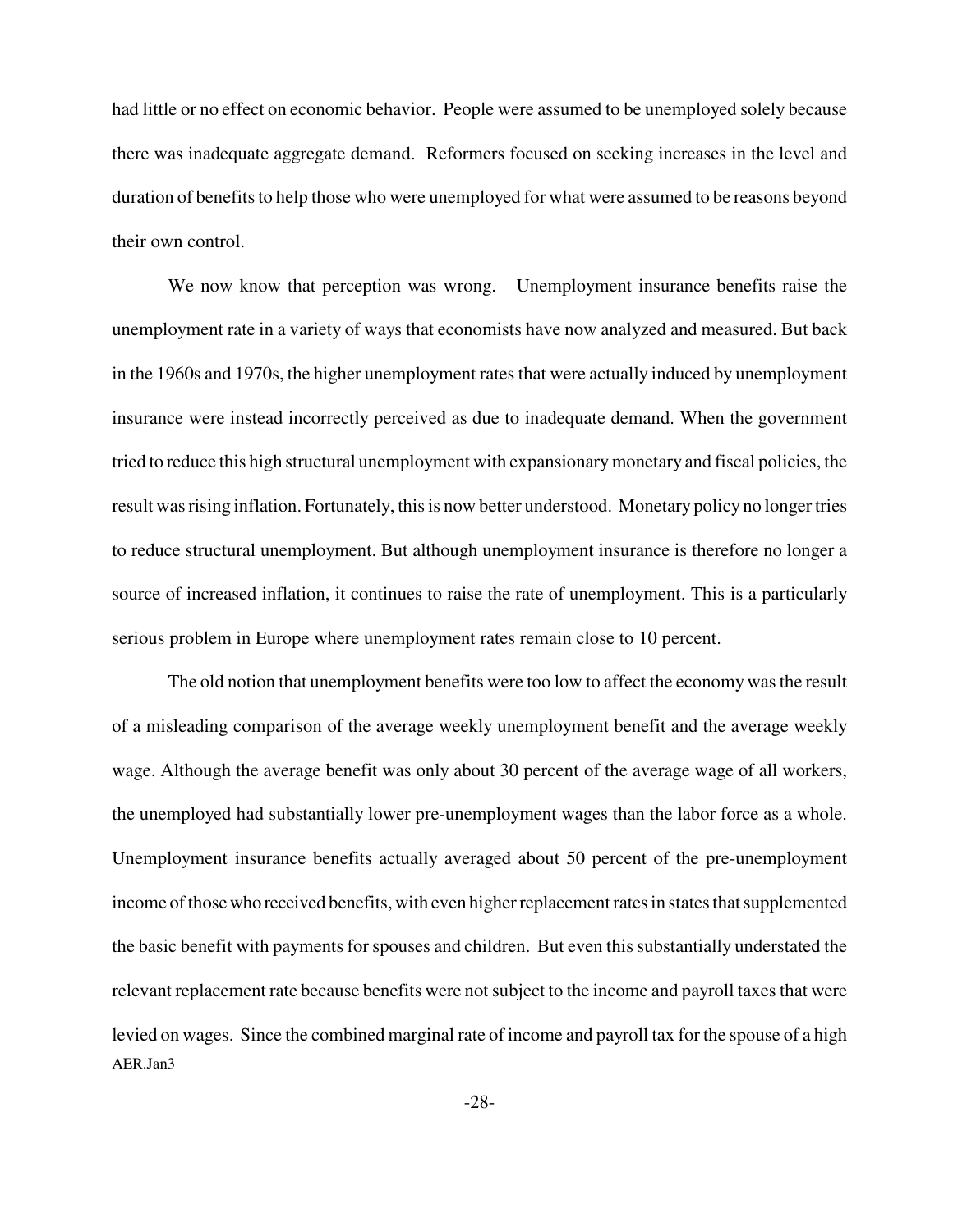earning individual could then easily exceed 50 percent, the ratio of untaxed UI benefits to the individual's net-of- tax potential earnings could exceed 100 percent. For such a person, it was possible to have a higher net income by remaining unemployed than by returning to work.

Even significantly lower benefit replacement rates could have substantial adverse incentive effects, as a number of studies eventually showed. Although macroeconomists came to recognize that much unemployment was not of an involuntary Keynesian type but was productive search for good job matches, the accumulating evidence showed that UI benefits were inducing excessively long periods of search in which the gain from the marginal search waslessthan the value of the foregone output. For example, Larry Katz and Bruce Meyer (1990) showed that the probability that an unemployed person takes a job rises dramatically in the few weeks just before their benefits would expire. Jim Poterba and I(1984) found that the median value of the reported reservation wage of new UI recipients was actually higher than the wage on their previous job, that it was an increasing function of the UI replacement rate, and that it came down only very slowly during their spell of unemployment.

Longer durations of unemployment are not the only adverse effect of UI benefits. The practice of temporary layoffs in which unemployed individuals have a spell of unemployment but return to their original employer is substantially encouraged by high UI replacement rates **(**Feldstein, 1976, 1978a). High benefits also encourage individuals to accept work in firms with high seasonal or cyclical layoffs. That reduces the wage that such firms have to pay and thus subsidizes the expansion of those high unemployment industries.

AER.Jan3 As all of this became clear, the most obvious first reform was to include unemployment benefits in taxable income. Although there was initially strong opposition to this idea, it was hard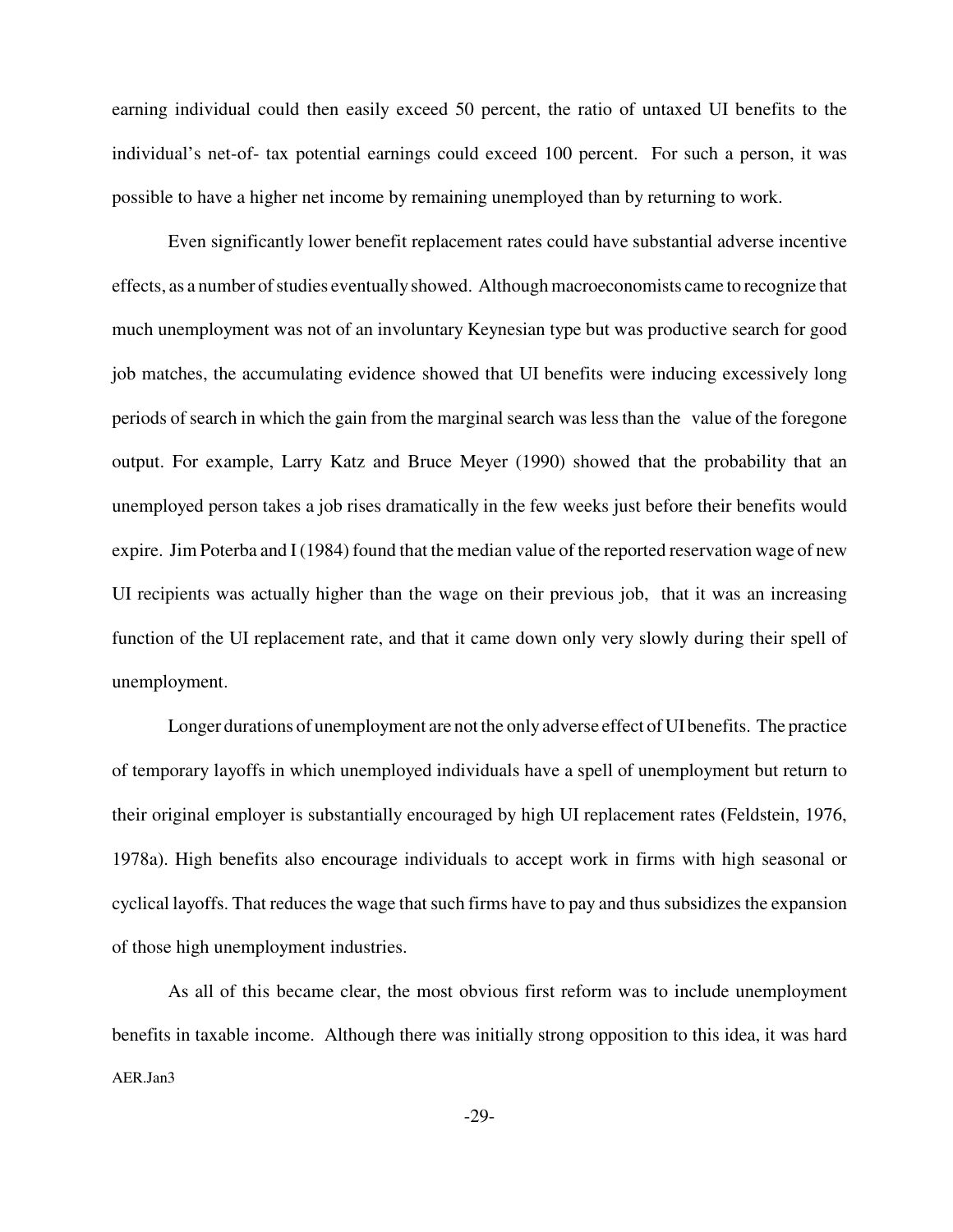to argue with the position that cash income is cash income and should be taxed. The notion that taxing unemployment insurance would inappropriately burden the poor was clearly contrary to the fact that the income tax allows a substantial exclusion of income before any tax is levied. A poor UI recipient would pay no tax.

The initial legislative compromise was to include only half of UI benefits in taxable income and to do so only for relatively high income taxpayers. This provided a natural experiment that Gary Solon (1985) used to show that the relative duration of unemployment fell for those whose benefits were taxed. Later, in the Tax Reform Act of 1986, the UI benefits were fully subject to the income tax like all other forms of labor income.

Taxing UI benefits eliminated the possibility that an individual could have a higher net income from UI benefits than by working. It is hard to know what the aggregate effect on unemployment has been but my personal estimate is that the unemployment rate probably fell by about one-half percentage point after benefits were taxed, an effect equal to more than 500,000 jobs at any time.

AER.Jan3 The evidence that UI benefits cause substantial distortion led to analytic studies of the level of benefits that optimally balances distortion and protection. Martin Bailey (1978 ) presented an analytic model in which the optimal level of benefits depends on the individual's coefficient of relative risk aversion and on the elasticity of the duration of unemployment with respect to the UI benefit replacement ratio. John Gruber (1997) used this framework to derive an explicit optimal UI benefit based on data on the effect of unemployment on household food consumption, concluding that the optimal replacement rate should be much less than the 50 percent in current law. More recently, however, Raj Chetty (2003) showed that the measure of risk aversion that is relevant to designing the optimal UI benefit may be substantially greater than the risk aversion that is relevant to financial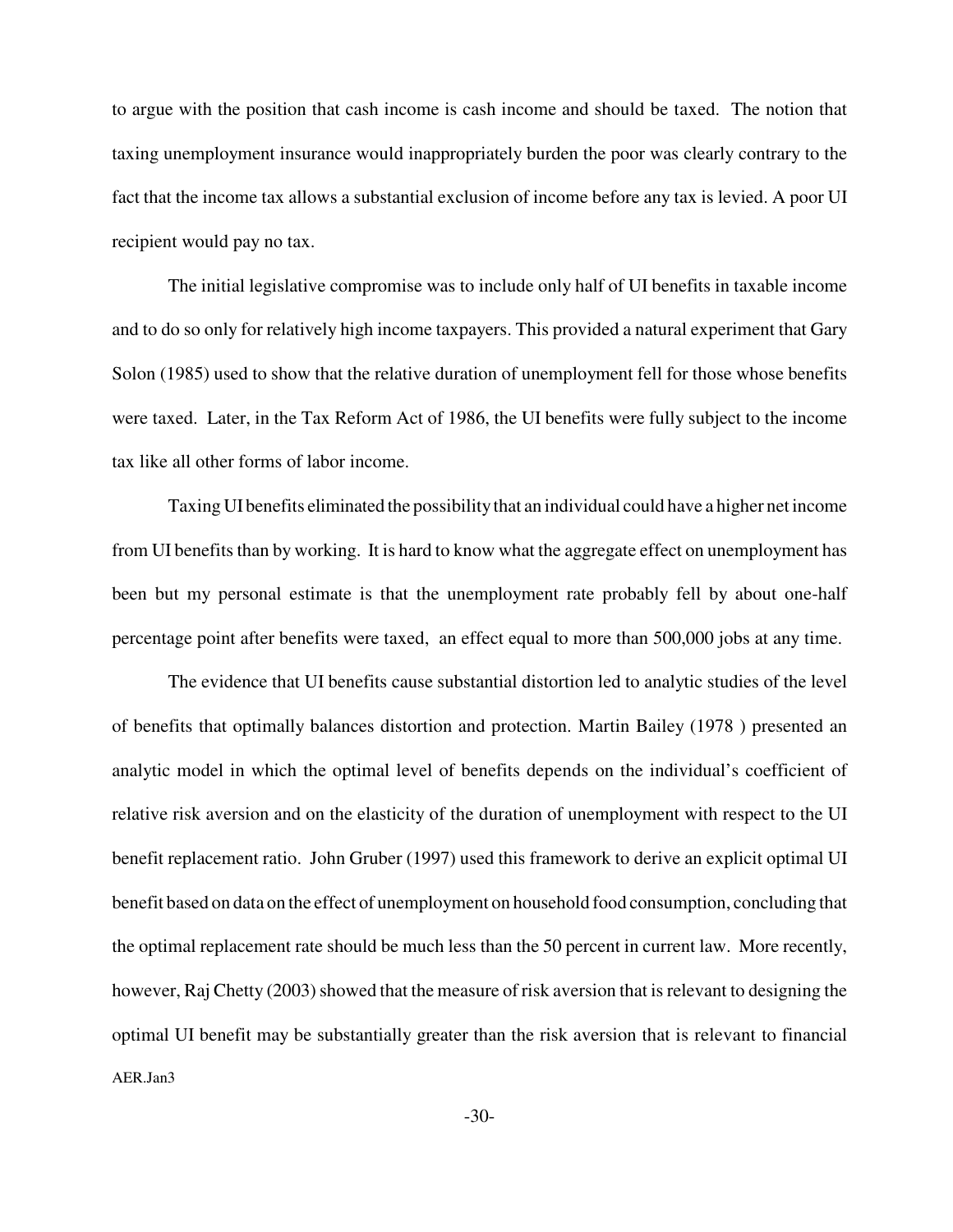investments because many types of household spending cannot be adjusted in the short-run that is relevant to unemployment spells. Chetty's analysis points to optimal UI replacement rates that are close to the levels that we observe in the United States.

These calculations of optimal UI benefits assume that individuals have no financial assets. In contrast, if individuals save optimally, the optimal value of UI benefits – especially for short and moderate spells – would be very much less. Although there is evidence that individuals who face greater income uncertainty have somewhat higher saving rates, it would be wrong to assume that in the absence of unemployment insurance everyone would save enough to finance consumption optimally during spells of unemployment. Some individuals would be too short-sighted to save for potential unemployment.

What is the optimal response to this problem? One possibility would be to continue the current system of paying UI benefits but with the level and time path of benefits selected to balance the gain from protection and the loss from distortion. Another possibility would be to shift to a means tested program, although that would induce some individuals to game the system, saving nothing so that they could qualify for means tested benefits when they became unemployed. The same problem of asymmetric information would prevail as in the case of Social Security retirement benefits that I discussed before: the government could not distinguish individuals who were too shortsighted to save from those who were gaming the system. On efficiency grounds, the choice between the current system and government means-tested benefits would depend on the response of unemployment to the benefit level and on the relative number of those who would save optimally, those too shortsighted to save, and those who would choose not to save in order to qualify for the means tested benefits.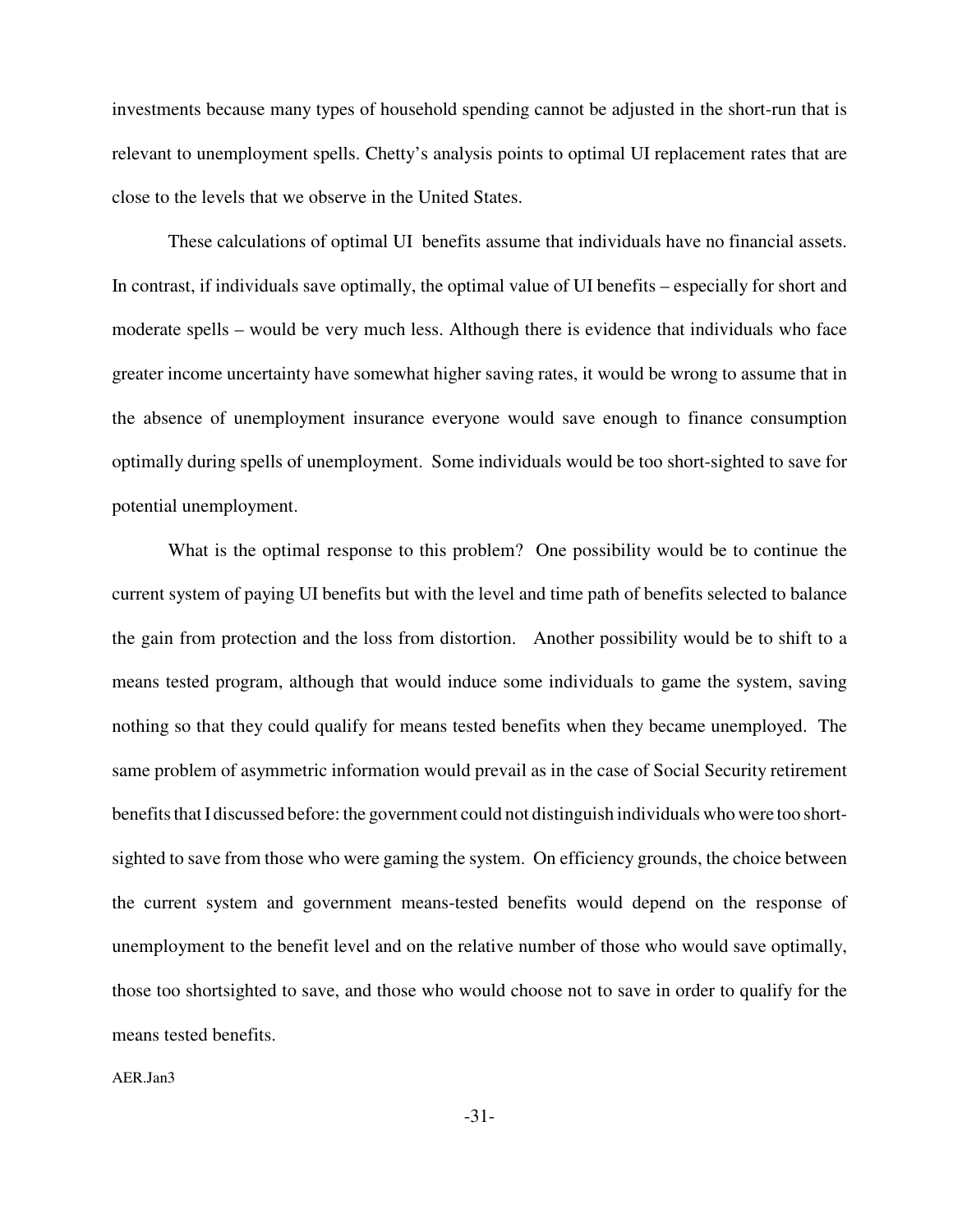A third possibility is to require everyone to have an Unemployment Insurance Saving Account earmarked to pay benefits if unemployment occurs. Dan Altman and I (Feldstein and Altman, 1998) explored a variety of such possible plans. In a typical plan, each individual would be required to accumulate funds in an Unemployment Insurance Saving Account until the balance was enough to pay benefits for two spells of six months at 50 percent of the individual's current wage. These funds would be invested and would earn a market rate of return. After a transition period to accumulate account balances, anyone who would be eligible for unemployment benefits under today's UI rules would instead be able to withdraw the same amount from his Unemployment Insurance Saving Account. If a balance remains in the account when the individual reaches retirement age, the funds would be available for the individual to take and spend. An individual who dies before retirement bequeaths the account balance. In short, individuals would regard the funds in the UISA as their own money. For someone who expects to have a positive balance in his account until retirement, the UISA plan would provide the same income protection as the current UI system but without any distortion.

What about individuals who experience so much unemployment that they use up the funds in their UISA? Such individuals would be able to borrow from a government UI fund to receive the same benefits that they would withdraw if they had a positive account balance. After they return to work, they would again save to repay the loan with interest and to rebuild their UISA balance. If they expect their account to accumulate a positive balance in the future, the dollars that they borrow would be a very real obligation and the incentives to return to work would not be distorted by the government loan. They would have full protection and no distortion while unemployed and would accumulate personal wealth after they returned to work.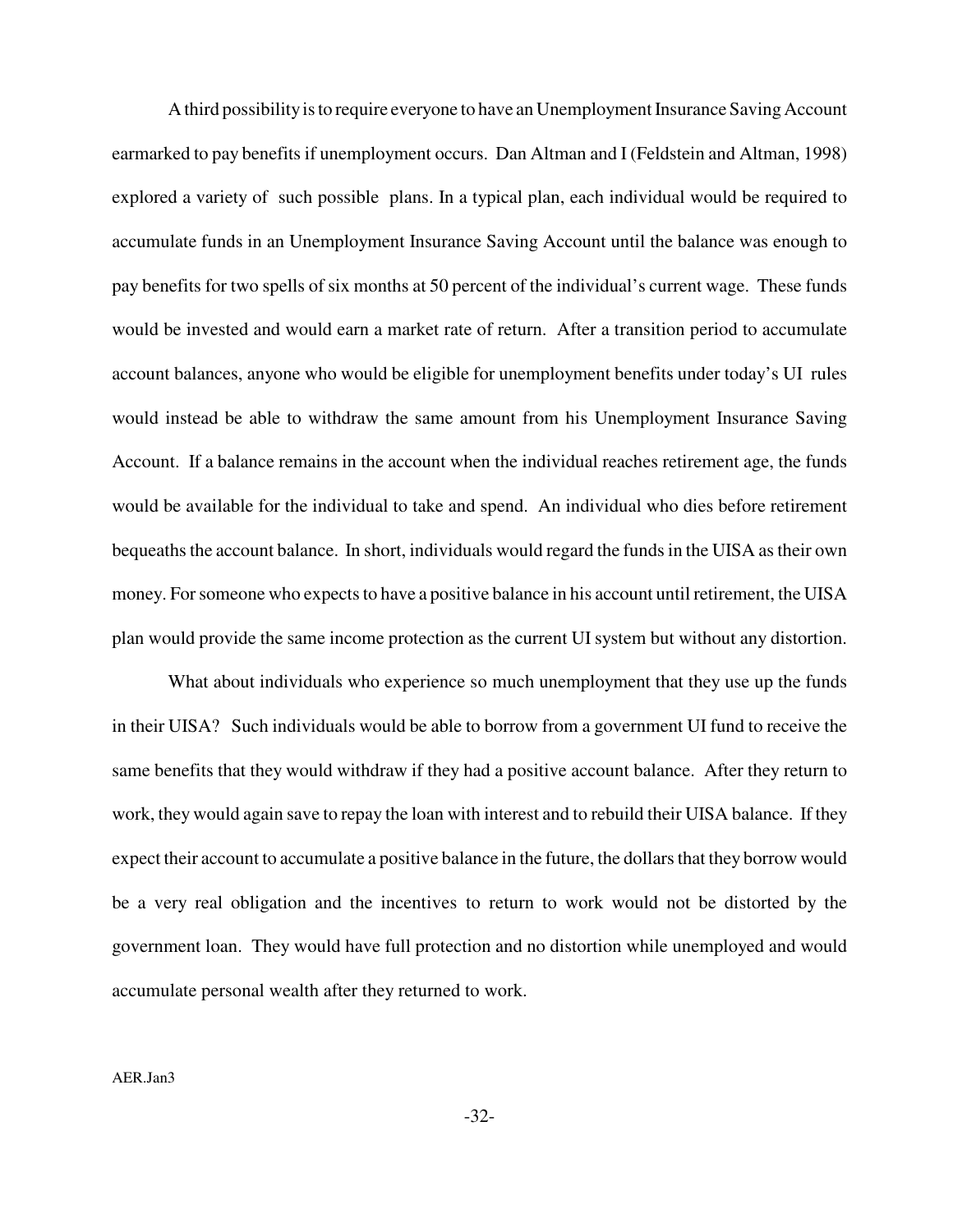It is only those who expect that they will have a negative balance in their account when they retire for whom this plan would represent no improvement over current law. For them the protection and distortion would be the same as it is with the current UI rules.

The extent of the gain from introducing Unemployment Insurance Saving Accountstherefore depends on the proportion of the unemployed who expect to retire with negative balances and on the sensitivity of unemployment to the change in incentives. Dan Altman and I did some preliminary empirical analysis of this approach using a sample of men in the National Longitudinal Survey. We found that, even with no favorable behavioral response of unemployment to the improved incentives, less than ten percent of benefits would be paid to those who eventually retire with negative balances (or who had negative balances when our data sample ended).

Our analysis thus implied that the UI program could be redesigned around individual Unemployment Insurance Saving Accounts in a way that substantially reduces the current distorting effect while not reducing either the availability of funds when unemployment occurs or the protection against relatively large cumulative amounts of lifetime unemployment. More research on this potential form of unemployment insurance would certainly be valuable.

# V. Social Security<sup>16</sup>

Social Security is the largest social insurance program in the United States with expenditures in 2003 of \$470 billion or 22 percent of total federal government spending. It includes not only annuities for retirees and survivors but also a separate program of disability insurance that accounts for some 15 percent of the total Social Security outlays. Since the disability insurance program involves a range of very different issues, I will not be considering it in these remarks.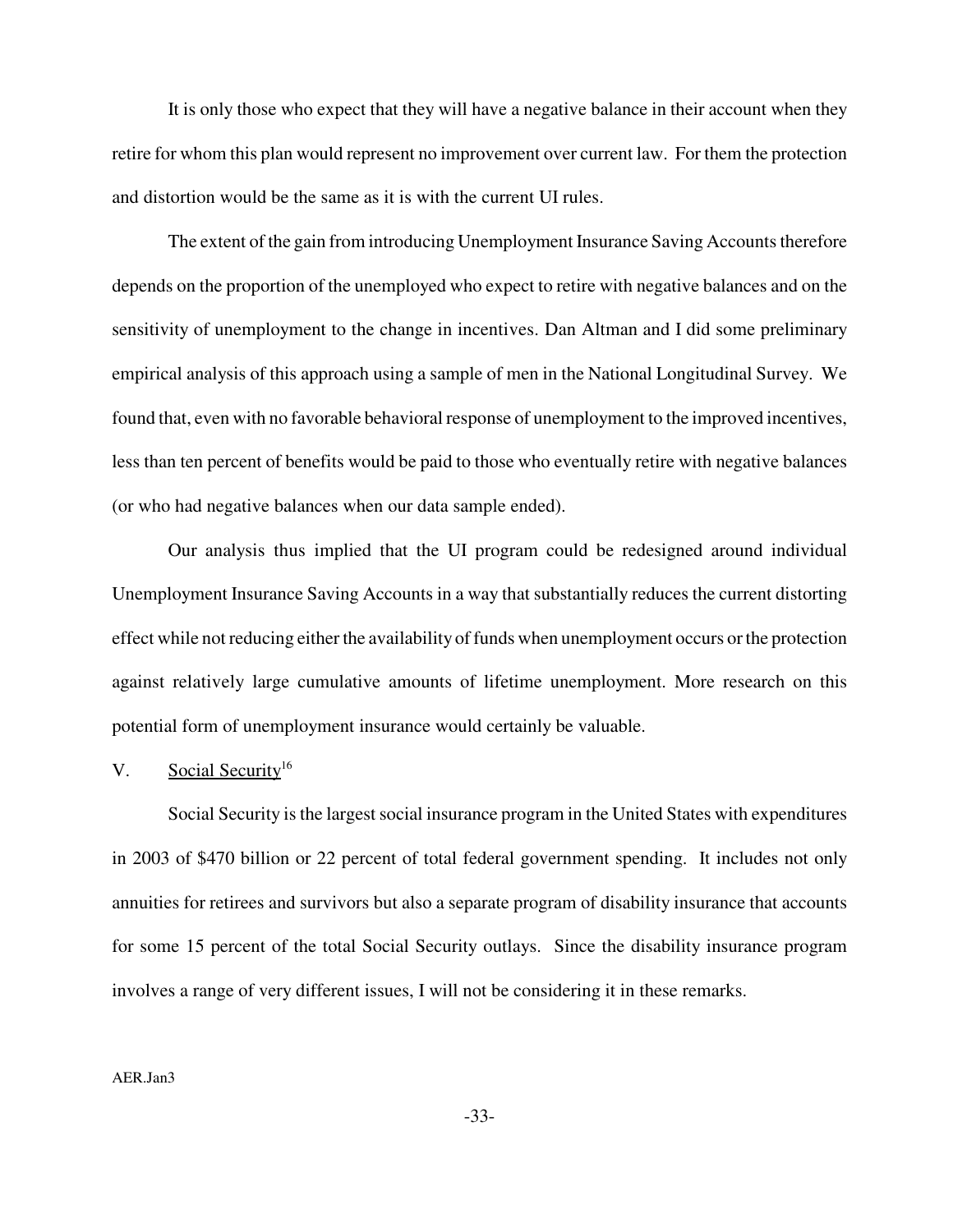Social Security is now a defined benefit, pay-as-you-go program in contrast to the defined contribution, investment-based structure of most private pensions. In a defined benefit program, an individual's benefit at retirement depends on his earnings during his working years and not on the performance of asset prices during that time. The program is a pay-as-you-go one because most of the payroll taxes collected in each year are used to pay concurrent benefits. There is not the kind of asset accumulation and financial investment that there would be in a private pension. The benefits are financed by a payroll tax on earnings currently up to about the  $85<sup>th</sup>$  percentile of the distribution of wages (\$87,900 in 2004). The payroll tax rate devoted to the Social Security program other than disability is now 10.6 percent, divided equally between employers and employees.

Benefits take the form of an annuity that is indexed to the CPI to retain its real value during the individual's retirement years. The level of benefits at retirement depends on the average wageindexed earnings of the individual during his or her highest 35 earning years. The benefit formula provides higher annual benefits per dollar of previous earnings at lower earnings levelsthan at higher levels. Individuals who retire before their normal retirement age (now rising gradually from 65 to 67) receive an actuarially reduced benefit while those who retire after their normal retirement age receive an actuarially increased benefit.

Couples may collect benefits either on the basis of their separate earnings records or as 150 percent of the benefits of the individual with the higher benefit level. A surviving spouse can receive 100 percent of the benefit of the higher earning spouse. These rules for spouse benefits have the effect of causing many women who pay Social Security taxes to get little or nothing back for their taxes since their benefits are based on their husbands' incomes. This is true not only for married women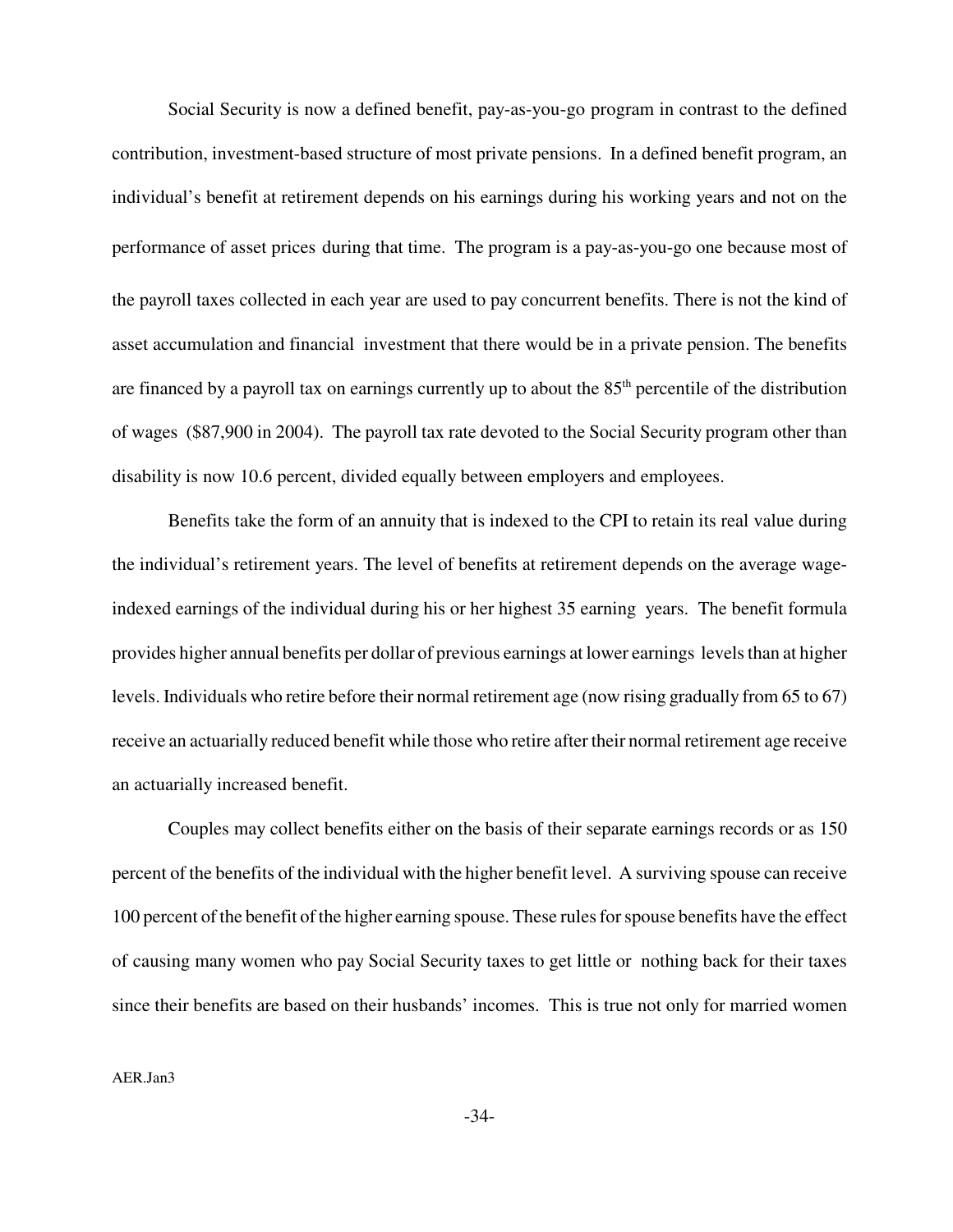but also for younger women who expect to marry and for divorced women and widows who will also expect to claim benefits based on their former (or future) husbands' earnings.

I became interested in Social Security as a graduate student in the 1960s when I realized that the tests of consumption theory – Friedman's work on the permanent income hypothesis and Modigliani's work on life cycle saving – completely ignored the role of Social Security even though it had become the major source of retiree income. I realized also that the theory of Social Security's effect on saving was more complex than a simple displacement of financial wealth by Social Security. To the extent that Social Security induces earlier retirement, it raises the desired level of financial wealth. The net effect of Social Security on saving therefore depends on the balance between the positive induced retirement effect and the negative wealth displacement effect, an issue that could only be settled empirically.

My initial time series analysis (Feldstein, 1974) implied that Social Security "wealth", the present actuarial value of future Social Security benefits, significantly reduced personal saving. Reestimating this equation 22 years later with a corresponding amount of additional data produced reassuringly similar results(Feldstein,1996b) The conclusion that Social Security depresses private saving was also supported by household data and cross-country analysis. Other researchers who looked at this question generallysupported the primaryconclusion, although with estimates of varying magnitudes (Congressional Budget Office, 1998).

AER.Jan3 This adverse effect of Social Security on saving is relevant to understanding the significance of Paul Samuelson's very important 1958 overlapping generations paper (Samuelson, 1958). Samuelson showed that a pure pay-as-you-go Social Security system in an economy without capital and without technical progress would generate an implicit rate of return on each generation's taxes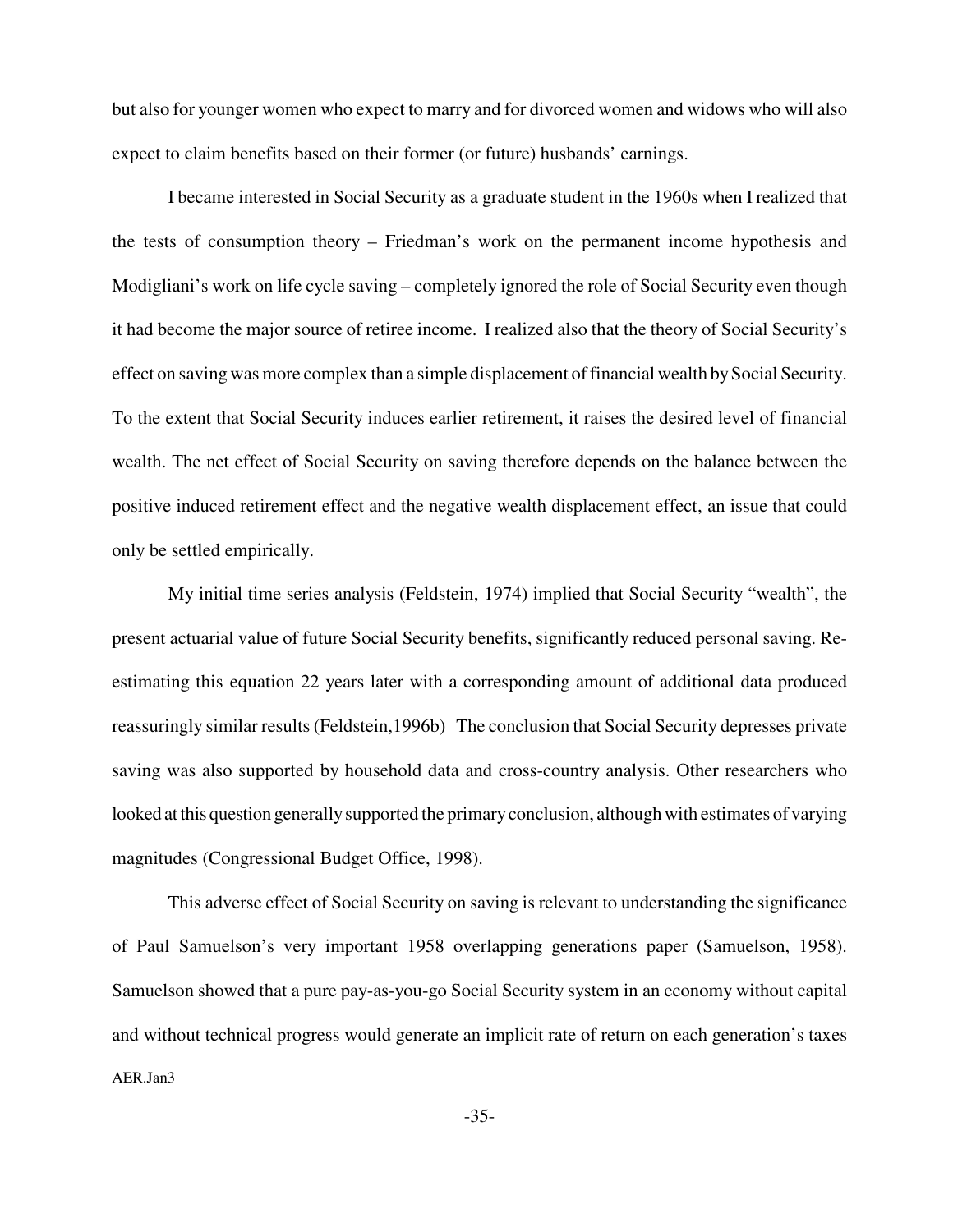equal to the rate of growth of the population. This occurs because the number of taxpayers is larger by the rate of growth of population than the number of retirees. If technical progress is added to this economy, the implicit return in a pure pay-as-you-go system is still the rate of growth of the tax base, now the sum of the growth rate of population and the growth rate of productivity.

Samuelson noted that this positive rate of return meant that an unfunded Social Security program could raise welfare in an economy that has no capital assets. But what happens when we recognize that all economies do have capital stocks and that Social Security transfers act as a substitute for real capital accumulation? With that more realistic description, the reduction in the rate of saving caused by the provision of pay-as-you-go annuities can cause a reduction in the present value of all current and future consumption.

AER.Jan3 To understand why, consider first an oversimplified textbook economy in which there are no capital income taxes. Each generation of workers receives an implicit pay-as-you-go return equal to the sum of population and productivity growth but foregoes the larger return equal to the marginal product of capital. For each such taxpayer generation, there istherefore a cost of having a pay-as-yougo Social Security program rather than providing for retirement consumption by saving and investing in real assets (or the financial assets that represent a claim on those real assets.) However, the initial generation of retirees had the good fortune to receive benefits without ever having paid taxes. It can be shown that aggregating the consumption losses of all generations of taxpayers back to the initial date using a discount rate equal to the marginal product of capital produces a present value loss just equal to the windfall gain of the initial retirees. (Feldstein and Liebman, 2002a; Feldstein, 2005b) In short, with these simplified "textbook" assumptions, the introduction of a pay-as-you-go Social Security program does not reduce the present value of national consumption but only redistributes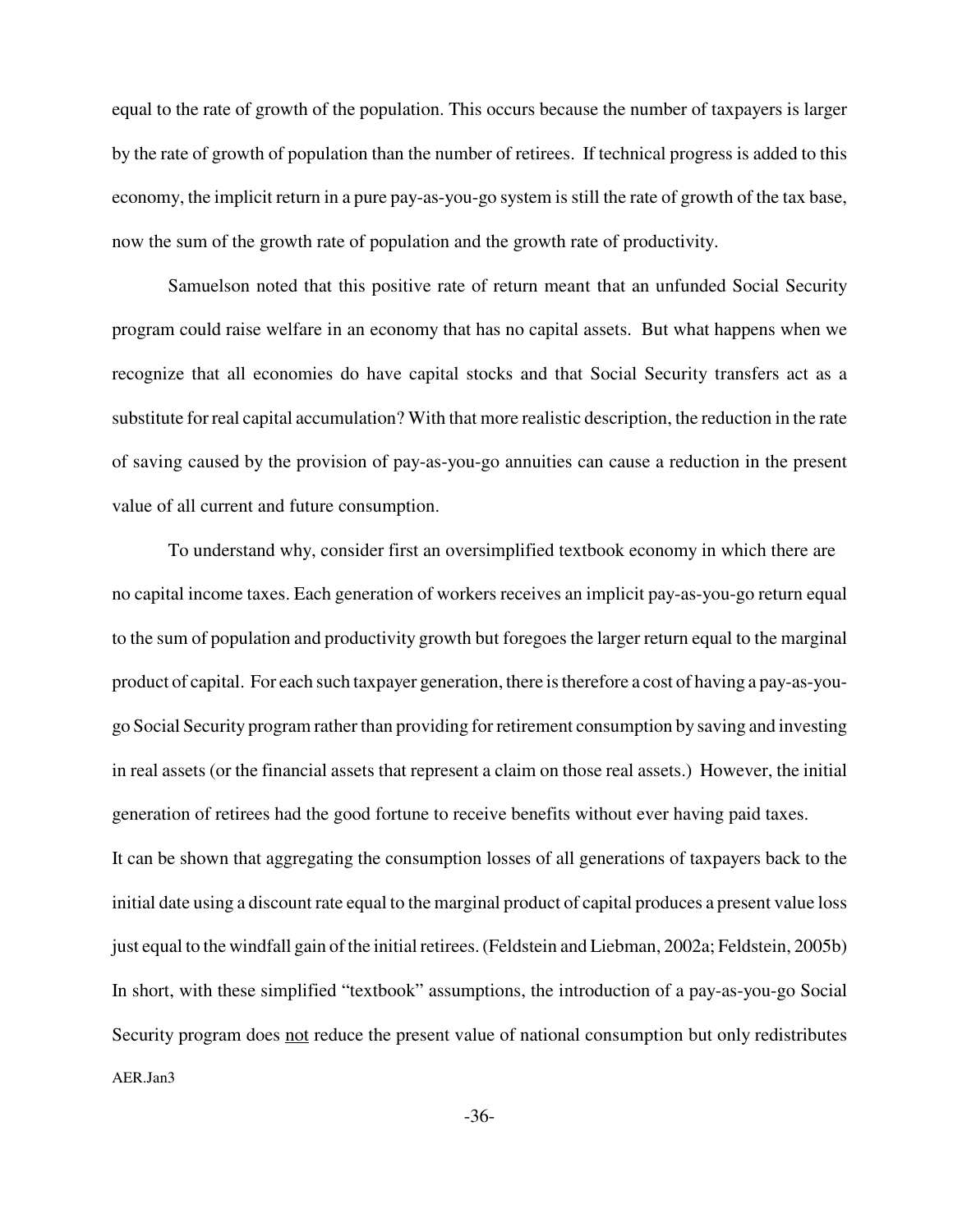it from later generations to the first one. More generally, whenever the program is expanded, those who are about to retire or who will soon retire receive a windfall gain at the expense of all future generations but with no change in the present value of consumption over all generations.

This neutralityresult depends, however, on the implicit assumption that there are no distorting capital income taxes.<sup>17</sup> With capital taxes, the appropriate intragenerational rate of discount of consumption is less than the marginal product of capital. Moreover, the appropriate rate for aggregating the consumption of different future generations may not be a market rate at all but a discount rate equal to the rate of decline in the marginal utility of consumption. With a realistic growth rate and any plausible value of the elasticity of marginal utility with respect to consumption, the appropriate rate of discount would be far less than the marginal product of capital.<sup>18</sup> With that discount rate, the net present value of the loss of consumption due to introducing and then repeatedly expanding a pay-as-you-go Social Security would be very large. Similarly, shifting from a pure payas-you-go program to a mixed program with a substantial investment-based portion would cause a large rise in the present value of consumption.

The reduction in saving and in the present value of consumption is not the only adverse effect of a pay-as-you-go program. A second important effect is the distortion of labor supply and of the form in which compensation is paid because of the increase in the marginal tax rate. The relevant marginal tax rate is the statutory rate net of the anticipated increase in the actuarial value of benefits. The increase in benefits is zero for many married women. It is also zero for individuals who are not in one of their 35 highest earning years, typically when they are either young or old, so that the higher effective marginal tax rate comes when the individual's attachment to work isrelatively weak. Many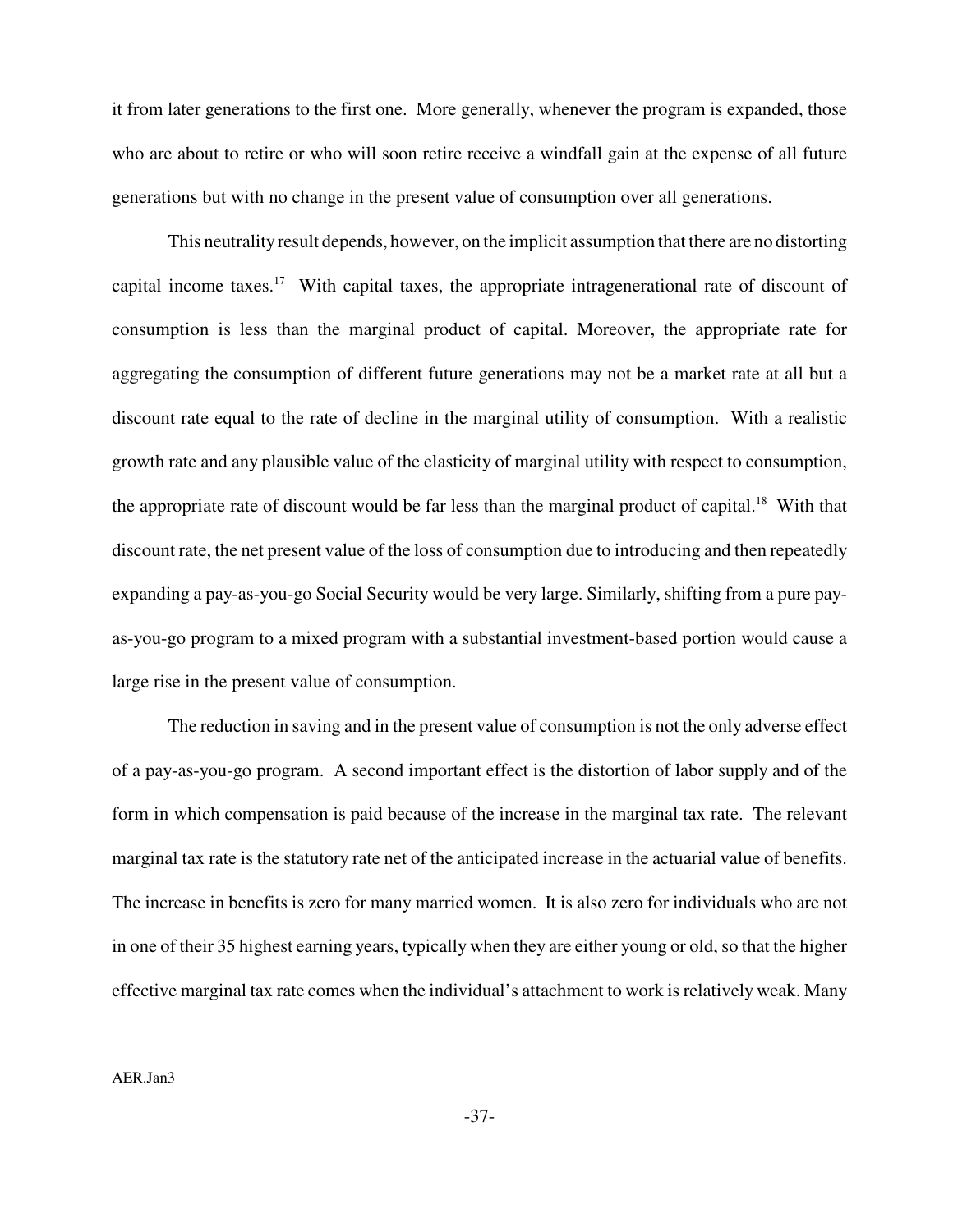individuals may also underestimate the effect of additional earnings on future benefits. In all of these cases, the payroll tax may create a substantial deadweight burden.

This incremental deadweight loss from distorting the labor supply would be essentially eliminated if individuals earned a market return on their Social Security savings, as they would in an investment-based system. That would make the actuarial present value of their benefits equal to the Social Security saving that they do. The only labor supply distortion would result if some individuals were forced to do more saving for retirement than they preferred or thought that the implicit actuarial terms of the annuity did not reflect their own mortality risk. A mixed system that combines pay-asyou-go and investment-based components would reduce but not eliminate the laborsupplydistortion.

A third distortion caused by a traditional pay-as-you-go system isthe incentive to retire early when an implicit tax results from the loss of benefits caused by delayed retirement. Although the United States has now largely eliminated this by an appropriate actuarial adjustment, this distortion remains a major problem in Europe and elsewhere (Grubber and Wise, 1999). Early retirement increases the annual cost of the Social Security benefits and reduces the available labor income tax base. This leads to a higher marginal rate of Social Security tax, further increasing that source of deadweight loss. When combined with formal or informal restrictions that prevent reducing wages to offset the high payroll tax rates, these taxes contribute to the high unemployment rates that we see in Europe. The US experience shows that this problem can be eliminated within the pay-as-you-go system. It would of course also be eliminated in an investment-based system in which retirement income is withdrawn from personal accounts which can be bequeathed if the individual dies before exhausting the account or before annuitizing the accumulated balance.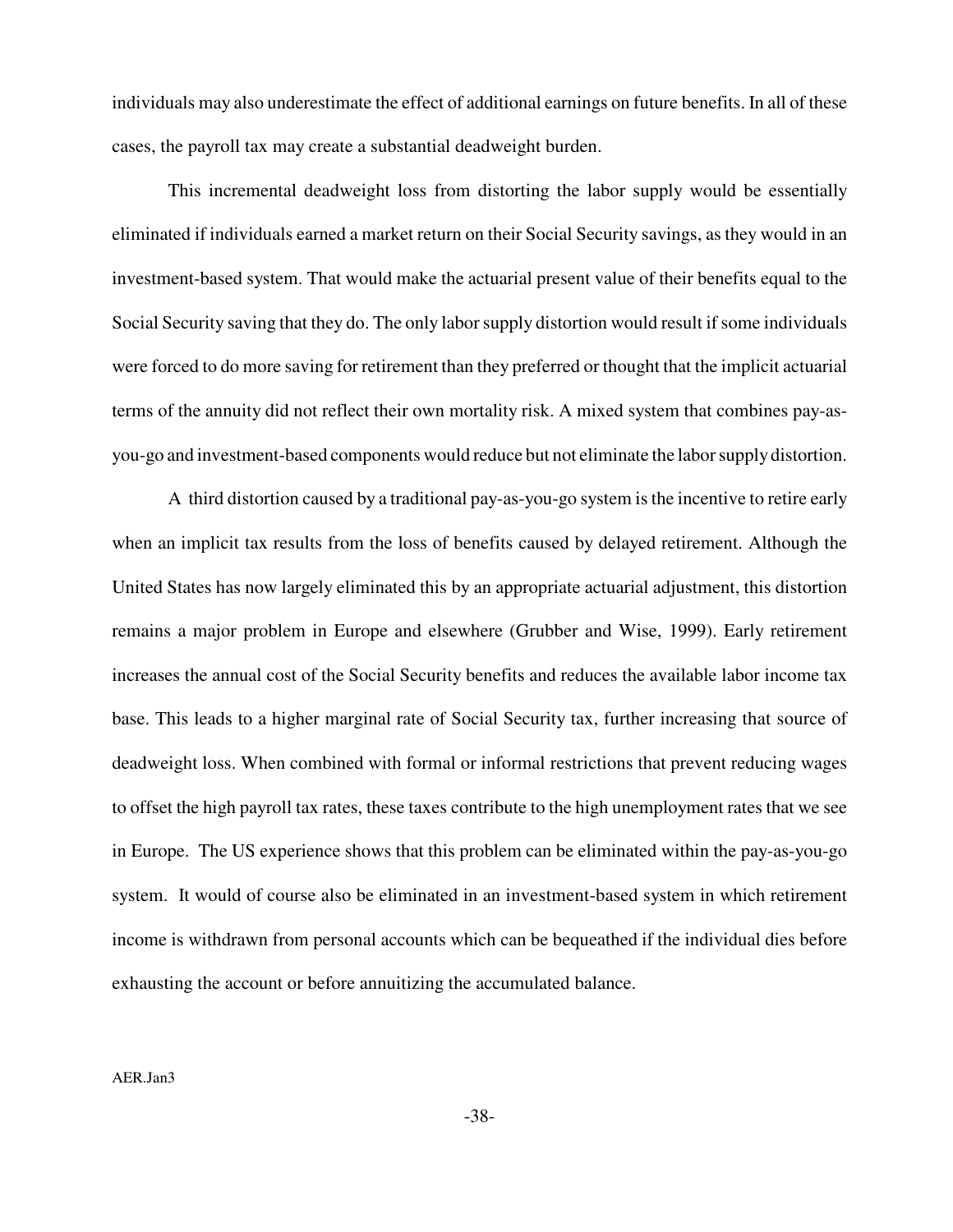The analysis of these three types of distortion should make it clear that the shift to a "notional" defined contribution system would only help a little to reduce the adverse effects of the current payas-you-go system. A notional defined contribution system is one in which each individual has an account that is credited with his tax payments and with a notional rate of return on his accumulated balance but in which there is no actual investment in financial assets. The notional rate of return that is feasible in the long-term is the modified Samuelson return, i.e., the rate of growth of the tax base. Since there is no real capital accumulation, the reduction in the present value of consumption is not changed. The distortion in labor supply and in the form of compensation is reduced (but not eliminated) because individuals can more clearly see the link between their taxes and their future benefits. A notional defined contribution system also reduces the distortion in retirement decisions because individuals reduce their future benefits if they retire early and increase them by delayed retirement. But even with this improved transparency, the low implicit pay-as-you-go rate of return leaves a substantial distortion in work and compensation incentives.

Although the scope for reducing the substantial deadweight losses of the pure pay-as-you-go system and for increasing the present value of all future consumption should provide a strong incentive for a change in policy, they are not the reason that has driven the political process in many countries to move from a pure pay-as-you-go to a mixed system or to consider such a change. The primary driving force is the recognition that the increasing age of the population will require a very large tax increase or benefit cut if nothing is done to change the existing system. This is not a temporary effect of the baby boom generation reaching retirement age but a permanent result of the trend to increased longevity. This demographic change is significant not only because it drives the political process but also because it increases the potential gain of making such a change.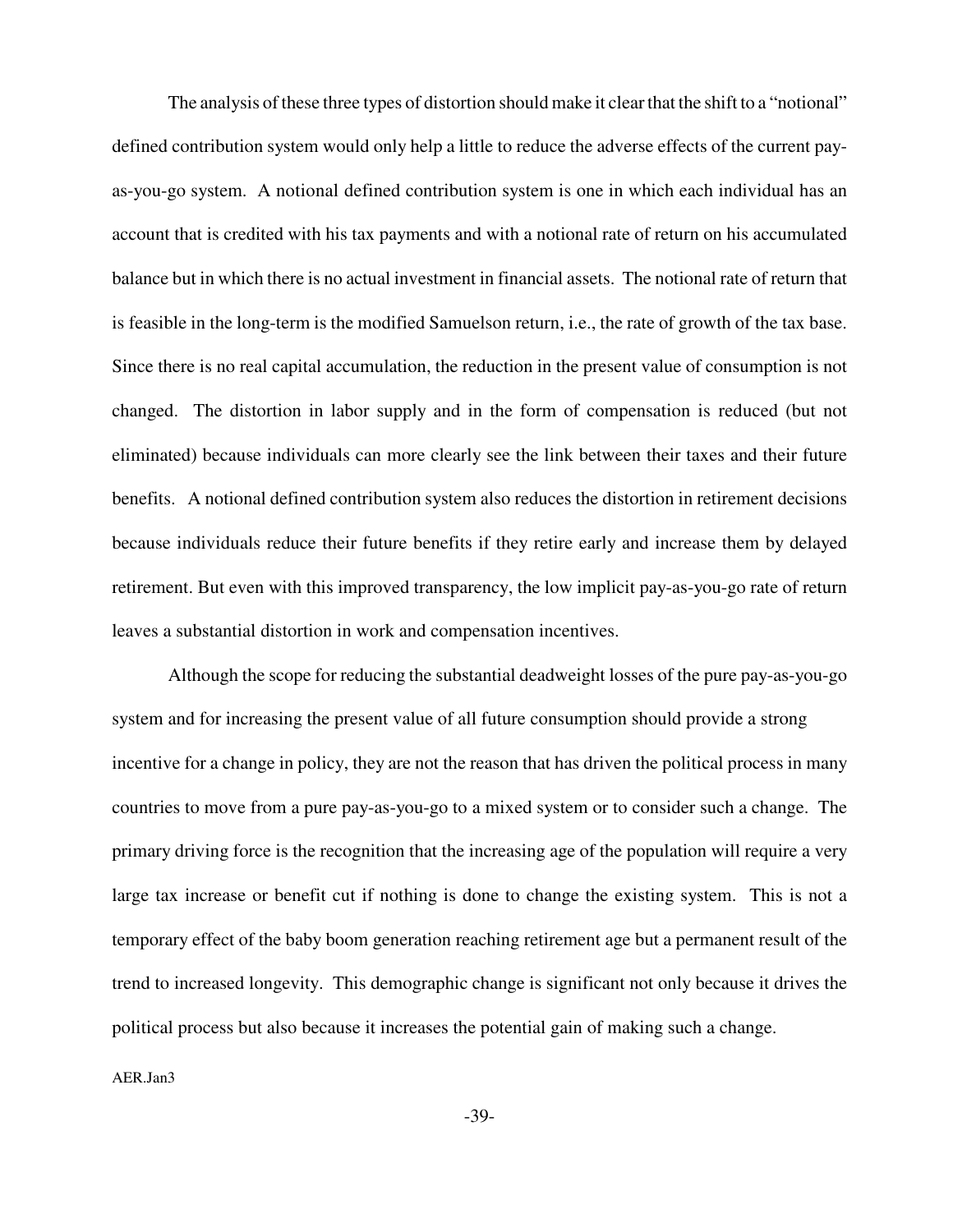The desirability of shifting to an investment-based or mixed system depends on four issues: (1) the transition process and its cost; (2) the ongoing administrative costs; (3) the riskiness of financial investments; and (4) the effect on the income distribution and especially on the poorest group. I have done work on these issues during the past decade, both alone and with colleagues Jeffrey Liebman, Elena Ranguelova and Andrew Samwick. I will now summarize what I have learned.

I commented earlier in thislecture on the transition problem when I discussed my experience with President Reagan. The common view that the transition from a pure pay-as-you-go system to a mixed system requires the transition generation to "pay double" – once to save for their own retirement and once to meet obligations to existing retirees – is wrong. As examples of what could be done, Andrew Samwick and I (1998a, 1998b, 2002) showed how the projected rise in the pay-asyou-go tax rate to more than 19 percent<sup>19</sup> could be avoided if individuals contribute just 1.5 percent of wages out-of-pocket to personal retirement accounts. The key to the transition is using personal retirement account annuities to supplement the pay-as-you-go benefits. The growth of the PRA annuities offsets the slowdown of the pay-as-go-benefits that results from not increasing the tax rate as the population ages.

There is no free lunch in this process. The key is that additional saving during the transition years can reduce long run costs. This extra saving could be voluntary, induced by a matching PRA contribution out of existing payroll tax receipts.<sup>20</sup> Although the matching would reduce the "trust fund" balances, the transition need not involve borrowing by the Social Security system from general revenue (Feldstein and Samwick, 2002). 21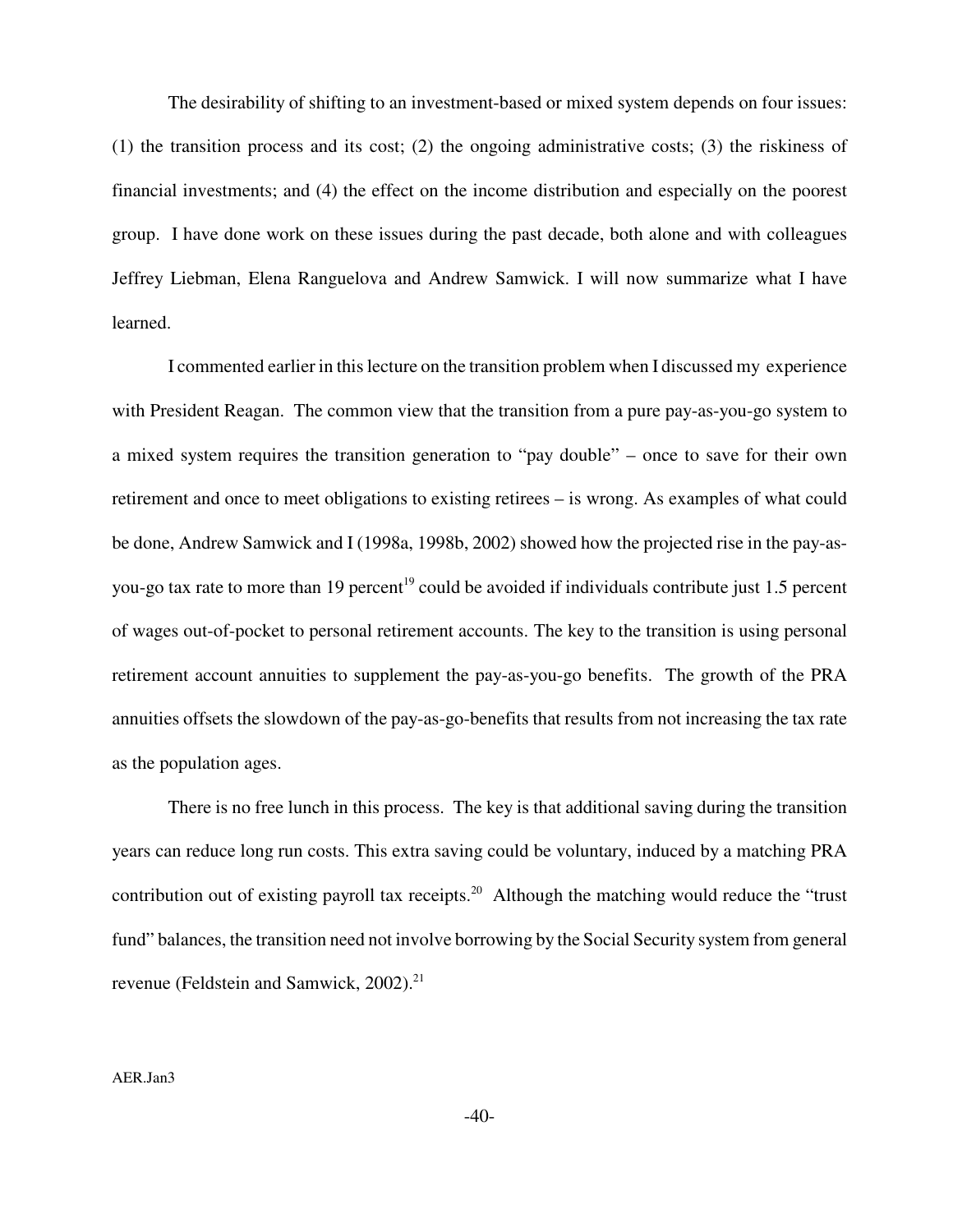Even a transition in which the initial personal retirement account deposits are financed wholly by government borrowing could eventually raise national saving and the present value of future consumption. Financing the initial deposit to personal retirement accounts by government borrowing would have no immediate direct effect on national saving because the increased budget deficit would be offset by the deposit of those funds into the personal retirement accounts. Over time, the availability of the PRA annuities could permit reducing the pay-as-you-go benefits (relative to those projected in current law) without lowering total retirement income. This reduction in the pay-as-yougo benefits would mean that the annual rise in the budget deficit would be less than the amount transferred to the PRA accounts. That difference would be an increase in national saving.<sup>22</sup>

I turn next to the issue of the administrative cost of PRAs. Some critics of PRAs argue that the administrative costs of a PRA program could offset all of their higher return relative to the pay-as-you-go system. Although there have been bad cost experiences in some countries, this certainly need not be so. Sweden's recent PRA program involves administrative costs equal to between 50 and 80 basis points of the assets, an amount that will come down further as the total assets grow since the administrative costs depend on the number of transactions and not on the value of the assets. TIAA-CREF operates an individual account system with a variable annuity for a charge of only 37 basis points.<sup>23</sup>

AER.Jan3 The issue ofrisk is an important consideration in both the pay-as-you-go and investment-based systems. Although pay-as-you-go programs do not have asset price risk, they have the political risk thatfuture taxpayers may not be willing to raise taxes when demographic or economic changes would make it necessary to do so in order to finance promised benefits. The United States enacted benefit cuts in 1983 by increasing the age for full benefits. Many Latin American countries cut cash benefits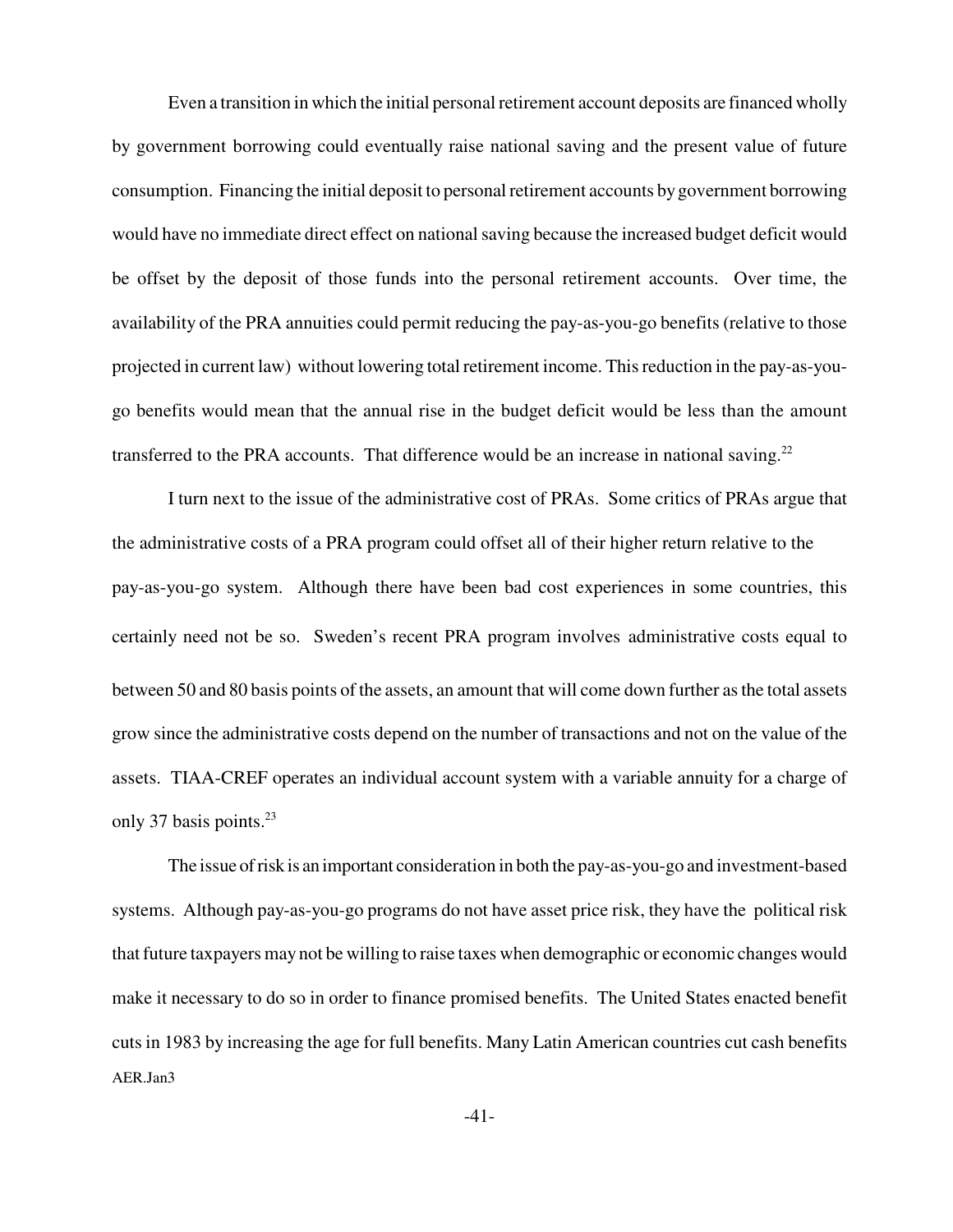in the 1980s and 1990s. More recently Germany, Italy and Japan have announced or enacted reductions in state pension benefits.<sup>24</sup> Perhaps the most reliable way to avoid future legislation that causes an unexpected reduction in retirement income is to develop a mixed system that does not require a future rise in the payroll tax rate.

The issue of asset price risk is more complex. On the basis of a substantial amount of research, I believe that a suitable mixed system that combines tax-financed pay-as-you-go benefits with investment-based PRA annuities can satisfy three conditions: a substantially lower long-term cost of financing retirement income than the tax projected for the pay-as-you-go system; a higher expected level of benefits from the combination of pay-as-you-go and the PRA annuities; and a very low probability that the actual level of combined benefits will be less than the pay-as-you-go benefits projected in current law.<sup>25</sup> The low risk could be achieved by a combination of three things: the floor on retirement income provided by the pay-as-you-go benefits in the mixed system, restrictions on the investments that can be made in the PRAs, and explicit guarantees provided by either the government or the private market. Because individuals differ in their risk preferences, the solution that can best reflect those different preferences may be the availability of a variety of alternative guarantees from the private organizations that manage the PRAs and PRA annuities. (Feldstein, 2005a).

Iturn finally to the issue of the distributional effect of the shift from our pay-as-you-go system to a mixed system. I have already discussed the evidence that the current Social Security system does very little redistribution and leaves some ten present of seniors with incomes below the poverty line. Women who were never married, widows, and particularly those who were widowed or divorced at a relatively early age generally have quite low benefits under current law and could do substantially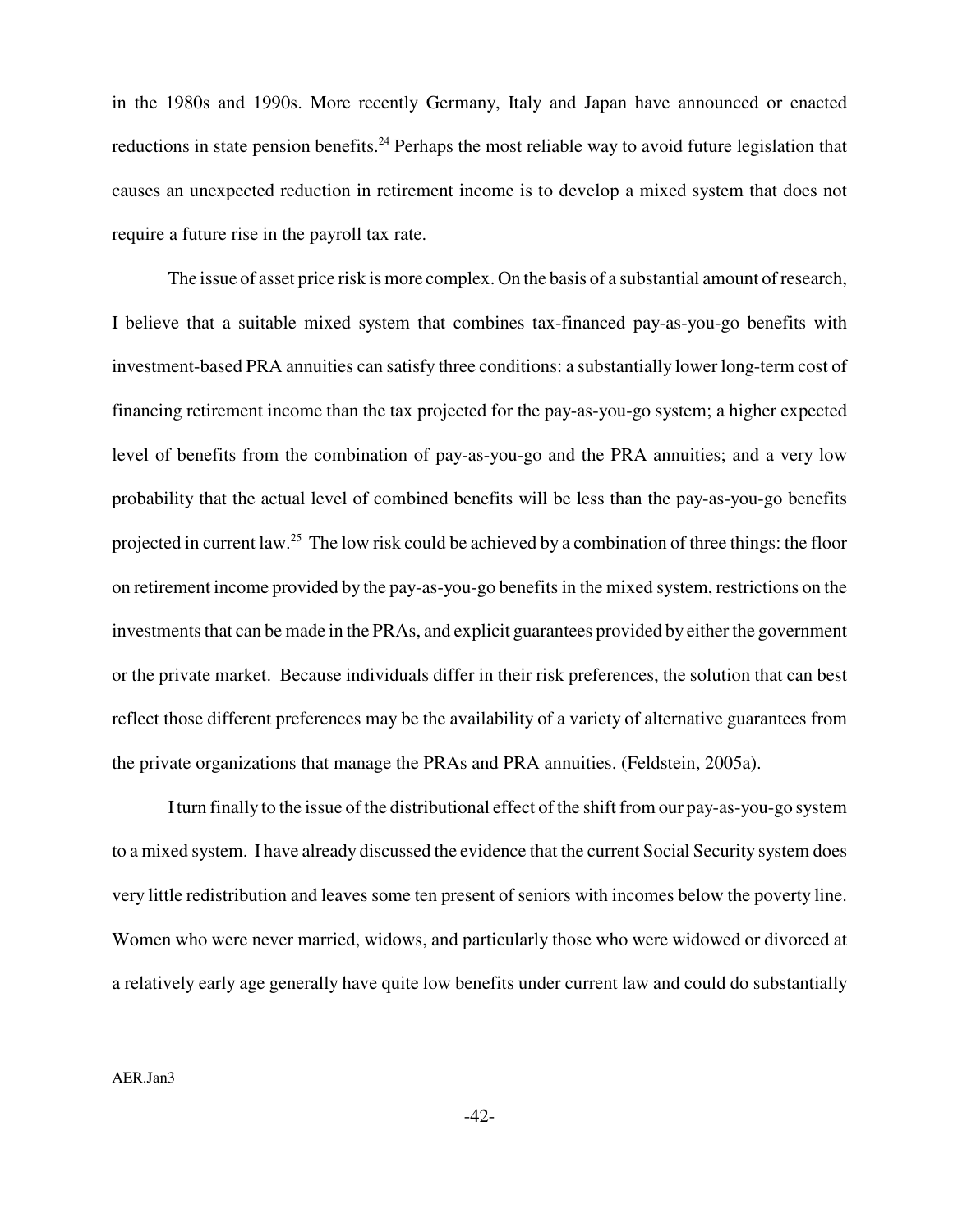better under a mixed system (Feldstein and Leibman, 2002b). Divorced women would benefit if the total of the husbands' and wives' PRA accounts are pooled and divided at the time of divorce.

While a PRA itself does not cause any income redistribution, the redistributive structure of the pay-as-you-go benefits could, in principal, be changed to make the combined benefit achieve any degree of redistribution.

In summary, it seems clear from the research that has been done that the current pay-as-you-go system could be gradually replaced with a mixed system that includes investment-based personal retirement accounts in a way that maintains or exceeds the benefits that are projected in current law while sharply reducing the long-run cost of achieving those benefits. This transition could be financed with relatively small additional PRA saving by individuals or by using existing payroll tax revenue. Even if the tax revenue is used, the initial fiscal deficit would not decrease national saving because of the concurrent increase in private saving. National saving would rise in the long run because the PRA savings would exceed the increased fiscal deficits.

A mixed system would eliminate the need for a future increase in the Social Security payroll tax and would therefore avoid the political risk that future taxpayers would be unwilling to raise taxes to finance promised benefits. It could be designed so that, despite the asset price uncertainty, there would be little risk that the combined benefits would be less than the currently projected pay-as-yougo benefits. The remaining asset-price risk could be substantially reduced by guarantees that could be produced by the private financial market.

VI. Medicare

AER.Jan3 Medicare, the Federal health care program for those over age 65, is more difficult to reform than either unemployment insurance or Social Security. The program is more complex and the

-43-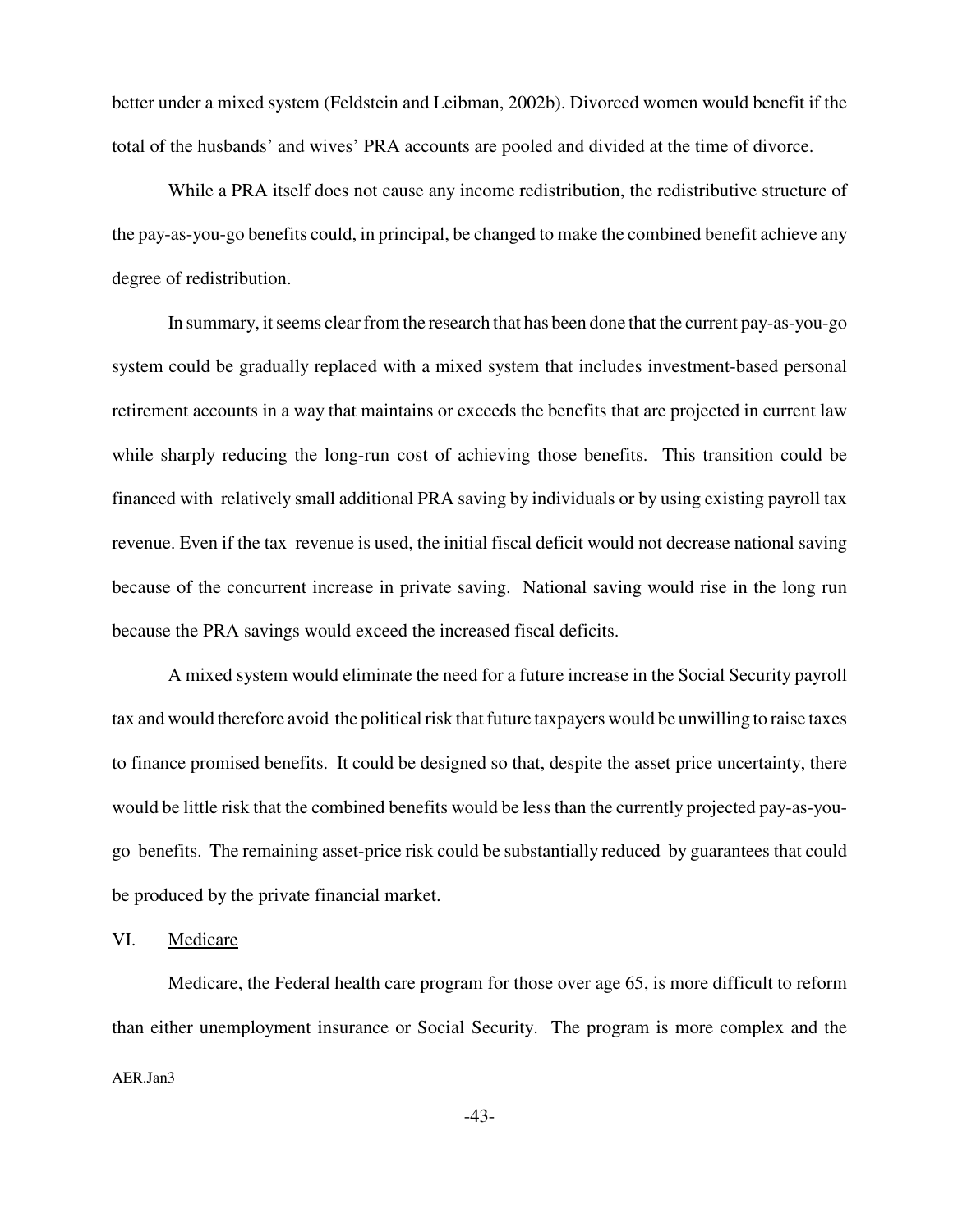reaction to proposed changes is often more emotional. And yet without reform Medicare costs will rise even more dramatically than the cost of Social Security retirement benefits, reflecting the increasing numbers of the very old (who consume relatively more medical care) and the changing medical technology that provides new opportunities to spend money to prolong life and to increase the quality of life.

Before looking at Medicare, it is useful to consider the basic theory of health insurance and the current waythat the government provides a kind of quasi-social insurance forthe population under age 65 by its favorable tax treatment of employer payments for health insurance. This is important in itself and suggests an approach that may be useful for reforming Medicare.

The basic theory of insurance implies that a risk averse individual will prefer an actuarially fair insurance policy to an uncertain and exogenous distribution of potential losses. But the distribution of potential health spending is not exogenous and the gain from risk reduction must be balanced against the distorting effect of insurance on the demand for care. As insurance becomes more complete, the marginal gain from additional risk reduction declines and the marginal deadweight loss from distorting the demand for health care rises. At the optimum level of health insurance (e.g., at the optimum coinsurance rate) there is a deadweight loss caused by the distortion in the demand for care because individuals, advised by their doctors, make decisions about diagnosis and treatment based on a net price of care that is very much less than the cost of producing that care. That level of insurance is however efficient because the deadweight loss from distorted demand is less than the gain from risk reduction.

AER.Jan3 In actual practice, the demand for health insurance is greatly increased by the tax treatment of excluding employer payments for health insurance from the taxable income of employees.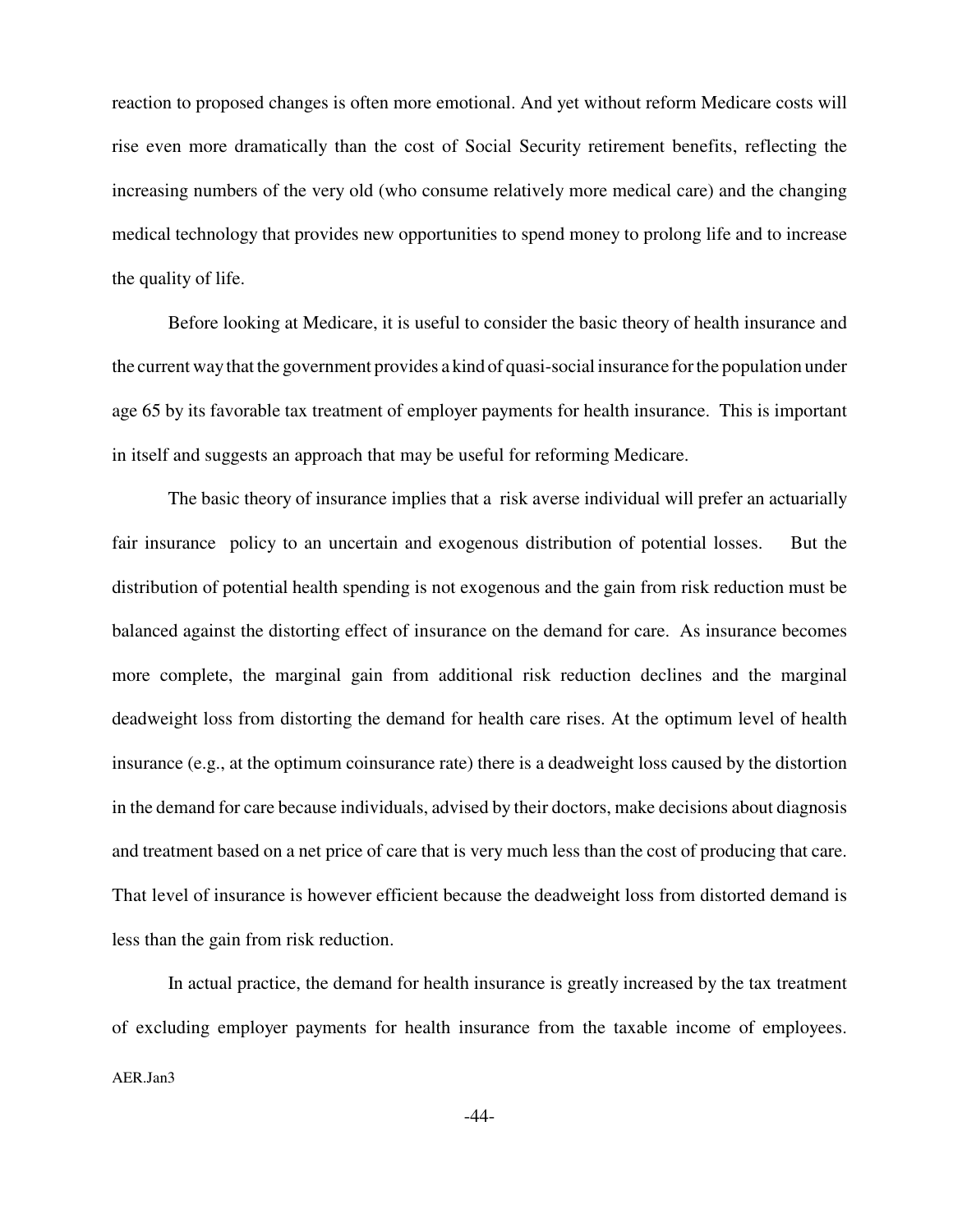Allowing employees to buy health insurance with pretax dollars in this way changes the nature of health insurance. For someone with a marginal tax rate of 40 percent, the ability to buy health insurance at a cost of only 60 cents per dollar of premium substantially increases the demand for health insurance with low deductibles and low coinsurance rates. This increases the deadweight loss caused by the distortion in demand for care.

Direct attempts to eliminate or even reduce the tax subsidy or to constrain it by requiring minimum deductibles or coinsurance rates have not been politically successful. When the Reagan administration proposed to limit the employers' deduction for health insurance premiums it was unable to get any member of the President's own party to introduce the legislation in Congress.

Recently, however, Congress enacted legislation to shift the incentives away from excessive health insurance. The new Health Savings Account rules, enacted as part of the 2003 Medicare legislation, allows individuals or their employers to deposit up to \$5000 of pretax income into a Health Saving Account if they have a health insurance policy with an equally large deductible and with protection against catastrophic expenses. The individual foregoes the advantage of the tax-free income in the form of the employer paid premium but gets an even larger tax-free income in the form of the health saving account contribution. Assetsin these IRA-like accounts earn tax-free investment income. Funds not spent in one year automatically carry forward to the future and can be used to finance any kind of health care without paying tax. Funds can also be withdrawn for any other kind of spending by paying tax at that time.

AER.Jan3 The Health Savings Accounts create a strong incentive to choose policies with high deductibles instead of the current comprehensive low-deductible and low coinsurance policies. This in turn should change the nature of the demand for care. Until the individual health spending reaches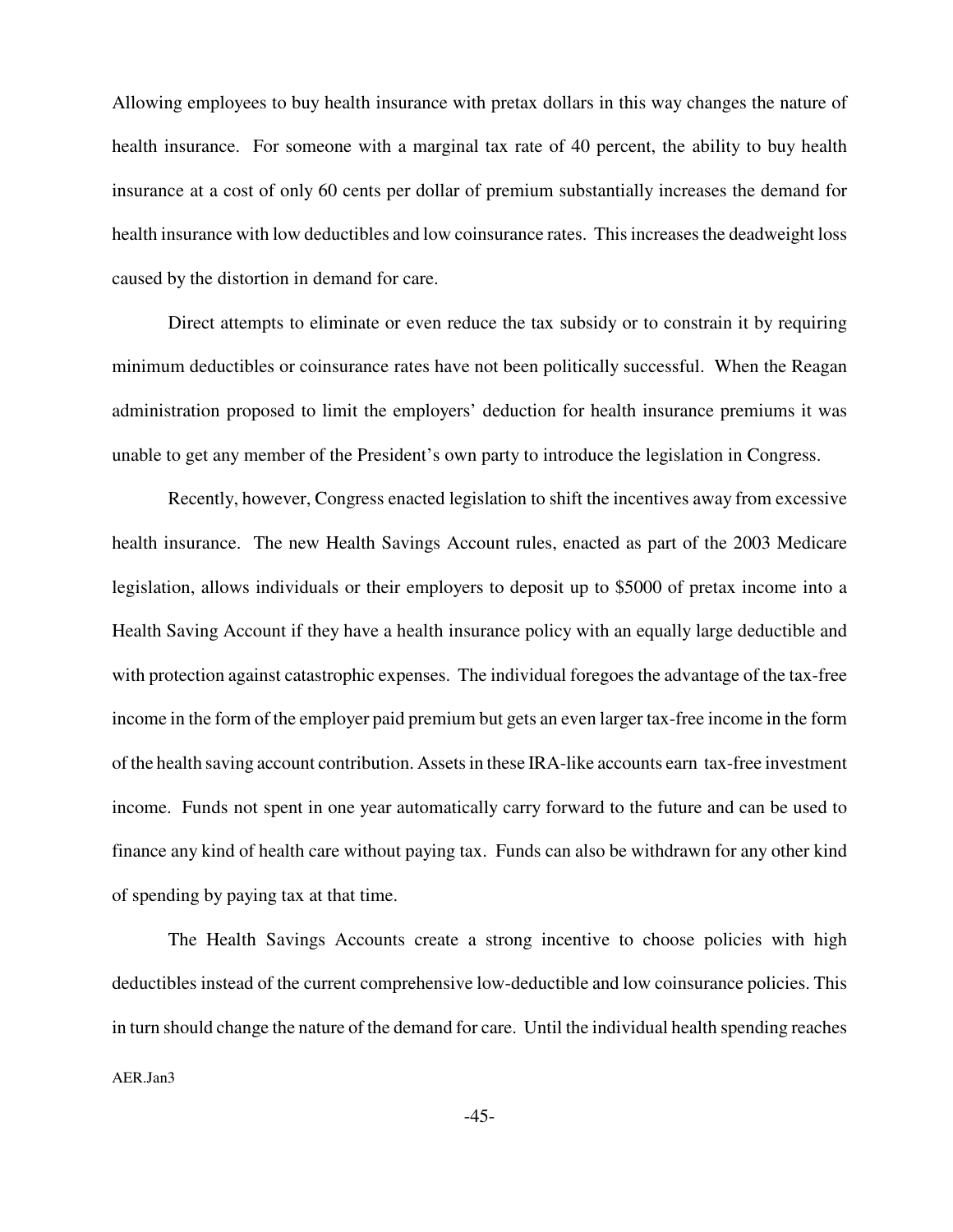the deductible limit, money spent on health care is the individual's own money and not that of an insurance company. Spending below the high deductible limit therefore would not have any of the distortion caused by current policies with low deductibles and low coinsurance rates. And the requirement that the policies provide protection for catastrophic levels of spending means that the most important form of protection is retained or increased at the same time that the distortions are reduced. 26

Of course, anyone who spends several days in a hospital will exceed the deductible limit. At that point, the insurance company is paying for care astheywould today and the patient and his doctor no longer have the incentive to be cost conscious. The favorable incentive effects of the HSA could be increased without reducing the individual's insurance protection by replacing the deductible with a 50 percent coinsurance rate on spending up to twice the level of the HSA saving deposit. For example, the limit associated with the \$5000 HSA deposit would shift from a \$5000 deductible to a 50 percent copayment on the first \$10,000 of care, causing significantly more individuals and health spending to be in the cost-conscious range.

AER.Jan3 The shift from the current tax-induced comprehensive insurance to large deductibles or coinsurance is not only a way to limit excessive health care spending, i.e, spending that individuals and their doctors recognize is less valuable to them than the cost of production. It is also a way of making health spending reflect each individual's preferences. While all of us want good health, the lifestyles choices that individuals make show that some of us value it more than others. Although we all understand the adverse health effects of obesity, smoking, and the lack of exercise, not everyone acts on this information. Many people knowingly make the tradeoff to enjoy more eating, to smoke, and to avoid the rigors of exercise. Just as people make different lifestyle choices, some are more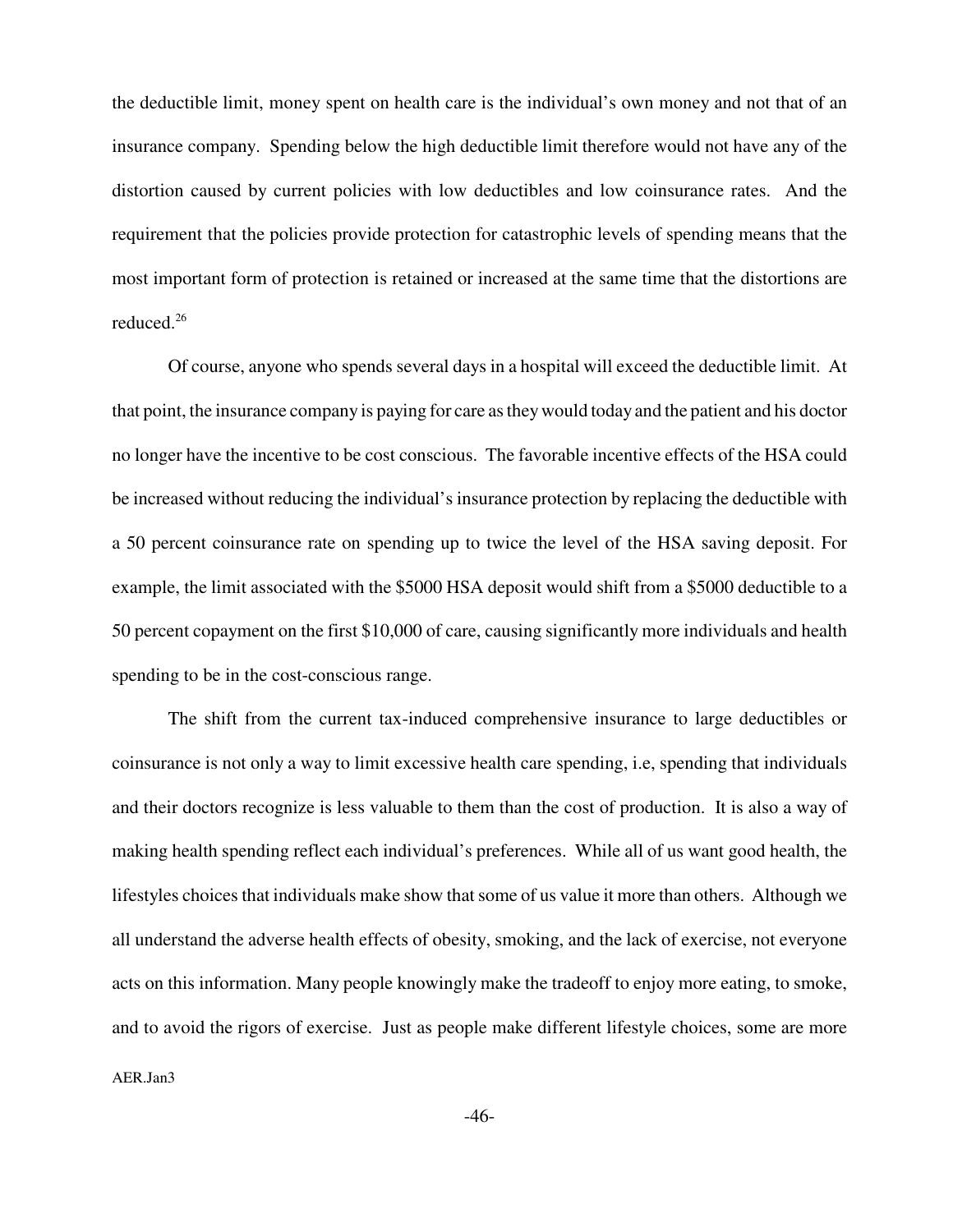willing than others to sacrifice more of other consumption to increase spending on health care. The Health Saving Accounts will allow this expression of taste in health care spending instead of effectively inducing almost everyone to purchase high cost health care.

Health Saving Accounts may be a model for Medicare reform. If nothing is done, the cost of Medicare to the Federal government will rise from 2.4 percent of GDP now to about 6 percent by 2030 and 8 percent by 2050. The rising cost of Medicare is similar to but even more dramatic than the rising cost of Social Security retirement benefits. The remedy for this problem should have two components: changing the spending incentives to slow the growth of Medicare outlays, and using a mixed financing system to raise the needed funds without the sharp tax increase that would otherwise be needed (Feldstein and Samwick, 1997; Feldstein, 1999b).

If Health Saving Accounts are successful, the high deductibles and coinsurance that will evolve because of the Health Saving Accounts for those under age 65 may establish a precedent that will also affect future Medicare benefits and therefore the spending incentives of the Medicare population.

AER.Jan3 A mixed financing system for Medicare could combine a tax-financed Medicare annuity for retirees geared to the then-current cost of health care plus an opportunity for individuals during their working years to accumulate funds in Retirement Health Saving Accounts. These combined funds could be used at retirement to pay for the type of health plan that the retiree prefers: a comprehensive insurance plan of the type that Medicare now provides, or membership in a health maintenance organization that provides a managed care plan, or a lower cost plan with substantial deductibles and coinsurance. Alternatively, working age individuals could use the funds contributed annually to their Retirement Health Saving Account to purchase health insurance for their retirement years, thereby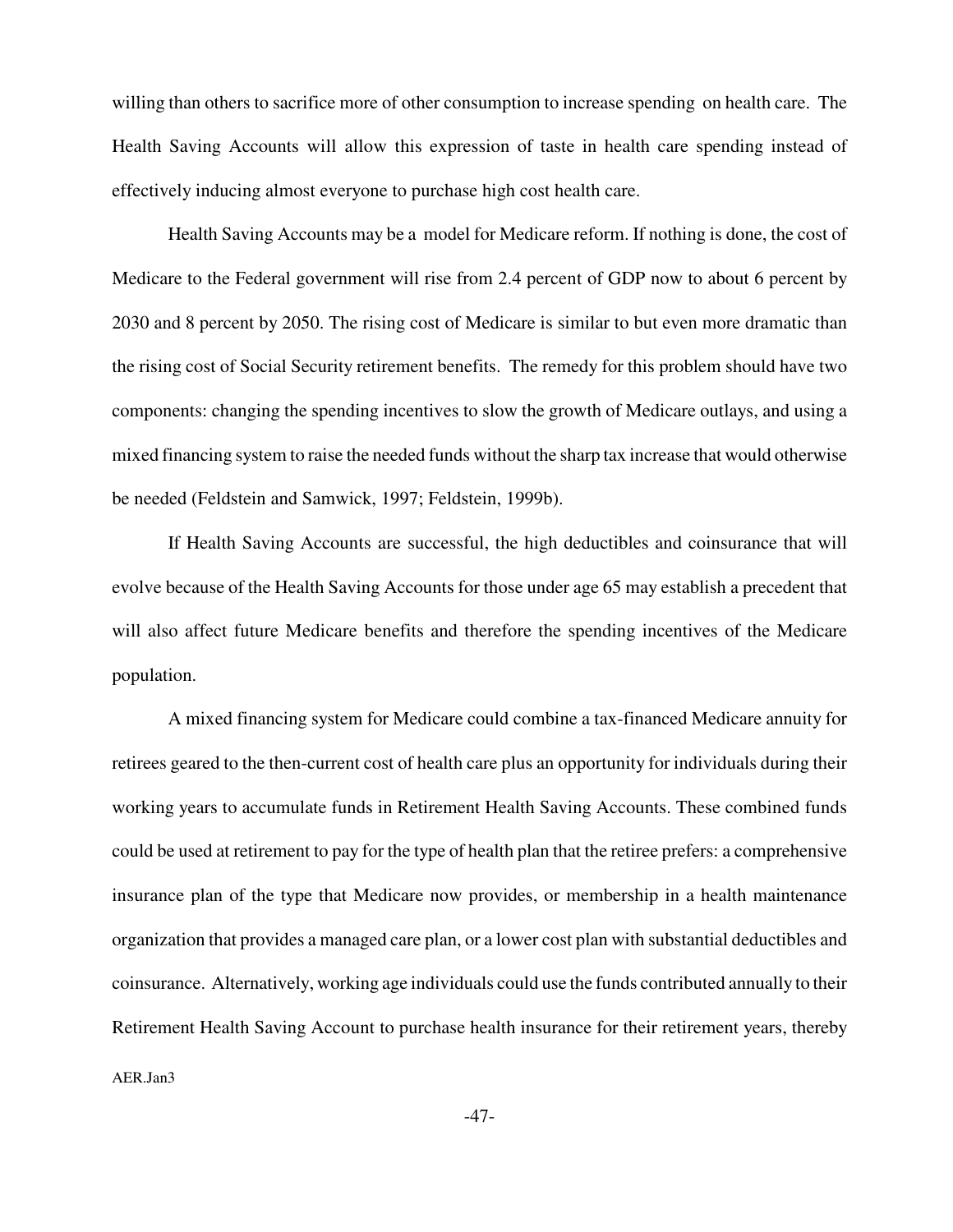minimizing the problem of asymmetric information in policy choice at retirement that would occur in buying insurance after retirement.

#### VII. Conclusion

The reform of Social Insurance is clearly a work in progress in the United States and in other countries as well. Policy makers can do much to improve the major social insurance programs that protect the unemployed, the aged, and the ill. Economists can contribute to this process by improving our understanding of the effect of social insurance rules and by deriving new program designs. In these remarks I have emphasized the use of personal investment-based accounts created and regulated by the government and earmarked for unemployment benefits, for retirement income, and for health care during retirement. Such accounts have the potential to provide a better tradeoff of increased protection and reduced distortion. They also give individuals greater discretion in tailoring benefits to their own tastes.

I am an optimist about economic policy. I have spent thislecture talking about what is wrong with our current social insurance programs and what could be done to improve them in the future. I believe that the policy process does evolve and that economists have contributed to that evolution. We see that in the important reforms of the past two decades that I have described today. But there is still much for economists to do in designing better policies for the future and in educating the public and the political decision makers about the desirability of making such changes.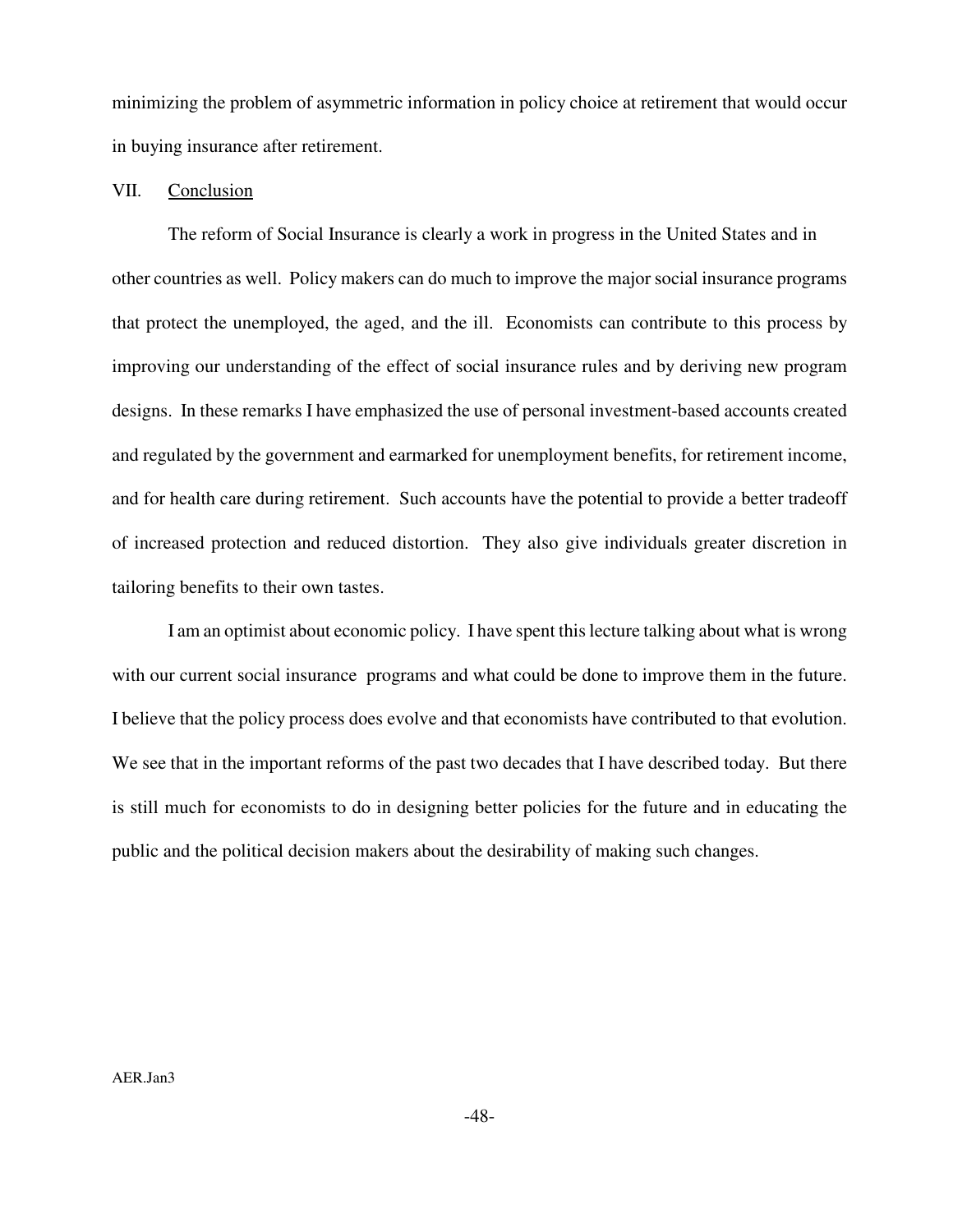## **References**

Baily, Martin. "Some Aspects of Optimal Unemployment Insurance." *Journal of Public Economics*, December 1978, Vol. X, Issue 3, pp. 379-402.

**Chetty, Raj.** "Optimal Unemployment Insurance When Income Effects are Large." National Bureau of Economic Research (Cambridge, MA) Working Paper 10500, May 2004.

**Congressional Budget Office**, *Social Security and Private Saving: A Review of the Empirical Evidence*, Washington, DC: U.S. Government Printing Office, 1998.

**Coronado, JuliaLynn, Don Fullerton and Thomas Glass. "**The Progressivity of Social Security."

National Bureau of Economic Research (Cambridge, MA) Working Paper 7520, February 2000.

**Feldstein, Martin**. "A New Approach to National Health Insurance." *The Public Interest*. 1971, No. 23.

\_\_\_\_\_. *Lowering thePermanent Rate ofUnemployment.* Joint EconomicCommittee, U.S.Congress, 1973a.

\_\_\_\_\_. "Economics of the New Unemployment." *Public Interest,* Fall 1973b, No. 33, pp 4-42.

\_\_\_\_\_. "Social Security, Induced Retirement and Aggregate Capital Accumulation."

*Journal of Political Economy*, September-October 1974, Vol. LXXXII, No. 5, pp. 905-926.

**\_\_\_\_\_**. "TemporaryLayoffsin theTheoryof Unemployment. *Journal of Political Economy*, October 1976, Vol. LXXXIV, Issue 5, pp. 937-957.

**\_\_\_\_\_**. "The Effect of Unemployment Insurance on Temporary Layoff Unemployment." *American Economic Review*, December 1978a, Vol. LXVIII, Issue 5, pp. 834-846.

\_\_\_\_\_. "The Welfare Cost of Capital Income Taxation," *Journal of Political Economy*, April 1978b Part 2, Vol. LXXXVI, No. 2, pp S29-51.

AER.Jan3

-49-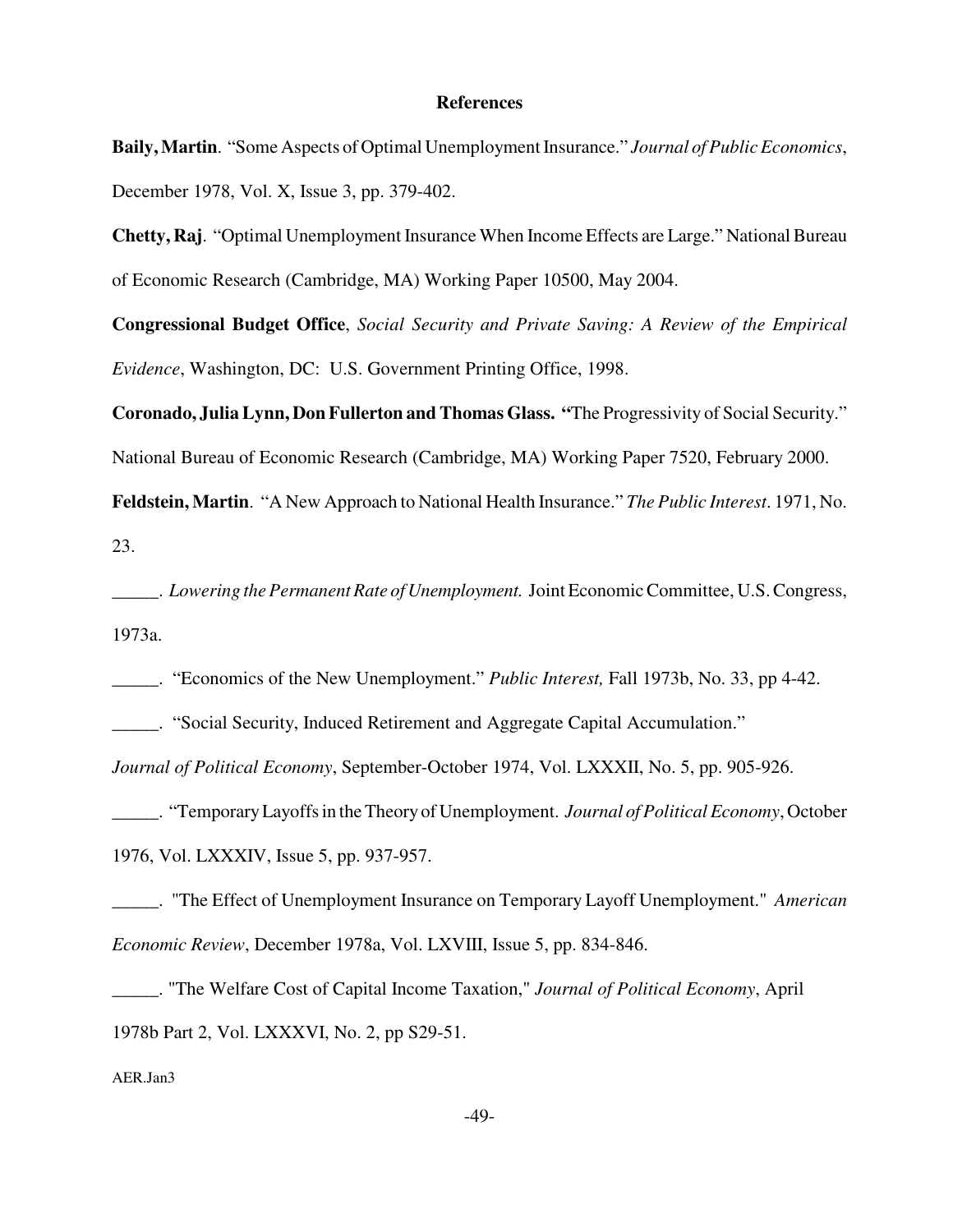**\_\_\_\_\_**. "Should Social Security be Means Tested?" *Journal of Political Economy*,

June 1987b, Vol. XCV, No. 3, pp.468-484.

\_\_\_\_\_\_. "Lowering the Permanent Rate of Unemployment," Joint Economic Committee, U.S. Congress, Washington, D.C., 1973.

\_\_\_\_\_. "The Missing Piece in PolicyAnalysis: Social SecurityReform." The Richard T. ElyLecture. *American Economic Review*, May 1996a, Vol. LXXXII, Issue 2, pp.1-14.

\_\_\_\_\_. "Social Securityand Saving: New Time SeriesEvidence,"*National Tax Journal*, 1996b, Vol. XLIX, No. 2, pp. 151-164.

\_\_\_\_\_. *Privatizing Social Security*. Chicago: The University of Chicago Press, 1998.

\_\_\_\_\_. "Transition to a Fully Funded Pension System: Five Economic Issues." in Horst Siebert, ed., *Redesigning Social Security*, Kiel, University of Kiel, pp,. 299-315, 1998b. 215

\_\_\_\_\_. "Tax Avoidance and the Deadweight Loss of the Income Tax." *Review of Economic and Statistics*, November 1999, Volume LXXXI, No. 4, pp. 674-680.

\_\_\_\_\_. "Prefunding Medicare." *American Economic Review*, May 1999b, Vol. LXXXIX, Issue 2, pp. 222-27.

\_\_\_\_\_. "Comment on Peter Diamond, AdministrativeCosts andEquilibriumChargeswith Individual Accounts." John Shoven, ed., *Administrative Aspects of Investment-Based Social Security Reform*. Chicago: The University of Chicago Press, 2000, pp. 162-169.

**\_\_\_\_\_**. "Reducing the Risk of Investment Based Social Security Reform." National Bureau of Economic Research (Cambridge, MA) Working Paper XXXXX, 2005a.

**\_\_\_\_\_**. "Restructuring Social Security." National Bureau of Economic Research (Cambridge, MA) Working Paper XXXXX, 2005b.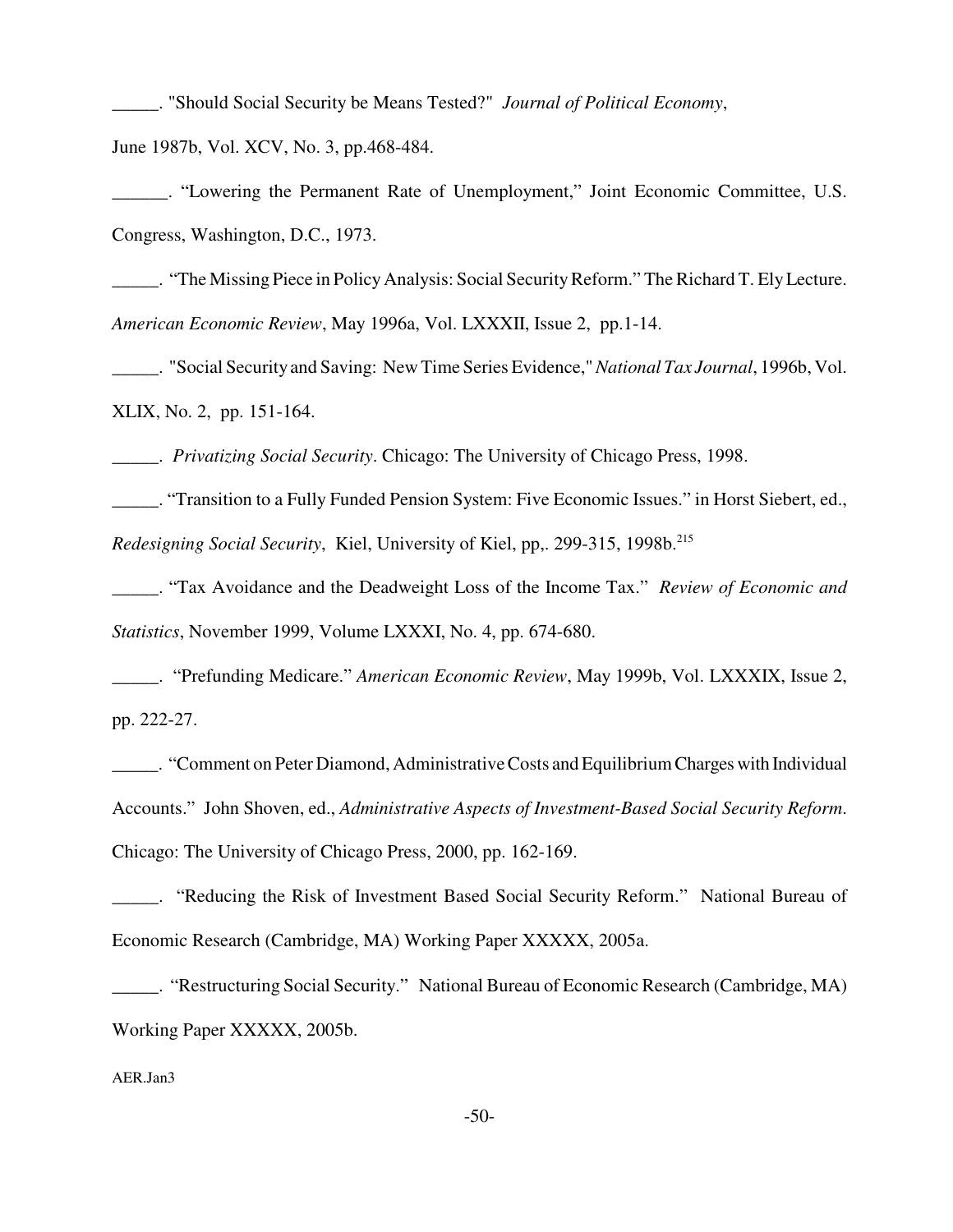**Feldstein, Martin and Altman, Dan**. "Unemployment Insurance Savings Accounts." National Bureau of Economic Research (Cambridge, MA) Working Paper 6860, December 1998.

**Feldstein, Martin and Gruber, Jon**. "A Major Risk Approach to Health Insurance Reform." James Poterba, (ed.), *Tax Policy and the Economy*, Chicago: University of Chicago Press, 1995, pp

**Feldstein, Martin and Liebman, Jeffrey**. "Social Security." in Alan Auerbach and Martin Feldstein, eds., *The Handbook of Public Economics*, Amsterdam: Elsevier Science, 2002a, pp. 2245- 2324.

**Feldstein, Martin and Liebman, Jeffrey**. "The Distributional Effects of an Investment-Based Social Security System," in M. Feldstein and J. Liebman, eds., *Distributional Aspects of Social Security and Social Security Reform*, Chicago: University of Chicago Press, 2002b, pp. 263-326.

**Feldstein, Martin and Poterba, James**. "Unemployment Insurance and Reservation Wages." *Journal of Public Economics*, Vol. XXIII, Issues 1& 2, February-March 1984, pp 141-167.

**Feldstein, Martin and Samwick, Andrew**. "Social Security Rules and Marginal Tax Rates," *National Tax Journal*, March 1992, Vol. XLV, No. 1, pp. 1-22.

**Feldstein, Martin and Samwick, Andrew**. "The Economics of Prefunding Social Security and Medicare Benefits." Ben S. Bernanke and Julio J. Rotemberg, eds., *NBER Macroeconomics Annual*, Cambridge, MA: MIT Press, 1997, pp 115-147.

**Feldstein, Martin and Samwick, Andrew**. "The Transition Path in Privatizing Social Security." Martin Feldstein, ed., *Privatizing Social Security*. Chicago: Chicago University Press, 1998a, pp. 215-260.

AER.Jan3 **Feldstein, Martin and Samwick, Andrew**. "Potential Effects of Two Percent Personal Retirement Accounts." *Tax Notes*, May 4, 1998b, Vol. LXXIX, No. 5, pp. 615-620.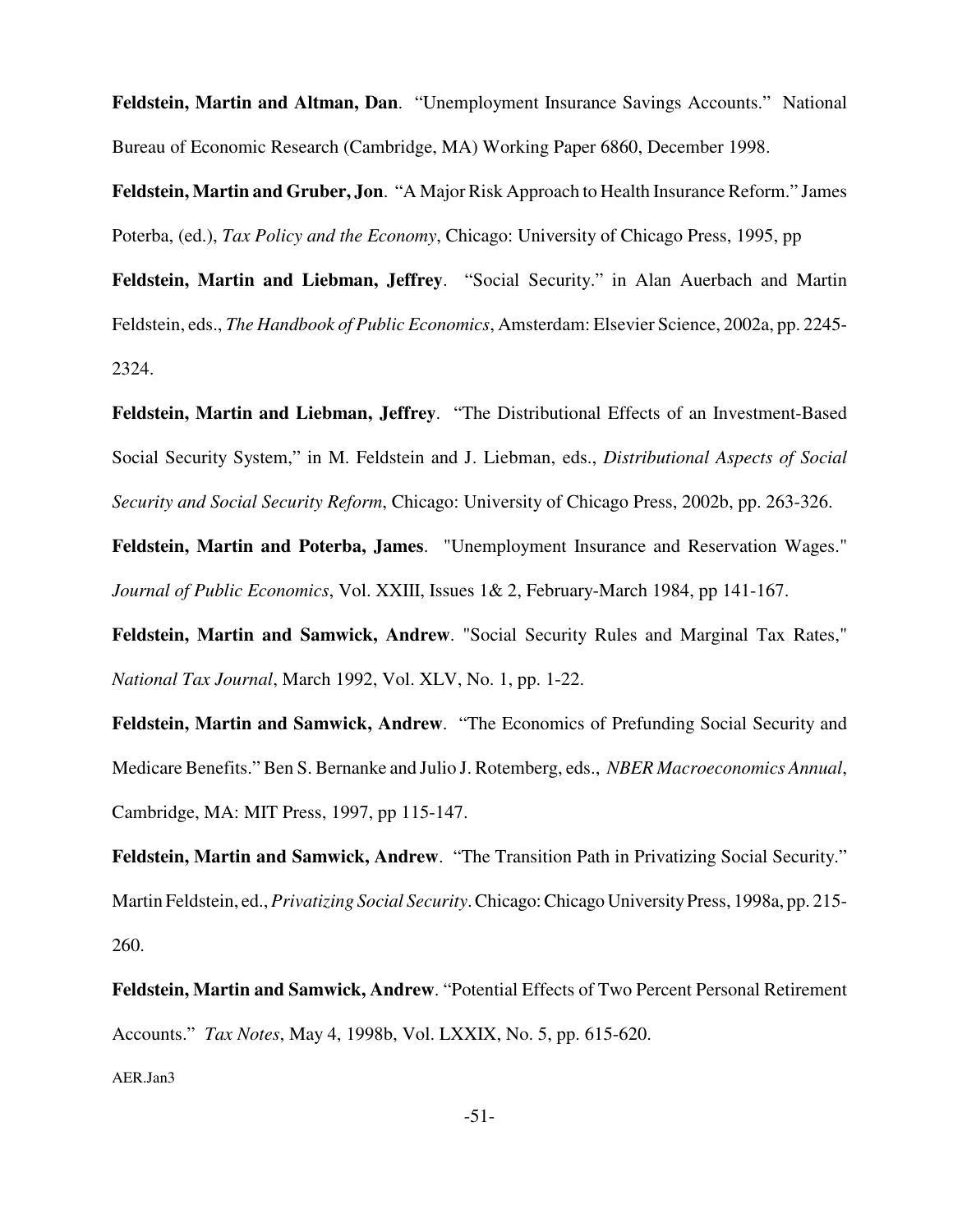**Feldstein, Martin and Samwick, Andrew**. "Potential Paths of Social Security Reform," in J. Poterba, ed., *Tax Policy and Economy 2001, Volume 16*, Cambridge, MA: MIT Press, 2002, pp 181- 224.

**Feldstein, Martin and Siebert, Horst**. *Social Security Pension Reform in Europe*. Chicago: The University of Chicago Press, 2002.

**Friedman, Milton**. *Capitalism and Freedom*. Chicago: The University of Chicago Press, 1962.

**Goldberg, Fred and Graetz, Michael**. "Reforming Social Security: A Practical and Workable System of Personal Retirement Accounts." John Shoven, ed., *Administrative Aspects of Investmentbased Social Security Reform,* Chicago: The University of Chicago Press, 2000, pp. 9-37.

**Gruber, Jonathan**. "The Consumption Smoothing Benefits of Unemployment Insurance." American *Economic Review*, March 1997, Vol. LXXXVIII, Issue 1, pp. 192-205.

**Gruber, Jonathan and Wise, David**. "Introduction and Summary." Jonathan Gruber and David Wise, eds., *Social Security and Retirement Around the World*, Chicago: The University of Chicago Press, 1999, pp. 1-35.

**Harris, Seymour.** *Economics of Social Security*. New York: McGraw Hill, 1941.

**Katz, Lawrence and Meyer, Bruce.** "The Impact of the Potential Duration of Unemployment Benefits on the Duration of Unemployment." *Journal of Public Economics*, February 1990, Vol. XLI, Issue 1, pp. 45-72.

**Liebman, Jeffrey**. "Redistribution in the Current U.S. Social Security System." Martin Feldstein and Jeffrey Liebman, eds., *Distributional Aspects of Social Security and Social Security Reform*, Chicago: University of Chicago Press, 2002, pp. 11-48.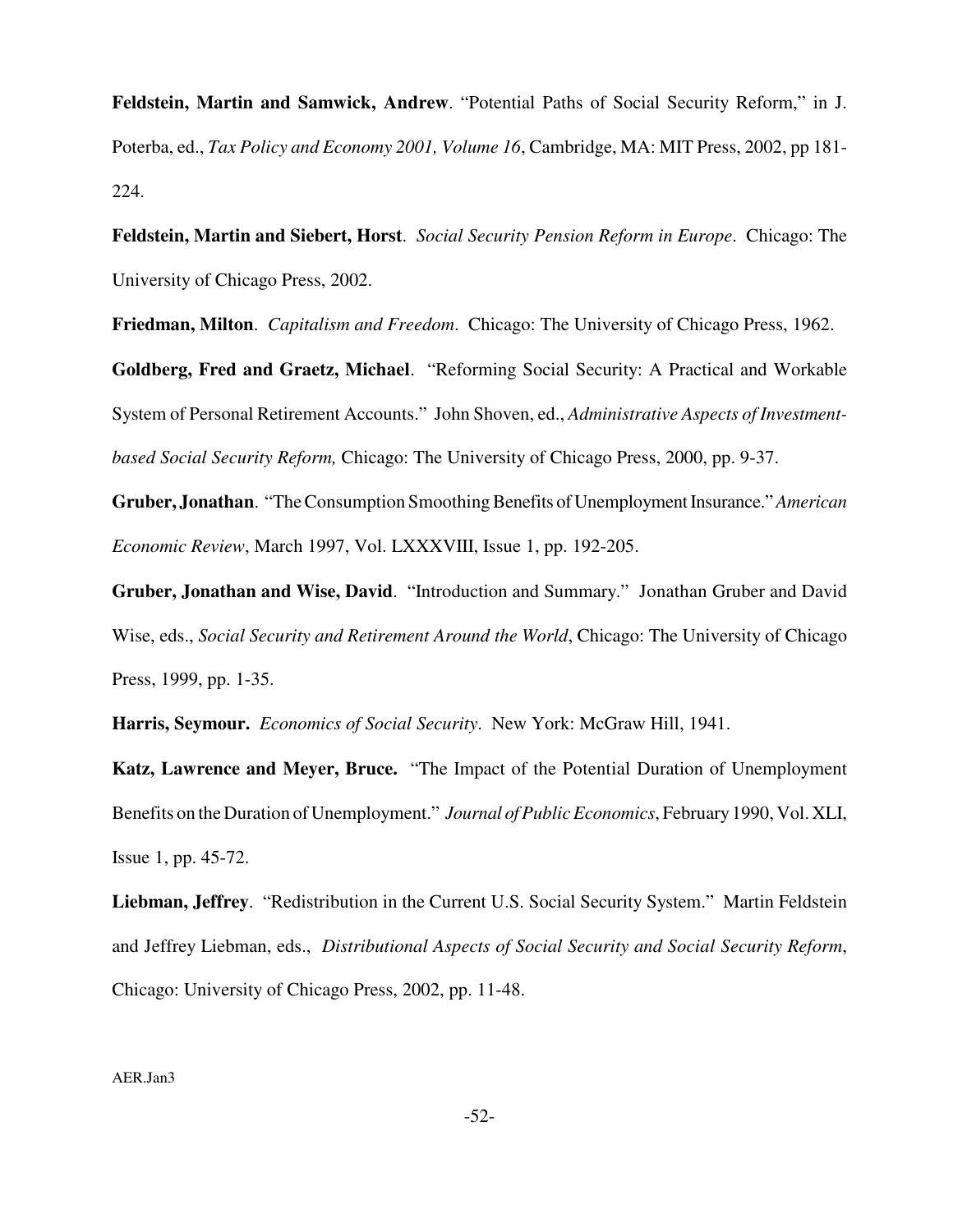**McClellan, Mark and Skinner, Jonathan**. "The Incidence of Medicare." National Bureau of Economic Research (Cambridge, MA) Working Paper 6013, April 1997.

McHale, John. "The Risk of Social Security Benefit Rules Changes: Some International Evidence." John Campbell and Martin Feldstein, eds., *Risk Aspects of Investment based Social Security Reform*, Chicago: The University of Chicago Press, 2001, pp. 247-282.

**Moffitt, Robert**. *Means-Tested Transfer Programs in the United States*. Chicago: The University of Chicago Press, 2003.

**Samuelson, Paul**. "An Exact Consumption Loan Model of Interest With or Without the Social Contrivance of Money, *Journal of Political Economy*, 1958, Vol. LXVI, pp. 467-482.

**Schieber, Sylvester and Shoven, John**. *The Real Deal: The History and Future of Social Security*. New Haven: Yale University Press, 1999.

**Shoven, John**. *Administrative Aspects of Investment Based Social Security Reform*, Chicago: The University of Chicago Press, 2000.

**Skinner, Jonathan and Zhou, Weiping**. "The Measurement and Evolution of Health Inequality: Evidence from the U.S. Medicare Population." National Bureau of Economic Research (Cambridge, MA) Working Paper 10842, October 2004.

**Solon, Gary.** "Work Incentive Effects of Taxing Unemployment Benefits." *Econometrica*, March 1985, Vol. LIII, Issue 2, pp 295-306.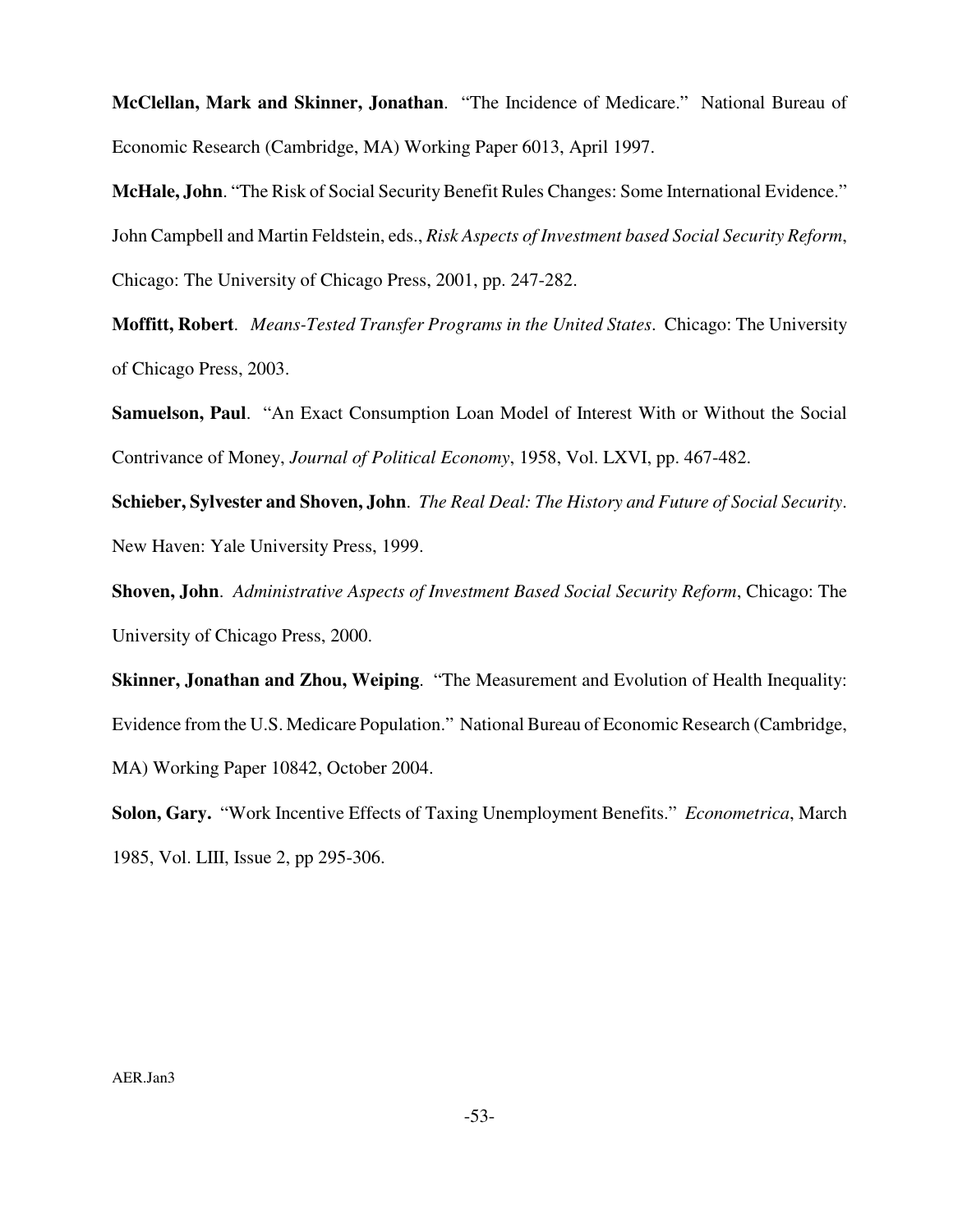\*. Professor of Economics, Harvard University, and President of the National Bureau of Economic Research. A shorter version of this paper was presented as the Presidential address of the American Economic Association. Although there are some references in this paper to my own work and to that of others, there is no attempt to survey the large literature on social insurance. I have posted a full list of my own papers on social insurance at

## www.nber.org/feldstein .

1.Many of the ideas presented here were developed in teaching my graduate public economics course at Harvard since 1969. I am grateful to the students in those classes for stimulating discussions and to Kathleen Feldstein, John Gruber, Caroline Hoxby, Lawrence Kotlikoff , Jeffrey Liebman, James Poterba, Andrew Samwick, and Andrei Shleifer for comments on an earlier draft.

2.See Moffitt (2003) for detailed studies of a variety of welfare programs.

3.The unemployment tax is technically levied on the employer but the incidence is likely to be primarily on the employee.

4.Although Medicaid is a means tested program, more than half of its outlays are for nursing home care for the very aged rather than care for those with low lifetime incomes.

5.This adjustment will provide actuarially equivalent benefits with a 3 percent real rate of return. 6.The15.3 percent rate includes Medicare as well as the Social Security pension and disability taxes. Currently the pension and survivor insurance portion is 10.6 percent of taxable payroll. The disability tax is 1.8 percent and the Medicaid portion is 2.9 percent. The costs of these three components will rise at different speeds but the combined cost will eventually increase the required tax to 150 percent of the 15.3 percent rate.

AER.Jan3 7.Since the employer half of the15.3 percent payroll tax is excluded from the personal income

-54-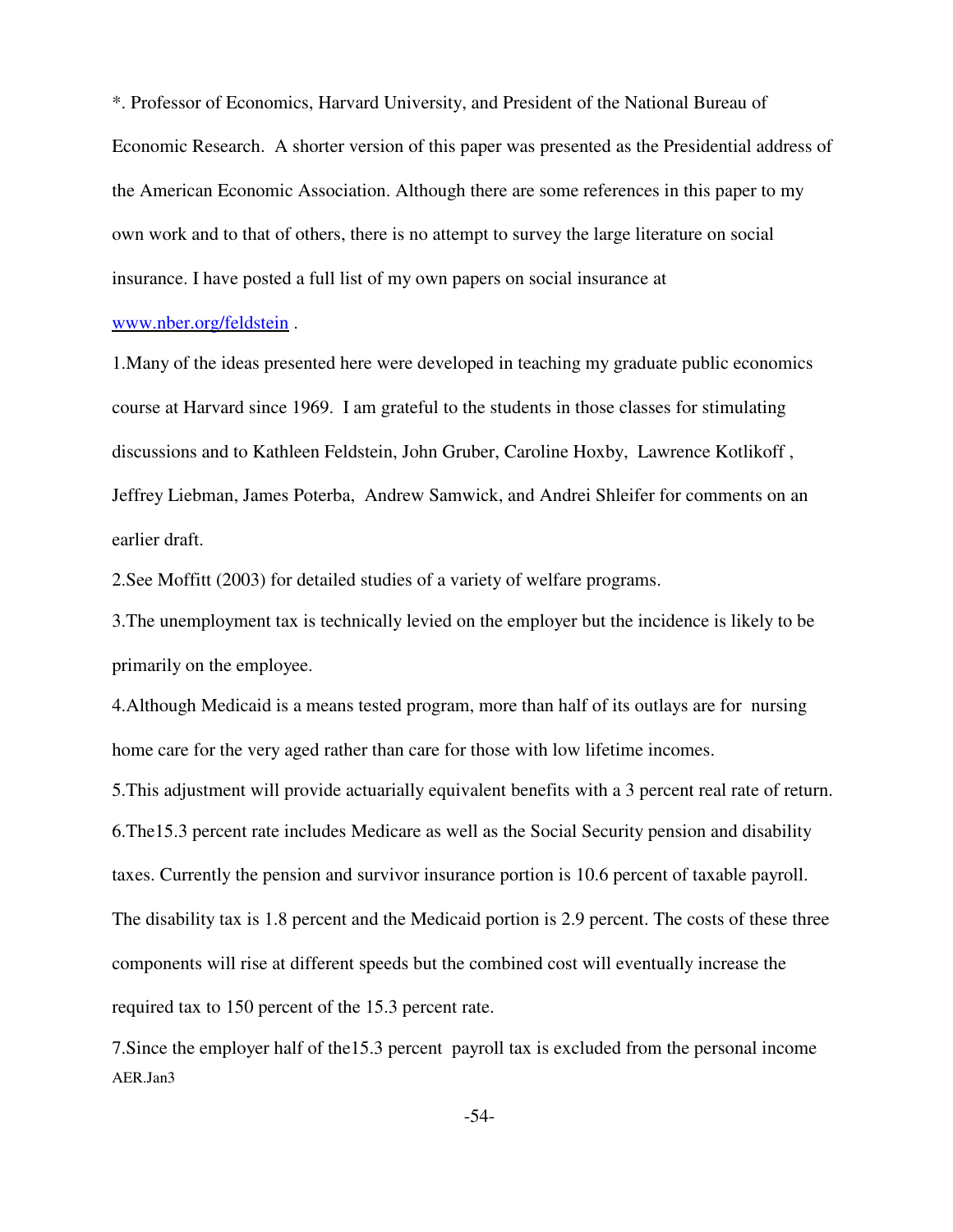tax base, the effective marginal rate of tax in this example is 30 percent plus the 7.65 percent paid by the employee plus 70 percent of the 7.65 percent payroll tax paid by the employer: 0.30 +  $0.0765 + 0.70(0.0765) = 0.43$ . The extent to which a labor supply response causes the tax to be shifted does not alter the appropriate calculation of the marginal tax rate.

8.Feldstein and Samwick (1992) show that the present actuarial value of the incremental benefits varies substantially among different age and demographic groups, from no value for young workers and some married women to more than a 100 percent offset of the incremental tax for older men with dependent wives. If this offset is approximated by 50 percent of the 10.6 percent of the old age and survivors portion of the tax, the 43 percent marginal tax rate calculated in footnote 8 is reduced to 37.7 percent.

9.The increase in the payroll tax rate is subject to the income tax offset (reducing the additional 7.65 percent to 6.5 percent). There is no incremental benefit associated with the higher tax rate. 10.The situation is more complex when we deal with taxes on capital income. These distort choices among financial instruments by both issuers and purchasers, choices about the form of business (corporate vs. noncorporate, domestic vs. foreign) and choices about saving vs. spending. The key elasticity that matters in the saving vs. spending distortion is not the elasticity of saving with respect to the net-of-tax return but the elasticity of future consumption with respect to that net of tax return; Feldstein (1978b). Saving is equivalent to expenditure on future consumption. The relevant elasticity is therefore much larger than the elasticity of saving. If saving does not respond to changes in the net interest rate, the relevant compensated elasticity is equal to one minus the marginal propensity to save.

11. The formula for the increase in the deadweight loss is 0.5 E  $(t_2^2 - t_1^2)$  TLI / (1 - t<sub>1</sub>) where TLI

AER.Jan3

-55-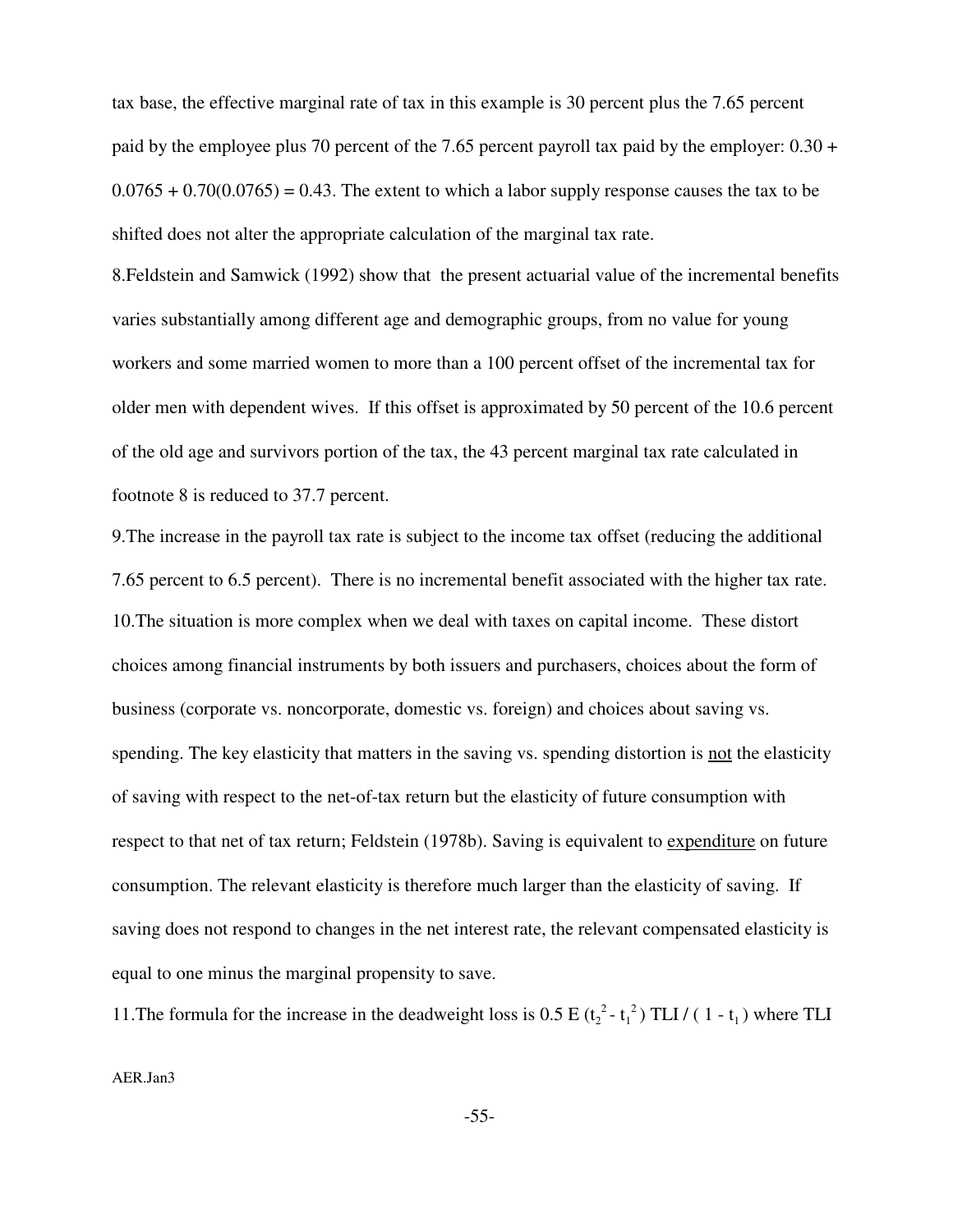is taxable labor income,  $t_2 = 0.442$  and  $t_1 = 0.377$ . With TLI equal to 40 percent of GDP or \$4.5 trillion and  $E = 0.5$ , the implied increase in the deadweight loss is \$96 billion.

12.With a compensated elasticity of 0.5 and an income effect of 0.15, raising the marginal tax rate from 37.7 percent to 44.2 percent on an initial tax base of \$4.5 trillion reduces taxable income by \$199 billion and therefore reduces tax revenue by \$88 billion. The net tax increase is thus reduced from \$293 billion to \$205 billion and the deadweight loss per dollar of incremental revenue increases to 46 percent.

13.An individual who can get a real net of tax rate of return of (say) 5 percent in an individual retirement account (IRA) or a 401k plan converts one dollar saved at age 45 (in the middle of his working life) to \$4.32 at age 75 (in the middle of his retirement). But if the implicit return on a pay-as-you-go Social Security tax is only 2 percent, the dollar paid into such a plan at age 45 only grows to \$1.81. The mandatory saving in the form of the low-return Social Security is therefore equivalent to a 75.6 percent tax (that reduces the gain of \$3.32 to \$0.81.)

14.See Scheiber and Shoven (1999) for a valuable discussion of the origins of the Social Security legislation.

15.Alternative plans could achieve the transition without any rise in taxes by allowing the Social Security Trust Fund to borrow for a temporary period.

AER.Jan3 16.Feldstein and Liebman (2002a) provides a survey for the Handbook of Public Economics of the large theoretical and empirical literature on Social Security. See also my Ely Lecture to the American Economic Association (Feldstein, 1996a) and a forthcoming article in the *Journal of Economic Perspective* (Feldstein, 2005b) that deals with the current reform debate in more detail. 17. For an explicit derivation of the neutrality result and an examination of the implication of capital income taxes and of other discount rates, see Feldstein and Liebman (2002a).

-56-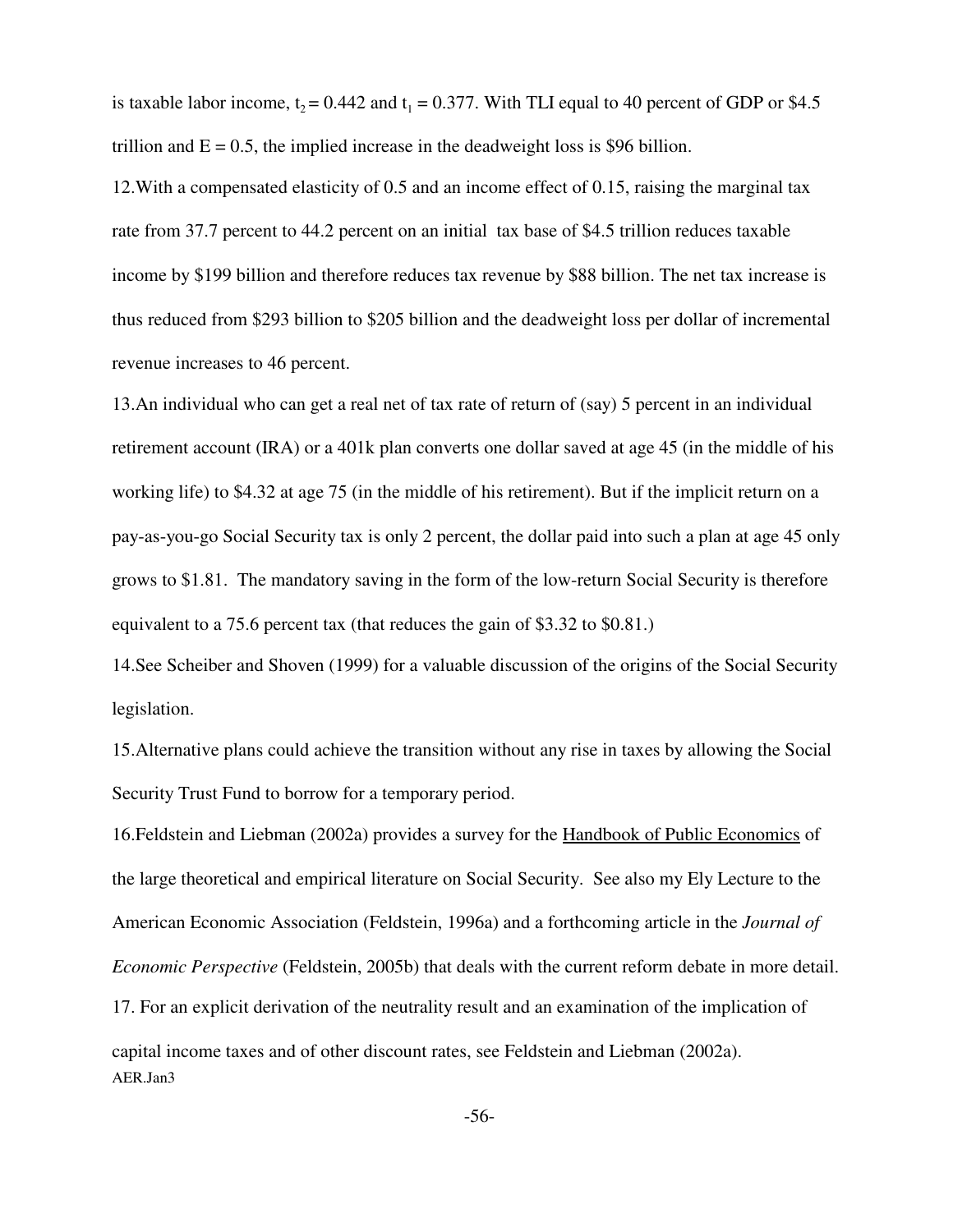18. For example, with a per capita growth rate of two percent and an elasticity of the marginal utility function of two percent per year, the rate of decline of the marginal utility of consumption would be 4 percent.

19.The 19 percent is based on Social Security Administration's "intermediate" demographic and economic assumptions but ignores the effect of the higher tax rate of the size of the tax base for the payroll and personal income taxes.

20.The matching rate could be higher for low income individuals to assure very high levels of participation. In the extreme, the entire contribution for low income individuals could come from payroll tax revenue, requiring no contribution of their own. High income individuals would generally welcome a chance for more tax favored saving and could therefore be induced to participate with little or no matching.

21.Stated differently, the Social Security trust fund could remain positive and be rising at the end of the 75 year projection period, showing that the system has long-run stability.

22.Feldstein and Liebman (2002a, section 7.1.3) uses an overlapping generation model to show how such a debt financed transition could raise the present value of consumption. The rise in saving does not happen in the first period but begins after that. The debt service on the initial borrowing cannot be financed by additional borrowing alone; the growth of the debt must be less than the growth of the economy.

23.See Shoven (2000) for several discussions of administrative issues. The chapter by Goldberg and Graetz (2000) shows how administrative costs can be reduced while maintaining the individual account structure.

24.See McHale (2001) for more evidence on this point.

AER.Jan3 25.See Feldstein (2005a,2005b) for a more extensive discussion of the risk issue.

-57-